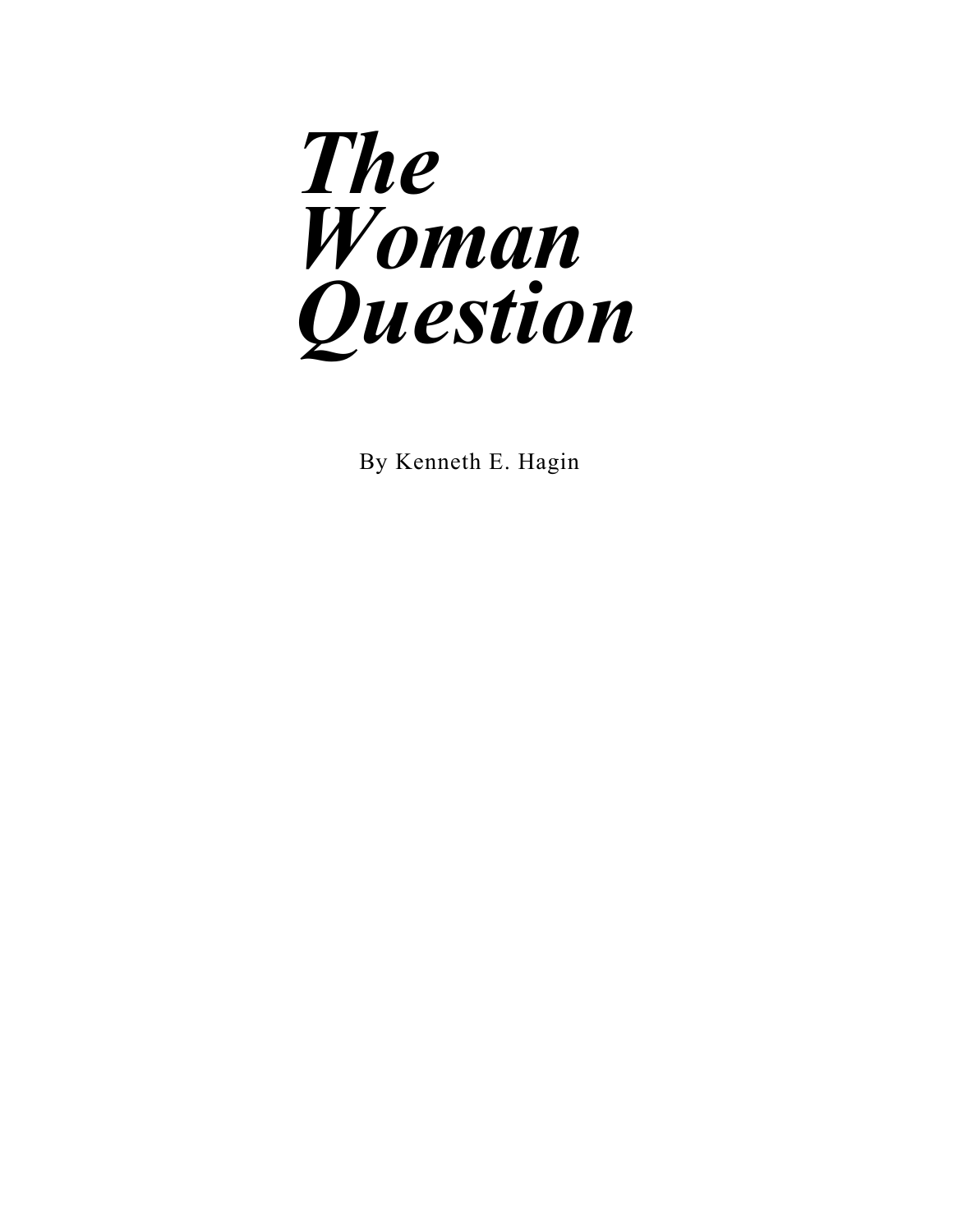Scripture references are from the *King James Version* of the Bible unless otherwise identified.

Scripture references identified WEYMOUTH are from WEYMOUTH'S NEW TESTAMENT IN MODERN SPEECH by Richard Francis Weymouth.

Excerpts from *The Pendulum Swings* by Bob Buess are used with permission.

Scripture quotations marked LEESER are from *The Twenty-Four Books of the Holy Bible, Hebrew and English* by Isaac Leeser, published by Hebrew Publishing Company.

> Second Edition Fifth Printing 1989

ISBN 0-89276-405-8

P.O. Box 50126

In the U.S. write: In Canada write: Kenneth Hagin Ministries<br>
P.O. Box 50126<br>
R.O. Box 335 Tulsa, OK 74150-0126 Islington (Toronto), Ontario Canada, M9A 4X3

> Copyright © 1983 RHEMA Bible Church AKA Kenneth Hagin Ministries, Inc. All Rights Reserved Printed in USA

The Faith Shield is a trademark of RHEMA Bible Church, AKA Kenneth Hagin Ministries, Inc., registered with the U.S. Patent and Trademark Office and therefore may not be duplicated.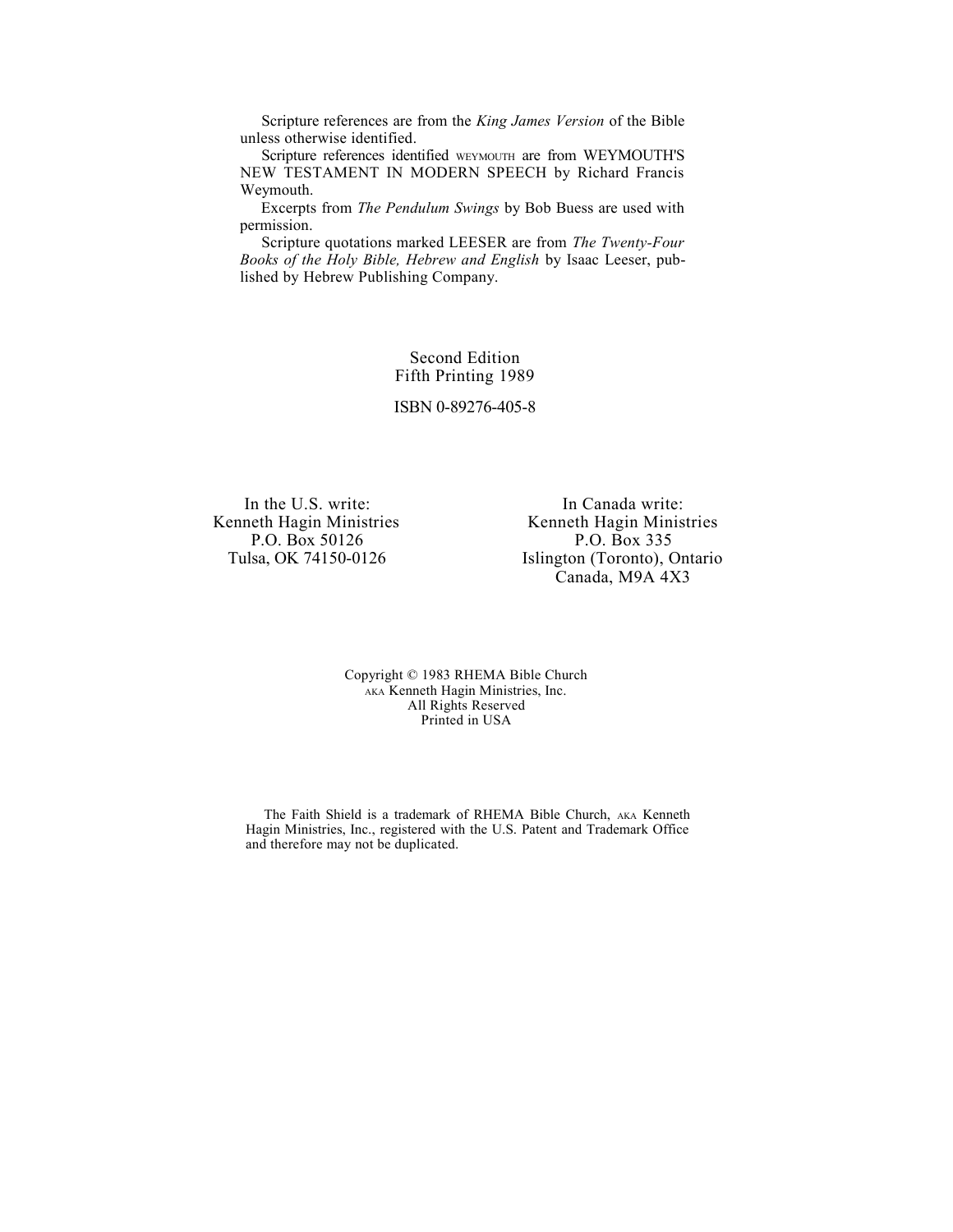#### *BOOKS BY KENNETH E. HAGIN*

*\*Redeemed From Poverty, Sickness and Spiritual Death \*What Faith Is \*Seven Vital Steps To Receiving the Holy Spirit \*Right and Wrong Thinking Prayer Secrets \*Authority of the Believer* (foreign only) *\*How To Turn Your Faith Loose The Key to Scriptural Healing Praying To Get Results The Present-Day Ministry of Jesus Christ The Gift of Prophecy Healing Belongs to Us The Real Faith \*The Interceding Christian How You Can Know the Will of God Man on Three Dimensions The Human Spirit Turning Hopeless Situations Around Casting Your Cares Upon the Lord Seven Steps for Judging Prophecy The Origin and Operation of Demons Demons and How To Deal With Them Ministering to the Oppressed Bible Answers to Man's Questions on Demons Faith Food for Autumn Faith Food for Winter Faith Food for Spring Faith Food for Summer \*The New Birth \*Why Tongues? \*In Him \*God's Medicine \*You Can Have What You Say How To Write Your Own Ticket With God \*Don't Blame God \* Words Plead Your Case \*How To Keep Your Healing Laying on of Hands A Better Covenant Having Faith in Your Faith Five Hindrances to Growth in Grace Why Do People Fall Under the Power? The Bible Way To Receive the Holy Spirit Godliness Is Profitable I Went to Hell Three Big Words Obedience in Finances His Name Shall Be Called Wonderful Paul's Revelation: The Gospel of Reconciliation How To Walk in Love The Precious Blood of Jesus Love Never Fails How God Taught Me About Prosperity Learning To Forget The Coming Restoration The Gifts and Calling of God Signs of the Times Learning To Flow With the Spirit of God*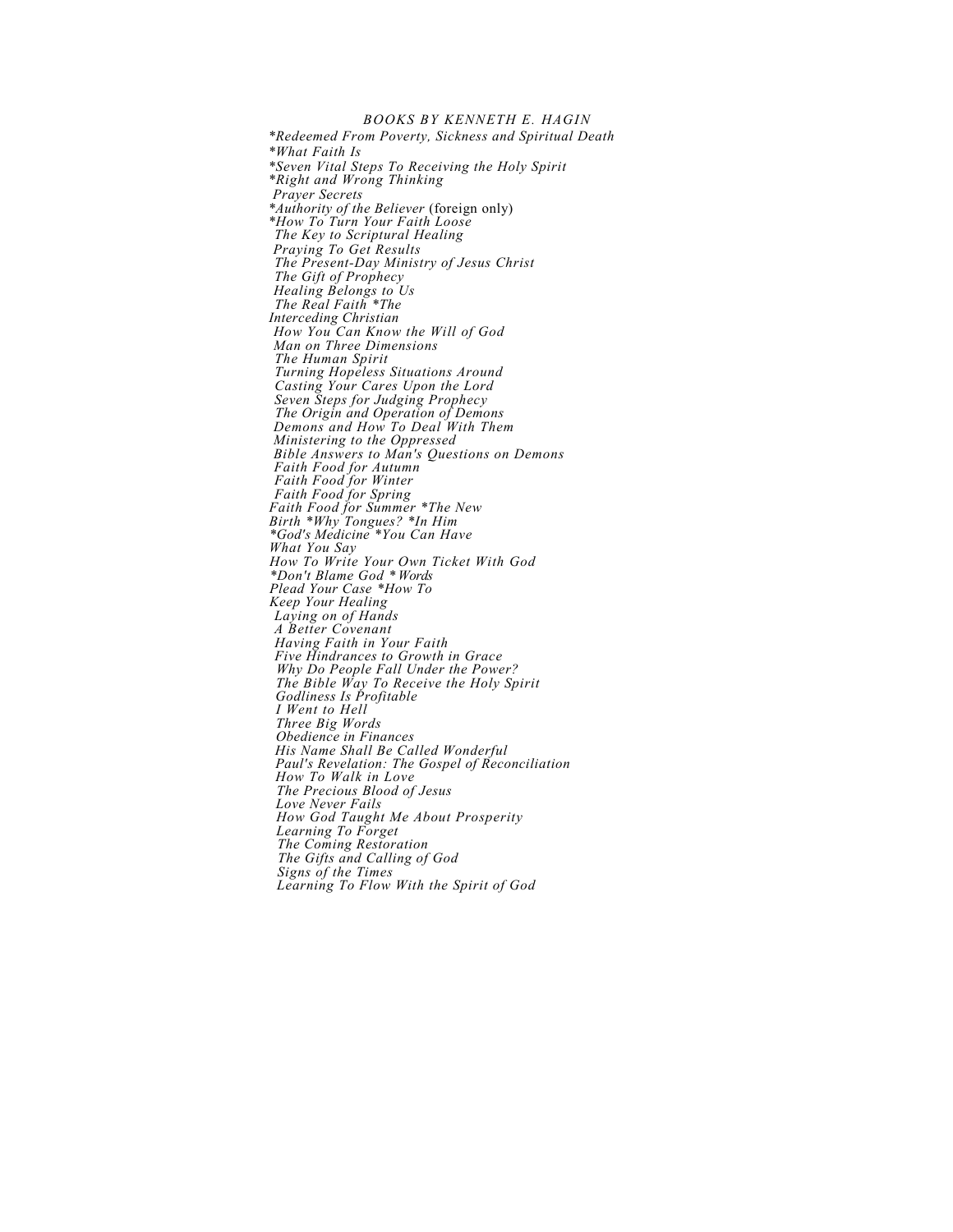*The Glory of God Hear and Be Healed Knowing What Belongs to Us \*New Thresholds of Faith \*Prevailing Prayer to Peace Concerning Spiritual Gifts Bible Faith Study Course Bible Prayer Study Course The Holy Spirit and His Gifts \*The Ministry Gifts (Study Guide) Seven Things You Should Know About Divine Healing El Shaddai Zoe: The God-Kind of Life A Commonsense Guide to Fasting Must Christians Suffer? The Woman Question The Believer's Authority Ministering to Your Family What To Do When Faith Seems Weak and Victory Lost The Name of Jesus Growing Up, Spiritually Bodily Healing and the Atonement Exceedingly Growing Faith Understanding the Anointing I Believe in Visions Understanding How To Fight the Good Fight of Faith The Art of Intercession Plans, Purposes, and Pursuits How You Can Be Led by the Spirit of God A Fresh Anointing BOOKS BY KENNETH HAGIN JR. \*Man's Impossibility* — *God's Possibility Because of Jesus The Key to the Supernatural \*Faith Worketh by Love Blueprint for Building Strong Faith \*Seven Hindrances to Healing \*The Past Tense of God's Word How To Make the Dream God Gave You Come True Faith Takes Back What the Devil's Stolen "The Prison Door Is Open* — *What Are You Still Doing Inside?" Itching Ears Where Do We Go From Here? How To Be a Success in Life Get Acquainted With God Showdown With the Devil*

*Unforgiveness*

*The Answer for Oppression Is Your Miracle Passing You By?*

*Commanding Power*

*The Life of Obedience*

*Ministering to the Brokenhearted*

*God's Irresistible Word*

*Healing: Forever Settled*

*Don't Quit! Your Faith Will See You Through*

"These titles are also available in Spanish. Information about other foreign translations of several of the above titles (i.e., Dutch, Finnish, French, German, Indonesian, Polish, Russian, Swahili, and Swedish) may be obtained by writing to: Kenneth Hagin Ministries, P.O. Box 50126, Tulsa, Oklahoma 74150-0126.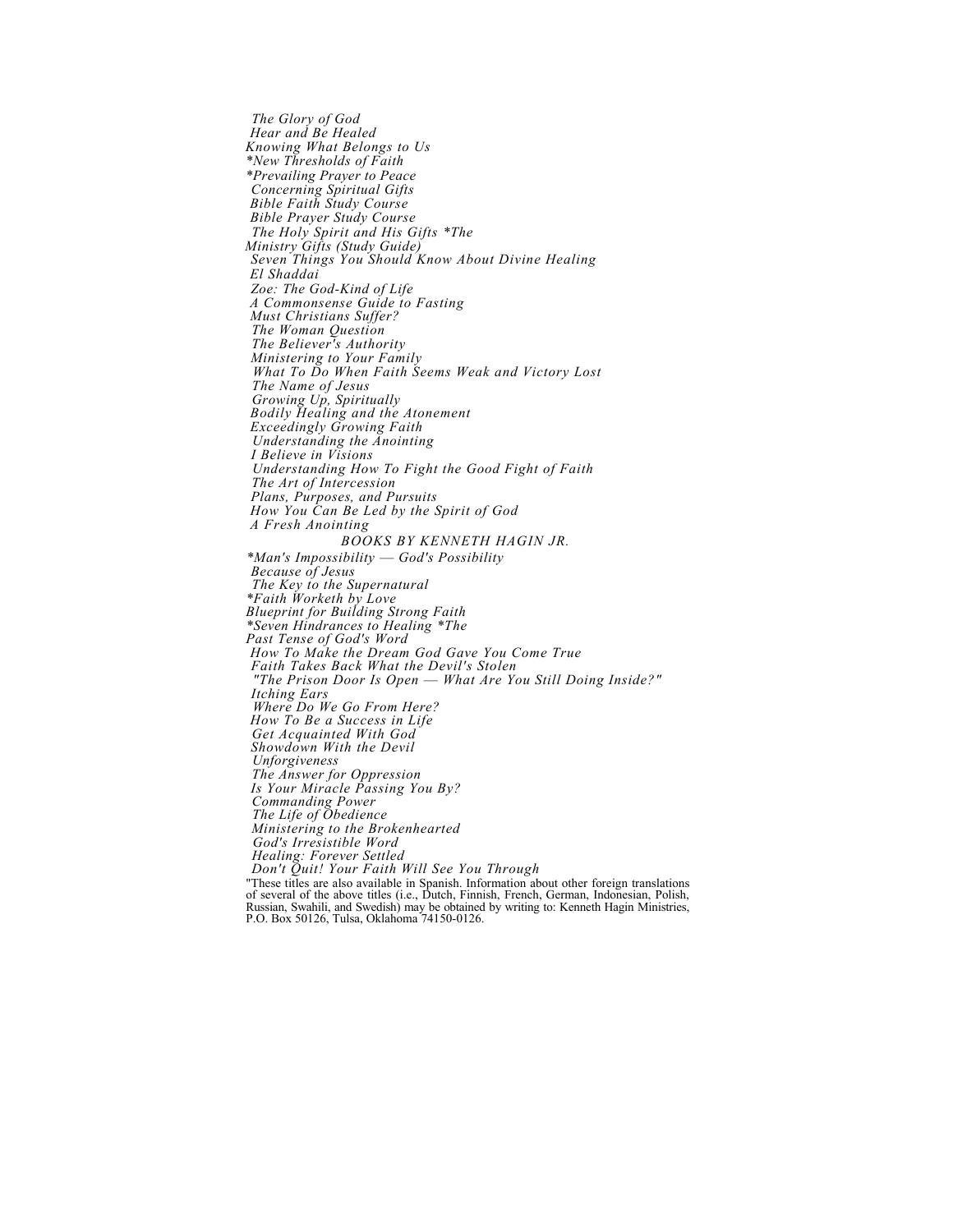## *Contents*

### Acknowledgments

|    | 3. Must Wives Always Obey      |  |
|----|--------------------------------|--|
| 4. | Must Women Keep Silence        |  |
| 5. | Must Women Have Their Heads    |  |
| 6. | Proper Dress and Adornment for |  |
|    |                                |  |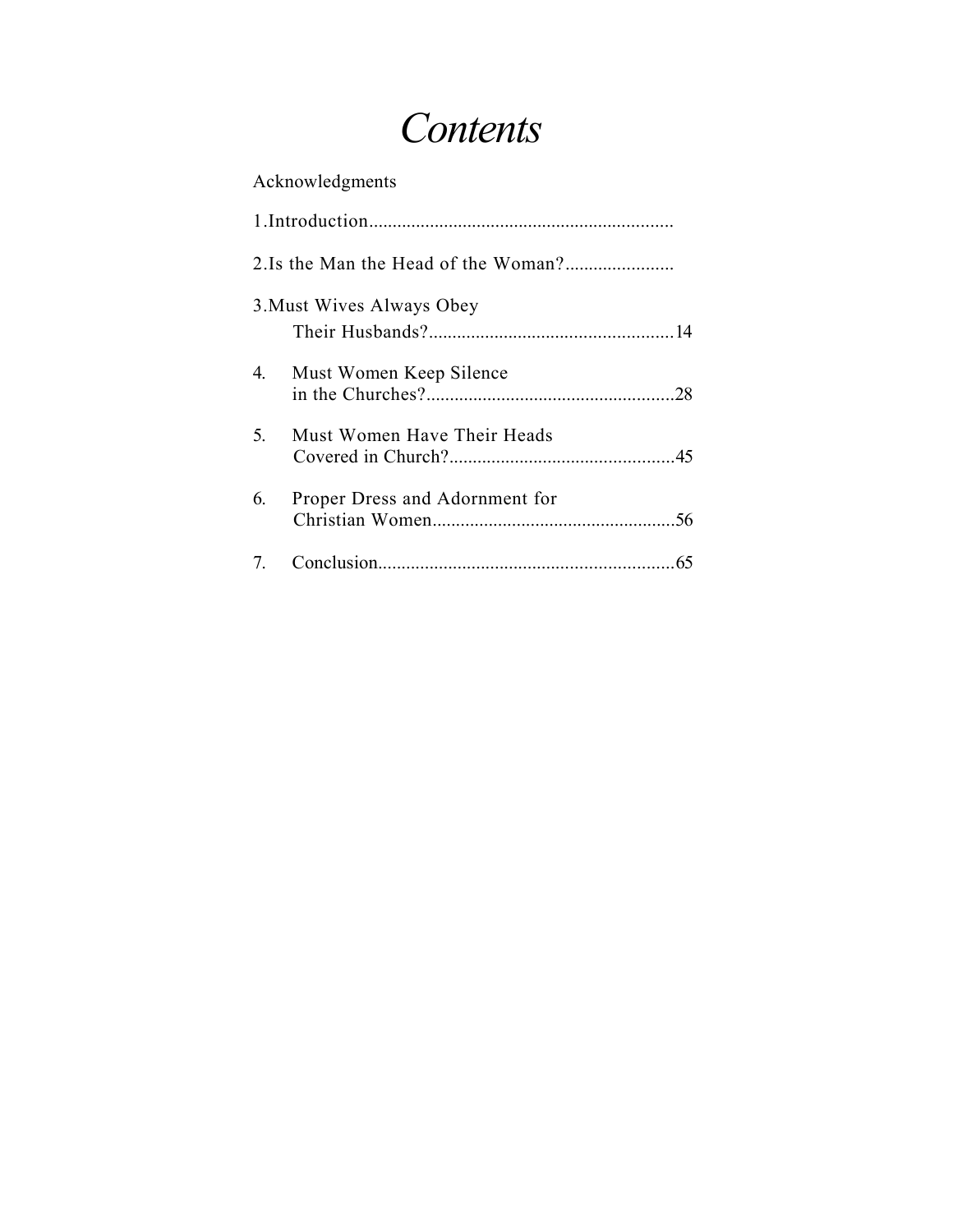## *Acknowledgments*

Dr. P. C. Nelson was a Baptist minister and theologian, and one of the most highly educated men of his day when he received the Holy Spirit. In 1927 he founded the Southwestern Bible School in Enid, Oklahoma, which later became Southwestern Assemblies of God College in Waxahachie, Texas. He went to be with the Lord in 1942.

It was my privilege to sit under his teaching in the early days of my ministry. I came into possession of some of his mimeographed notes, which have been of great assistance to me in the preparation of this book.

Dr. Nelson could read and write 32 languages, and was an expert in Hebrew and Greek. I heard him say that he considered the A. S. Worrell translation of the New Testament to be the closest to the Greek of any translation available at the time. In his notes were some quotations from the Worrell translation, which I have used, as well as quotations from the commentaries of Marcus Dodd.

Ke.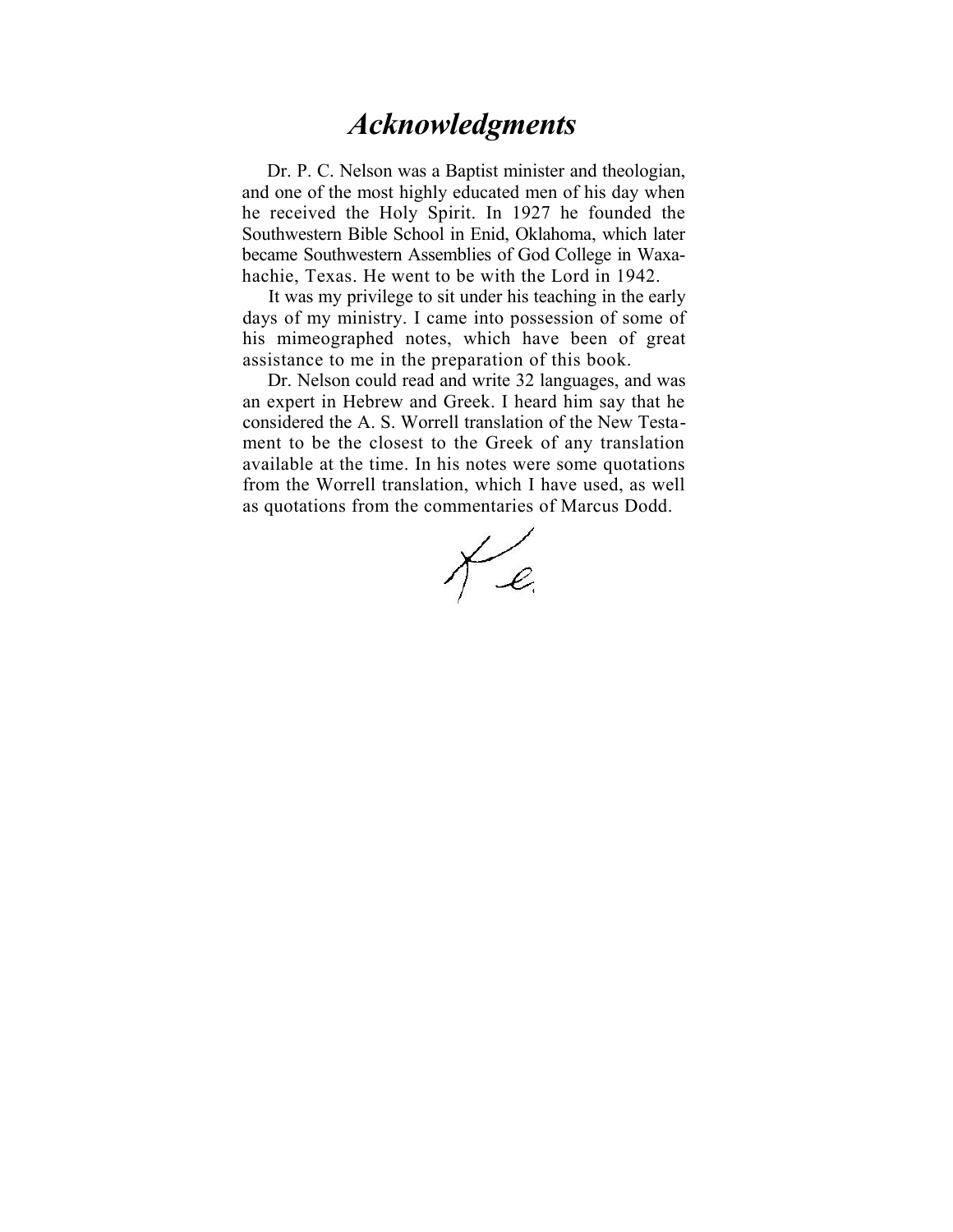## *Chapter 1 Introductio n*

*Let your women keep silence in the churches: for it is not permitted unto them to speak; but they are commanded to be under obedience, as also saith the law.*

*And if they will learn any thing, let them ask their husbands at home: for it is a shame for women to speak in the church.*

*What? came the word of God out from you? or came it unto you only?*

— 1 Corinthians 14:34-36

*Let the woman learn in silence with all subjection.*

*But I suffer not a woman to teach, nor to usurp authority over the man, but to be in silence.*

*—* 1 Timothy 2:11,12

These words from the epistles of Paul have been a source of perplexity to lovers of the Word of God — in particular to that great and growing company of women who feel a fire burning in their souls which they cannot smother, and who know the hand of God has been laid upon them for service.

In whole Christian denominations, women have been forbidden to teach, preach, or even to testify or offer audible prayer in church, based on these Scriptures. Many conservative denominations allow the women to take only a small role.

1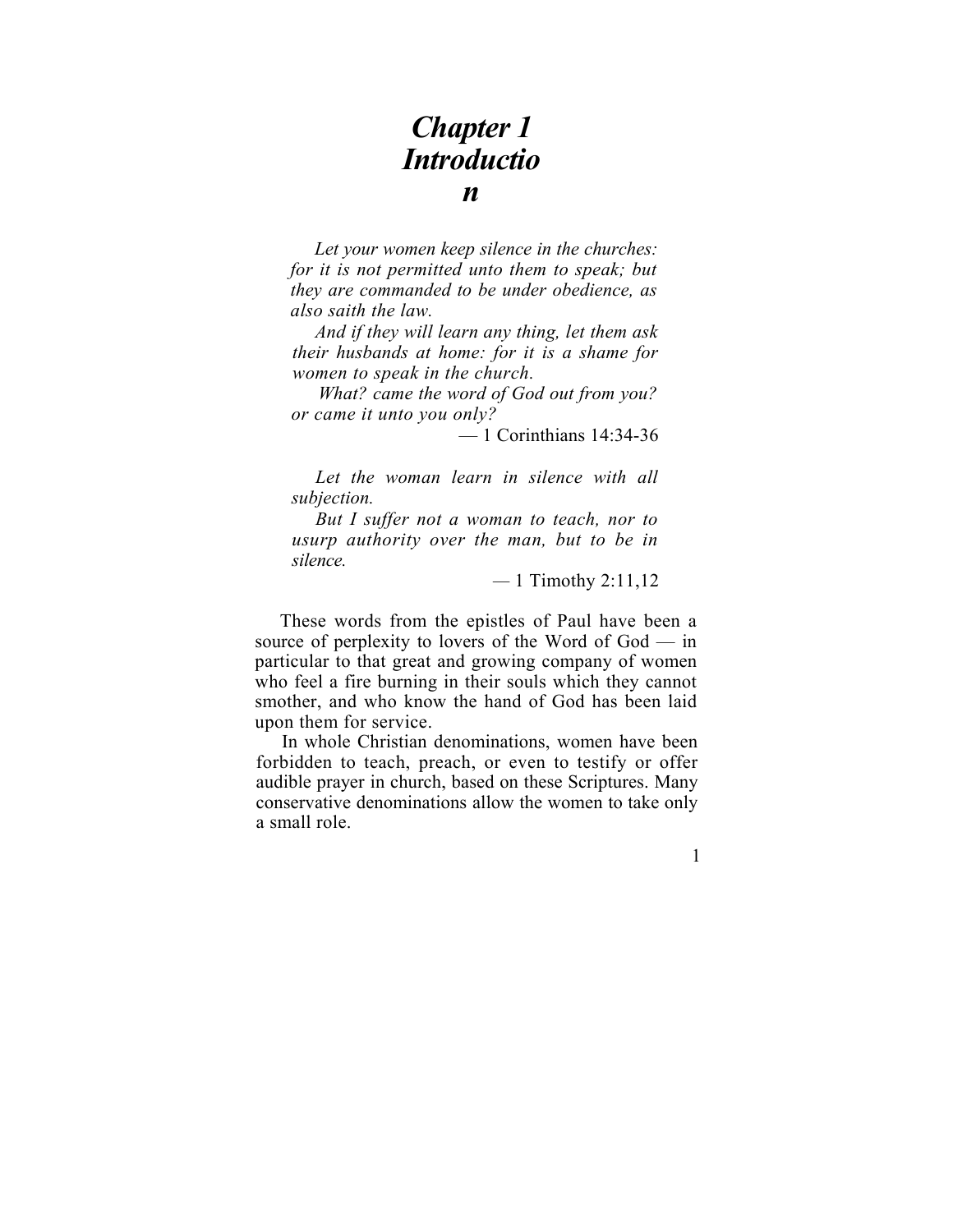Some people would simply brush aside these words from the epistles of Paul by saying that Paul was merely expressing his own fallible opinion. But I believe, because Paul states when he expresses his own opinion, that Paul is writing here under inspiration of the Spirit of God. In fact, he went on to say in First Corinthians 14, *"If any man think himself to be a prophet, or spiritual, let him acknowledge that the things that I write unto you are the commandments of the Lord. But if any man be ignorant, let him be ignorant"* (vv. 37,38).

The passage commanding women to keep silence in the churches is in chapter 14 of First Corinthians — the great Pentecostal chapter. And who ever saw a Pentecostal church where the women kept silence and were not permitted to speak? I haven't.

In no other churches I know of are women more free to speak, teach, preach, pray, shout, and hold responsible positions than in Pentecostal or Full Gospel assemblies. Yet no louder claim is made to follow the Word of God wholly and solely than the claim of Full Gospel and Pentecostal churches. In fact, that's what is meant by Full Gospel — following the full truth. And in Full Gospel and Pentecostal Bible schools and seminaries, women and girls are found studying the Word of God in preparation for distinctively Christian service as missionaries, evangelists, and preachers.

However, when you just skim over the surface of these Scriptures without going into detail to study them, it would seem that our custom in Full Gospeldom is at variance with the teachings of Paul. Therefore, it is incumbered upon us either to admit we ignore and violate the Word of God in this particular instance, or we must inter-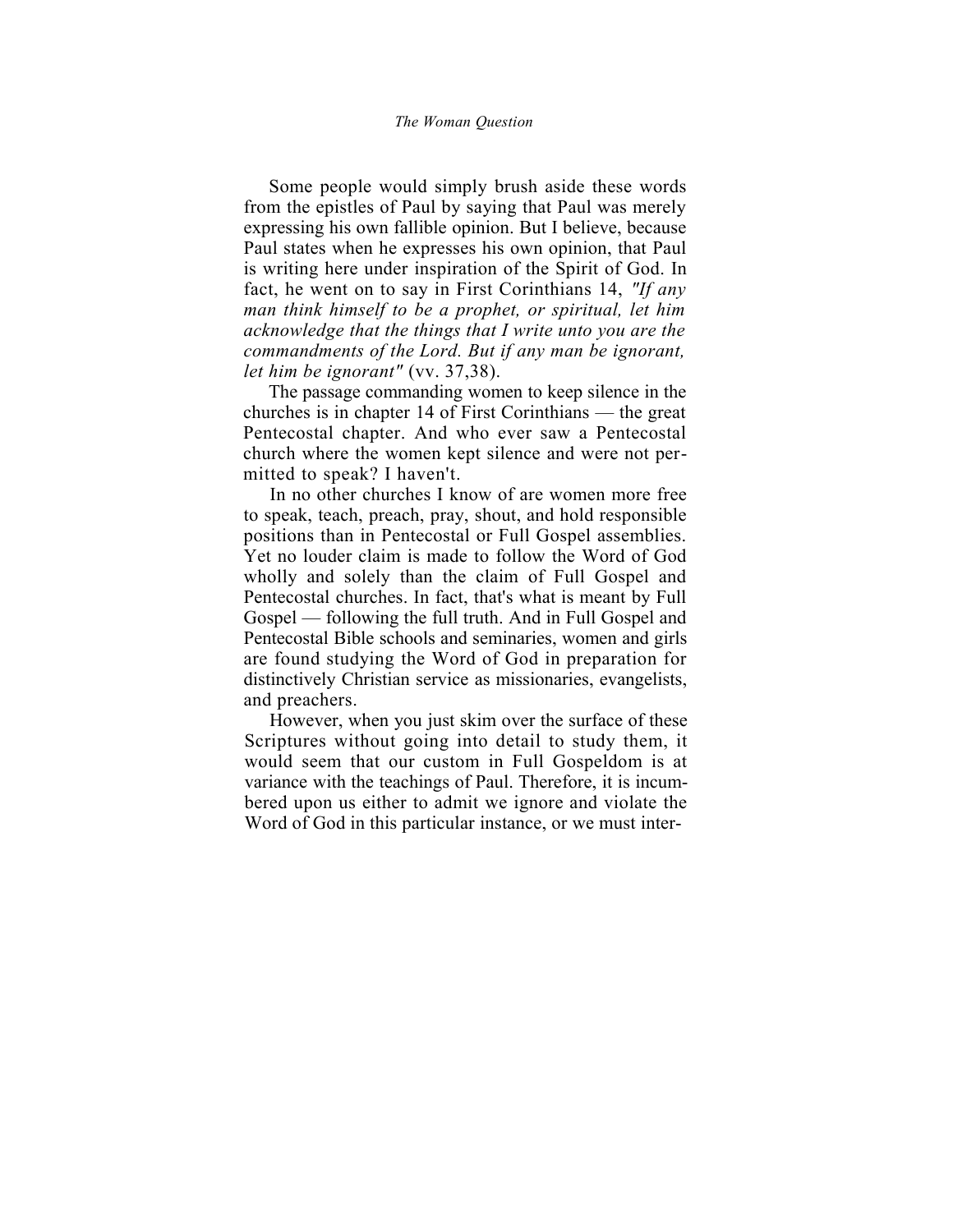#### **Introduction**

pret it in harmony with the practices we permit in our midst.

#### *Was Paul a Woman-Hater?*

I have heard some preachers and others in the church world advance the theory that Paul didn't like women, never married, and was in fact a woman-hater. They propose this as the reason he put restrictions on women. Well, Paul was not a woman-hater.

Nor does he advise celibacy as some think he does. He did advise it under the circumstances which existed in that day. Reading First Corinthians 7:25-40 you will find Paul advised celibacy because of what he calls the "present distress" (v. 26); i.e., the persecutions and afflictions to which Christians in his time were exposed, and also for the sake of one's being free to devote himself wholeheartedly to the service of the Lord.

Paul was not against matrimony. You know that from the passage you just read. In Hebrews 13:4 he says, *''Marriage is honourable in all* . . . ."

When he gave the qualifications for a bishop, or pastor (First Timothy 3:1-7; Titus 1:5-10), he said he should be the husband of one wife, and rule in his household well, having his children well disciplined. If Paul had hated women, or had felt all ministers should be celibates, he would have advised Timothy and Titus to find unmarried men for this most responsible position. But he didn't.

Paul spoke in terms which showed his high regard for womanhood and for the work of women.

ROMANS 16:1,2

1 I commend unto you Phebe our sister, which is a servant of the church which is at Cenchrea: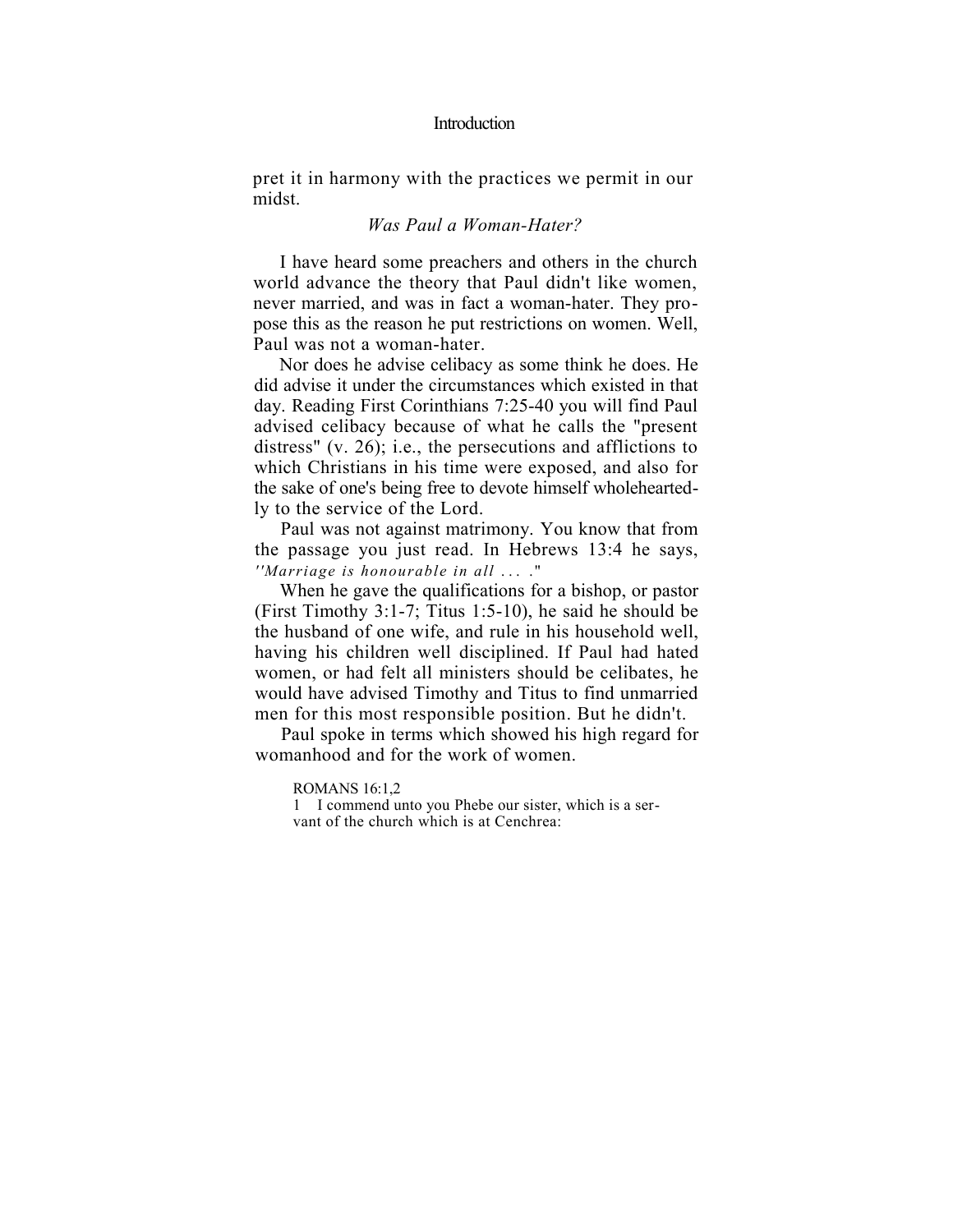2 That ye receive her in the Lord, as becometh saints, and that ye assist her in whatsoever business she hath need of you: for she hath been a succourer of many, and of myself also.

The Greek word *diakonos,* translated here as "servant," is translated elsewhere in the *King James Version* of the New Testament as "deacon." Some of the newer translations of verse 1 read, "I commend unto you Phebe . . . a deaconess . . . ."

And notice that Paul said to the Church at Rome, and he wrote to the men as well as the women, ".. *.assist her*...." Assist this woman, in other words. Don't just push her aside and take over, but assist her in whatever business she has need of you.

In his warm greetings, Paul does not forget the women of Rome.

ROMANS 16:3,4

3Greet Priscilla and Aquila my helpers in Christ Jesus: 4Who have for my life laid down their own necks: unto whom not only I give thanks, but also all the churches of the Gentiles.

Contrary to the usual custom among us today, even in this modern age, Paul mentions the wife, Priscilla, before the husband, Aquila.

*"Greet Mary,*" he wrote, *"who bestowed much labour on us"* (v. 6).

ROMANS 16:12

12 Salute Tryphena and Tryphosa, who labour in the Lord. Salute the beloved Persis, which laboured much in the Lord.

From the Greek we know these three individuals were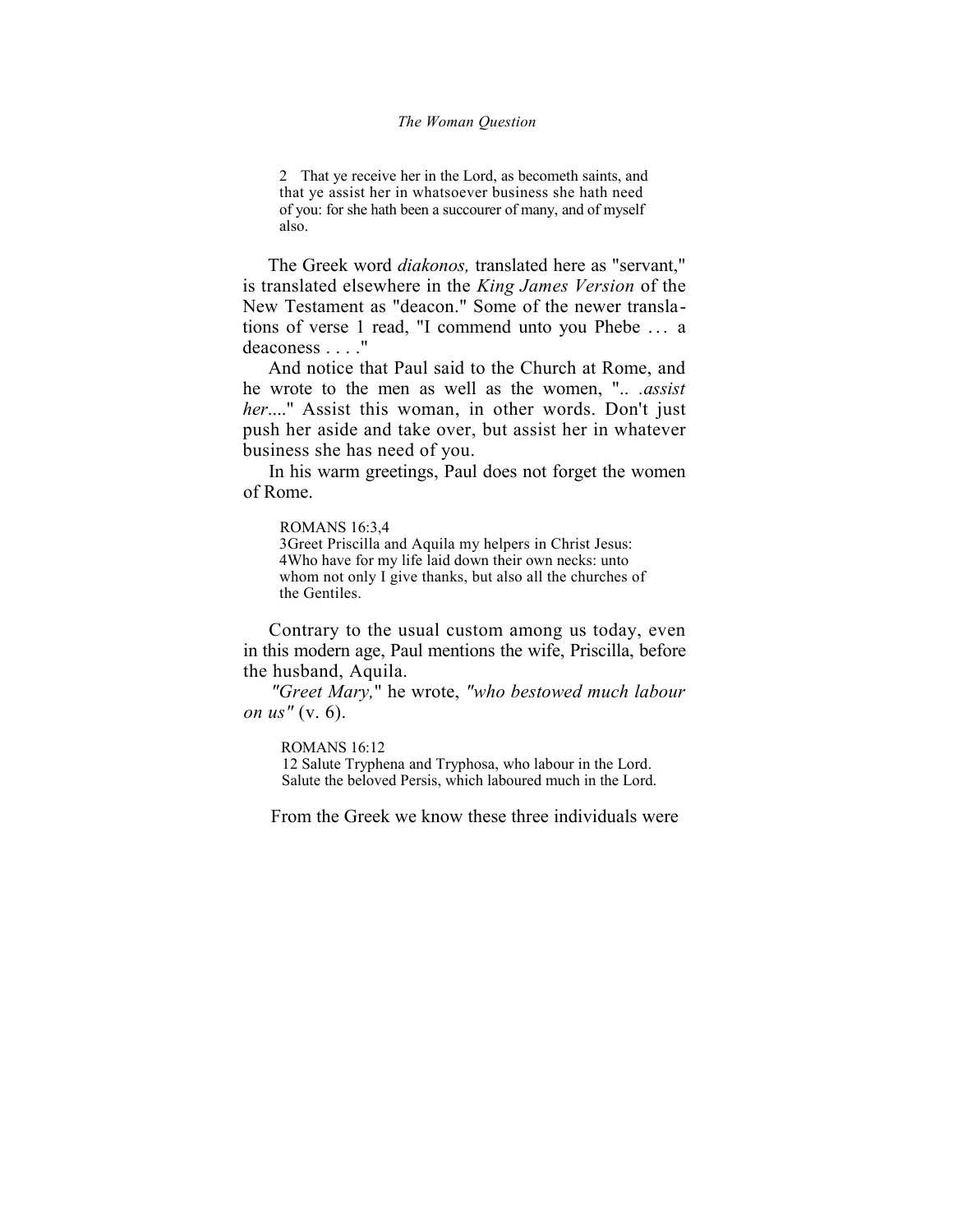#### Introduction 5

women. And since Paul said of Tryphena and Tryphosa, *"who labour in the Lord,*" and of Persis, *"which laboured much in the Lord,"* these women had some kind of ministry.

And in verse 13 he said, *"Salute Rufus chosen in the Lord, and his mother and mine.'"*

In an extensive passage (Ephesians 5:21-33) showing how the husband-wife relationship illustrates the relationship of Christ to His Church, Paul takes the occasion to exhort the husbands to love their wives:

#### EPHESIANS 5:25,33

25 Husbands, love your wives, even as Christ also loved the church, and gave himself for it  $\dots$ . 33 Nevertheless let every one of you in particular so love his wife even as himself ....

In Colossians 3:19 he wrote, *"Husbands, love your wives, and be not bitter against them/'*

Are these the words of a woman-hater? Certainly not!

On the contrary, they show that this great apostle though denied the sweet refining and inspiring influence, comradeship, and companionship of a godly wife — highly esteemed good women, as well as good men. And if his counsels were only heeded by men, most of the sorrows and woes of good wives would disappear.

The attitude of Jesus toward women is an example to all men. None could ever treat women with greater consideration than did the Lord Jesus Christ Himself.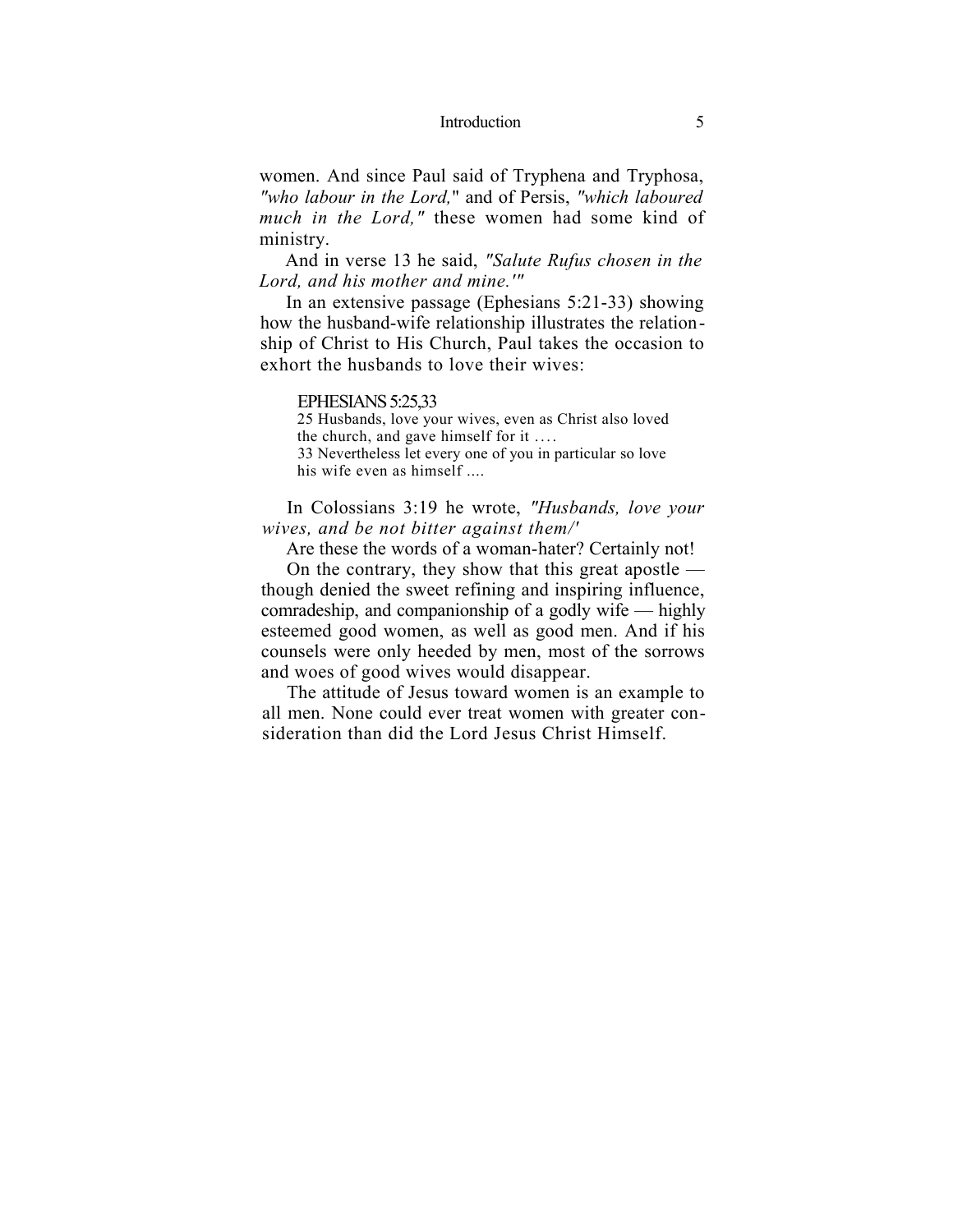## *Chapter 2 Is the Man the Head of the Woman?*

Is the man the head of the woman? This appears on the surface to be the plain statement of the following Scripture:

1 CORINTHIANS 11:3

3 But I would have you know, that the head of every man is Christ; and the head of the woman is the man; and the head of Christ is God.

However, looking at that Scripture in some translations other than the King James will help you see how it is actually in agreement with Ephesians 5:23 which says, *"For the husband is the head of the wife* . .. ."

1 CORINTHIANS 11:3 (WEYMOUTH>

3 I would have you know, however, that of every man Christ is the head, that the head of a woman is her husband, and that the head of Christ is God.

1 CORINTHIANS 11:3 3 But I wish you to know that the head of every man is Christ, and the head of the wife is the husband, and the head of Christ is God.

Now, is every man the head of every woman? Assuredly not! A man may be the head of *one* woman — his wife. But he is not the head of *every* woman.

I remember some of the things a fellow preached during a revival meeting in the last church I pastored. He wasn't very studious or he'd have known better. He just skimmed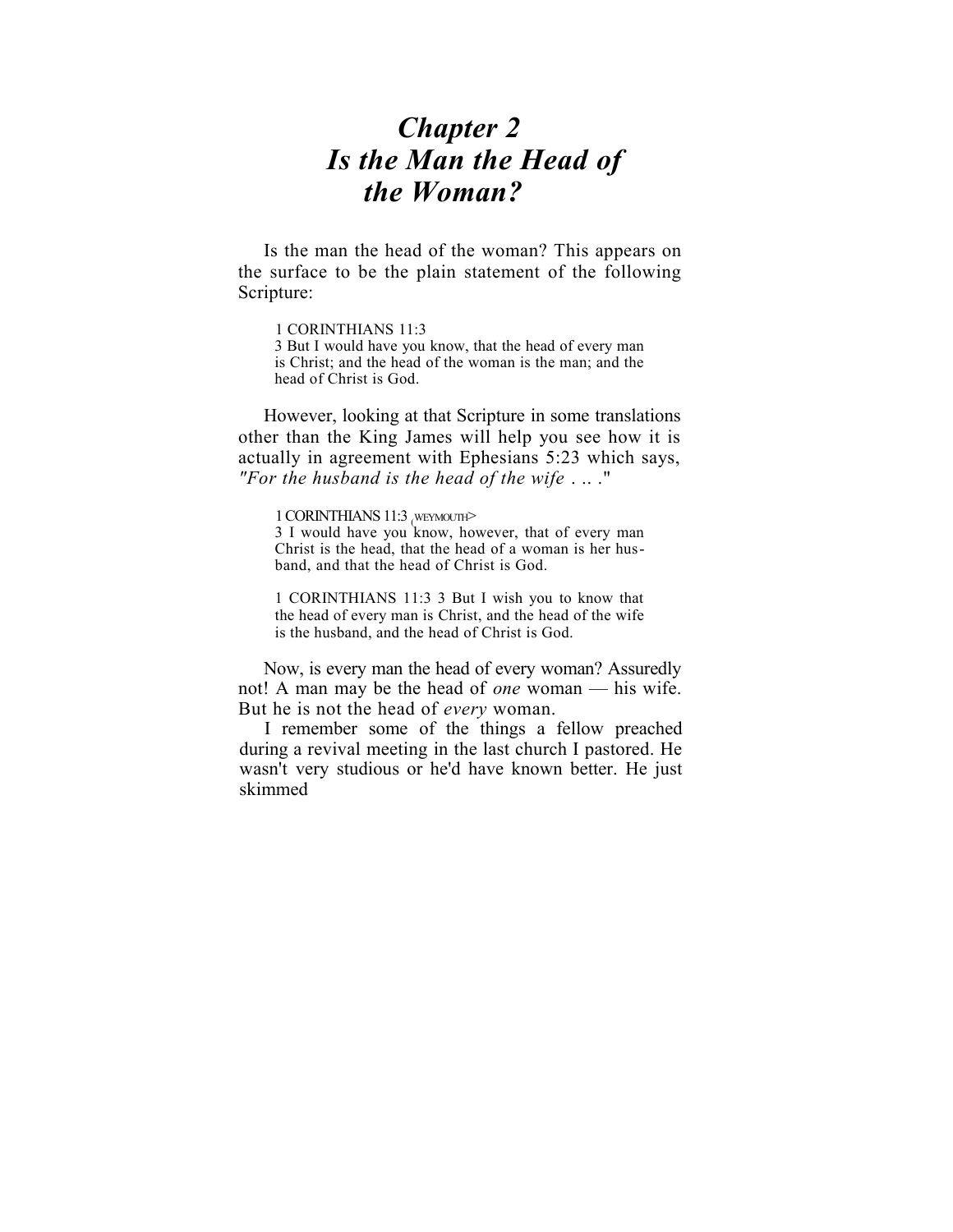over the top of the Scriptures, like you would pan for gold.

(Back during the Gold Rush you could go into a stream of water and pan out a little gold dust. But if you really wanted to make a strike and get down where the real gold was, you had to dig for it. In the same way you can skim along on the top of Scriptures — but if you really want to find out what the Bible says, you'll have to dig down into the Word of God.)

I didn't correct this fellow as he preached some of these things from the pulpit. I knew the people would know not to accept it anyway. But even after we got back to the parsonage, he wouldn't let go of the subject.

Finally, I said to him, "Brother, that isn't what that Scripture is saying."

"Oh yes," he said, "it says right here that the man is the head of the woman. Men are the head of women in everything."

"No, no," I said, "Men are not above women in the Lord. If that were the case, women could never be saved unless their husbands told them they could."

He was the type of fellow who is very hard on the women. He always preached about the women. In fact, he was a hard individual. His wife was not a partner; she was a doormat. He walked on her. Most of the time, figuratively speaking, he had his foot on her neck and the necks of their children as well.

"In the first place," I said to him, "you are not the head of my wife. I am."

He had been trying to tell the women, including my wife, how to dress, etc.

So I said, "While we're on the subject, I want to tell you something else. It is none of your business whatsoever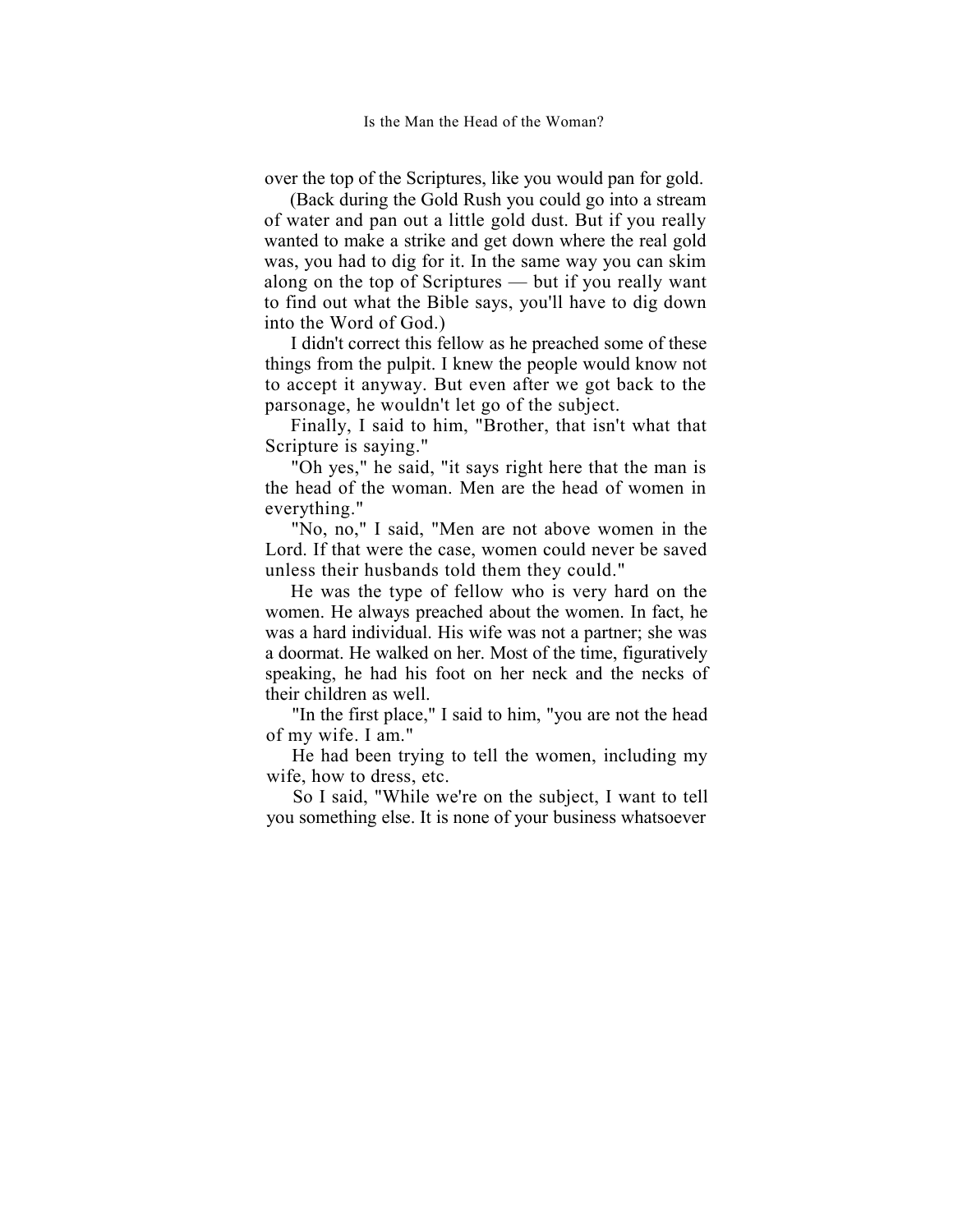how my wife is dressed. That's my business. And how my wife wears her hair is none of your business, nor is it the business of any other man in the church, nor any other preacher anywhere. It is my business. She wears her hair to suit me, not you. She dresses to suit me, not you. If your wife wants to put up with all your idiosyncrasies, that's her problem. But don't go pushing that off on me or my wife.

"And since you brought up the subject, just lay off of it and don't say anything more about it in this church. As pastor I'm the head of this church locally. Jesus is the head of the Church universally, but I'm the shepherd of this local church and have authority here. (Governments is in the office of pastor.) So don't say another word about the woman business while you're here."

The Greek word used for "man" and for "husband" in the New Testament is the same word, *aner.* The Greek of the New Testament had no separate word for "husband." Likewise, it had no word for "wife." Therefore, the Greek word for "woman," *gyne,* has been translated both as "woman" and as "wife."

Hence, it must be determined by the setting which of these significations should be given to the words in the English passage. For instance, you must tell from the context whether it's talking about women in general, or strictly about wives. Sometimes Paul is talking about women in general — but at other times he's strictly talking about wives. And such passages should be interpreted as relating to the role of a wife.

Our text (First Corinthians 11:3) cannot mean that every man stands in the same relationship to every woman as Christ does to every man. That could not be true.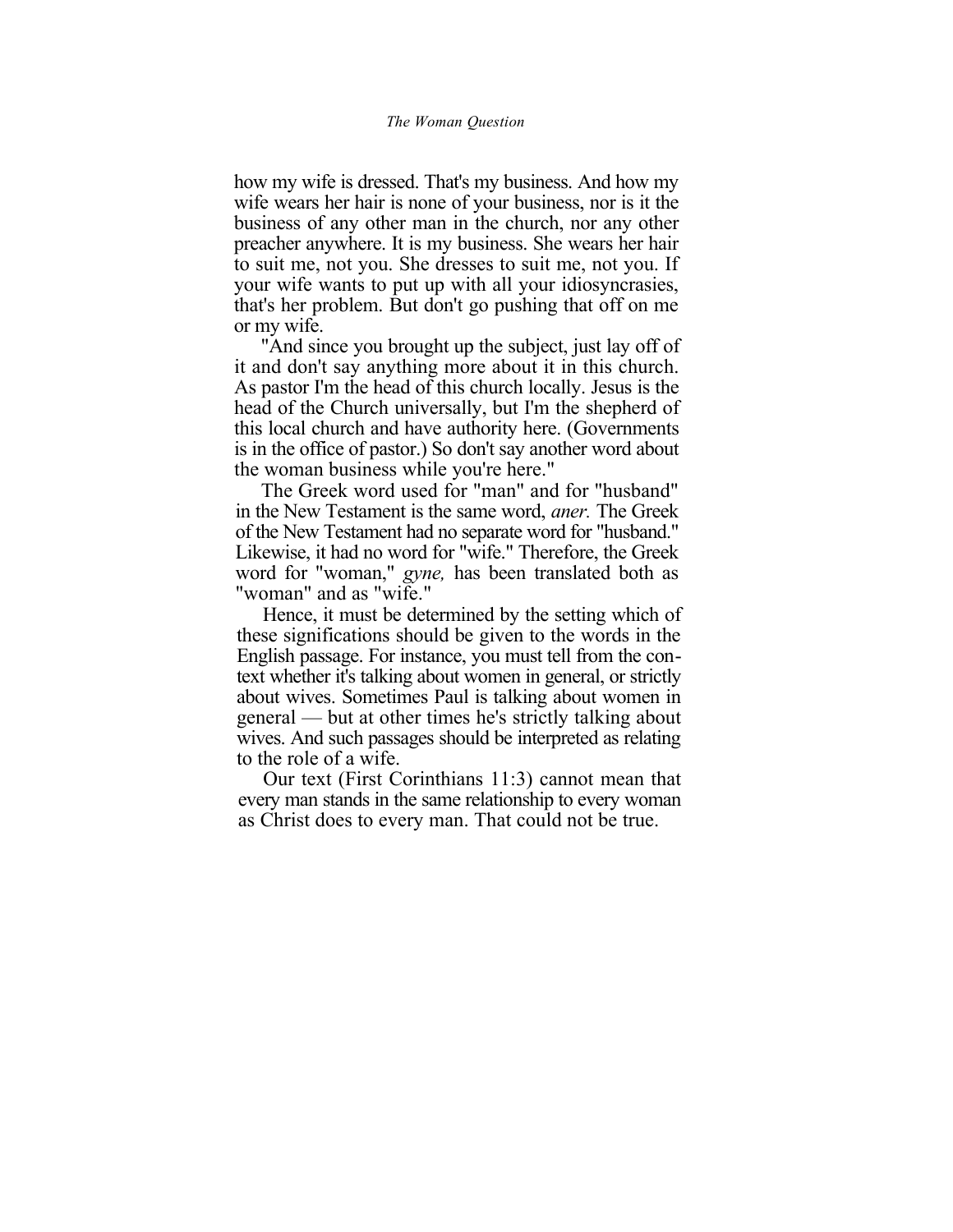Christ is the head of the woman just as much as He is the head of the man. If He isn't, then the woman is not in the Church, for Christ is the head of the Church.

It is possible to make the Bible say anything you want to believe. No matter what you want to believe, you can find Scriptures, misinterpret them, take them out of their settings, and make them say whatever you want them to say.

A fellow came up to me recently after I'd made the statement that the man is not the *spiritual* head of the woman.

"Oh, yes he is," he said. "The Bible says so. It says that as Christ is the head of the Church, so is the man the head of the woman." Then he asked me, "Is Christ the spiritual head of the Church?"

"Yes," I replied.

"Then the man is the spiritual head of the wife."

"And Christ is not her spiritual head?" I asked.

"No, He isn't."

"If Christ is not her spiritual head, then she's not in the Church, is she?"

"Oh, yes, yes," he said, "she's in the Church."

"Well," I said, "if she is in the Church, and a member of the Body of Christ, then Christ is her head — and not the man."

Paul was simply illustrating that from the family standpoint — the domestic standpoint — the man is the head of the wife, just as from the spiritual standpoint Christ is the head of the Church. He is not saying the husband is the wife's head *spiritually.* If that were true, the born-again wife of an unsaved man would have no spiritual head. Can you see that? But, praise God, she does have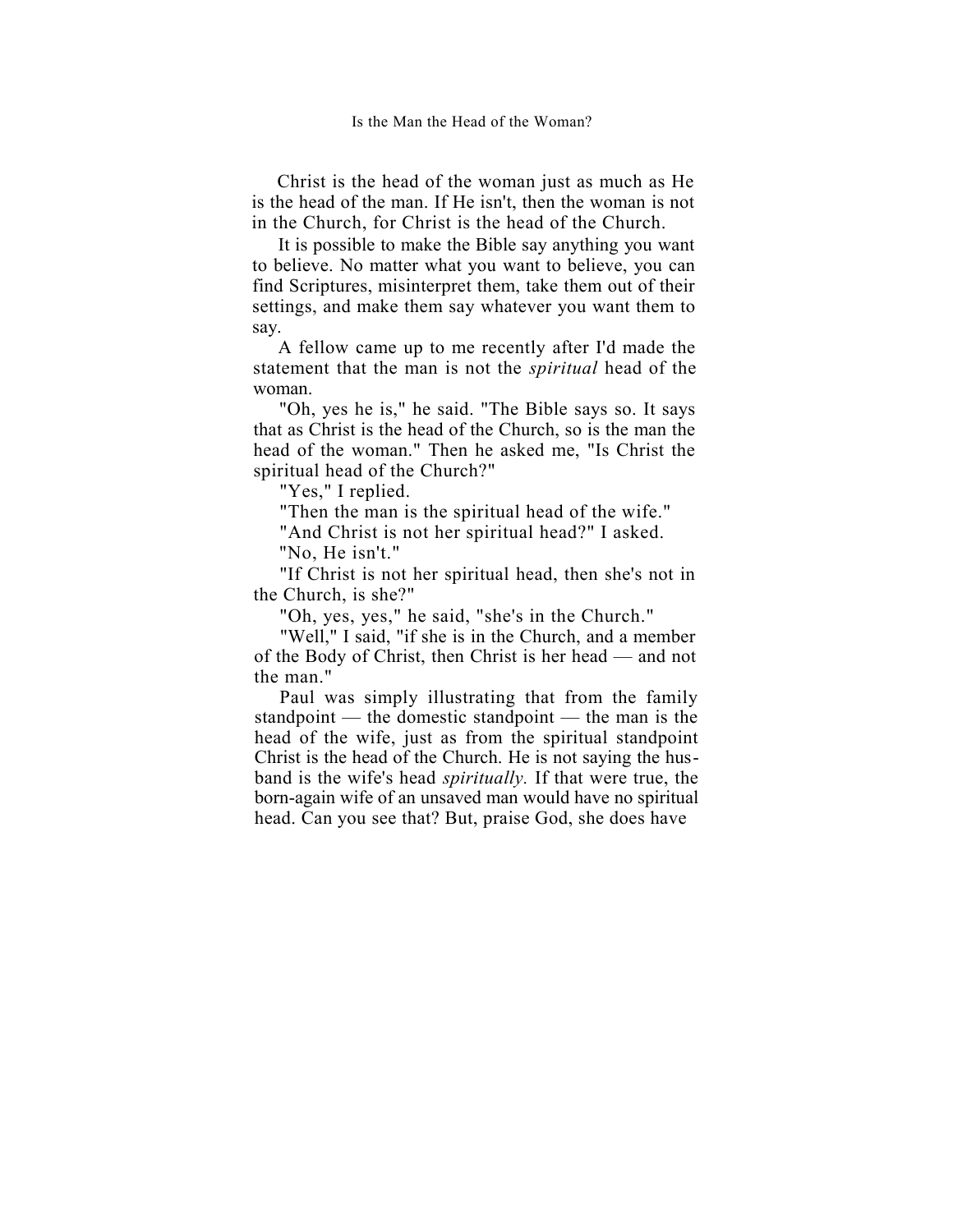a spiritual head — the Lord Jesus Christ!

This same fellow went on to say that since the man is the head of the woman, the wife should obey and submit to her husband in everything. He said to me, "Even if a husband tells his wife to sleep with another man, she should do it."

That is stupidity. The husband is not the lord of his wife's conscience — her spirit. Jesus is her Lord spiritually, just as much as He is the Lord of the man spiritually.

The Bible says, *"But he that is joined unto the Lord is one spirit<sup>1</sup> '* (1 Cor. 6:17). And in the same chapter it says, ". . . *he which is joined to an harlot is one body? for two, saith he, shall be one flesh"* (v. 16). The Scriptures use this same terminology, *"and they two shall be one flesh,*" regarding the husband and wife (Eph. 5:31).

Can you see how it is only in the husband-and-wife relationship — in the *domestic* situation — that the husband is the head of the wife? From the *spiritual* standpoint, he or she who is joined unto the Lord is one spirit, with Jesus as the spiritual head. The woman is a member of the Body of Christ just as much as the man is. And Christ is the spiritual head of the woman, just as much as He is the spiritual head of the man.

Every woman can come to Christ directly, without the mediation or consent of any man. I've heard some who say their wives are not even to pray without their consent. That's foolish. Any woman can come to God without the mediation or consent of her husband or any other man. She can come into the same close personal fellowship with the Lord Jesus Christ that any man can. In fact, many women are walking in closer fellowship with Christ than a lot of men.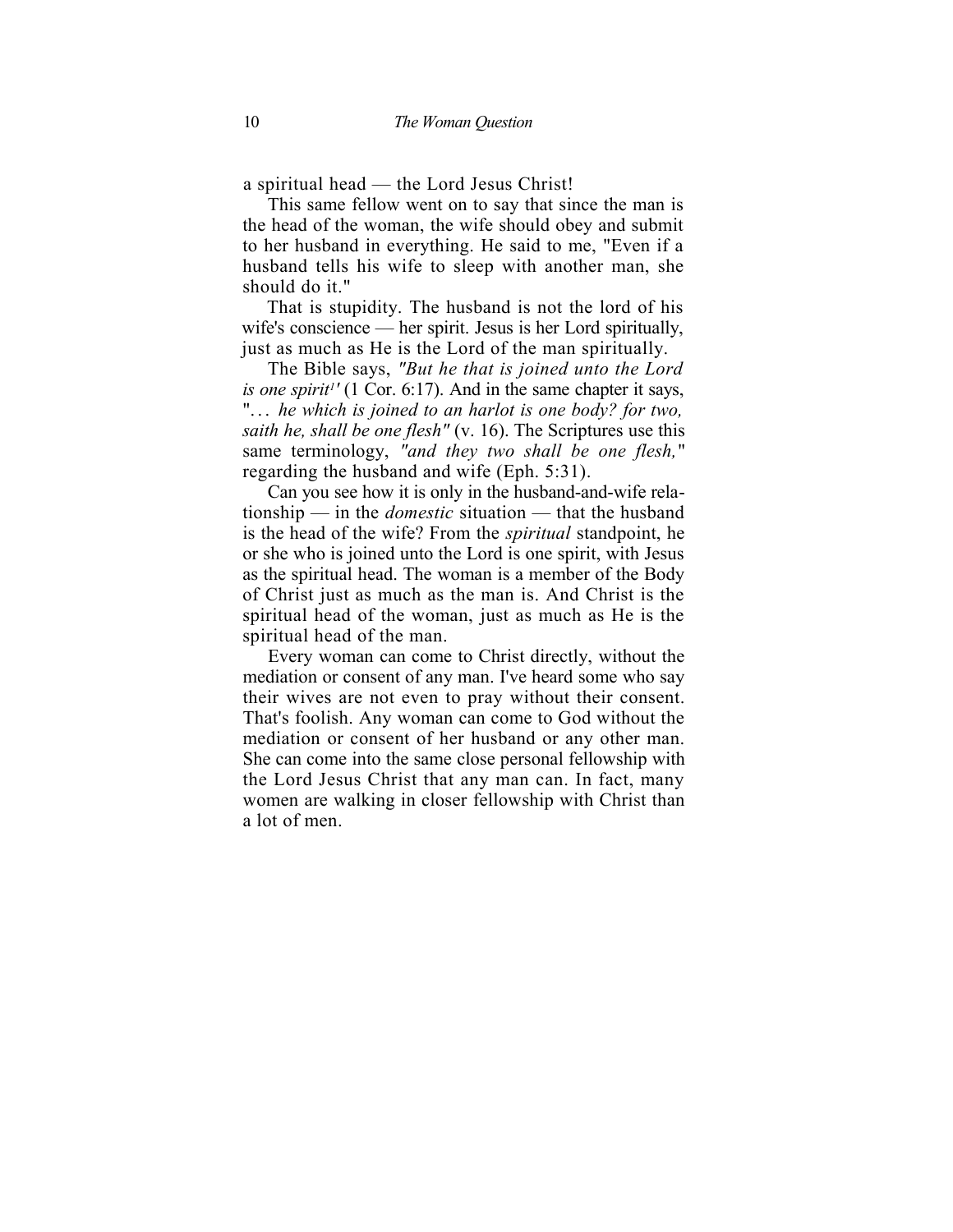But as a wife, in the natural human relationship, she has a subordinate place in the family. (She does not have a subordinate place in the Body of Christ. And this does not mean that husband and wife are not equal before God.) For the sake of good order in the family, the husband should be the head of the house. No intelligent woman should think of marrying a man who in her estimation is not worthy to take that place.

Great calamities might have been averted if God's order in family government had been accepted and followed. The husband is not to be contrary and lord it over his wife. Rather both are to be helpers together in all which concerns their temporal and eternal welfare.

The husband must carry the greater responsibility; therefore, he should have the higher authority. If both husband and wife are what they should be, the husband will take his place naturally as the head of the family, and it will be a joy to his wife to see him there. No real woman wants a mere echo or a puppet for a husband. It should be the wife's delight to submit her will to her husband's when necessary, rather than make him the laughingstock of his neighbors. There is no escape from the plain teaching of the Word of God on this point.

#### **EPHESIANS 5:21-25**

**21Submitting yourselves one to another in the fear of God. 22Wives, submit yourselves unto your own husbands, as unto the Lord.**

**23For the husband is the head of the wife, even as Christ is the head of the church: and he is the saviour of the body. 24Therefore as the church is subject unto Christ, so let the wives be to their own husbands in every thing. 25Husbands, love your wives, even as Christ also loved the church, and gave himself for it . . . .**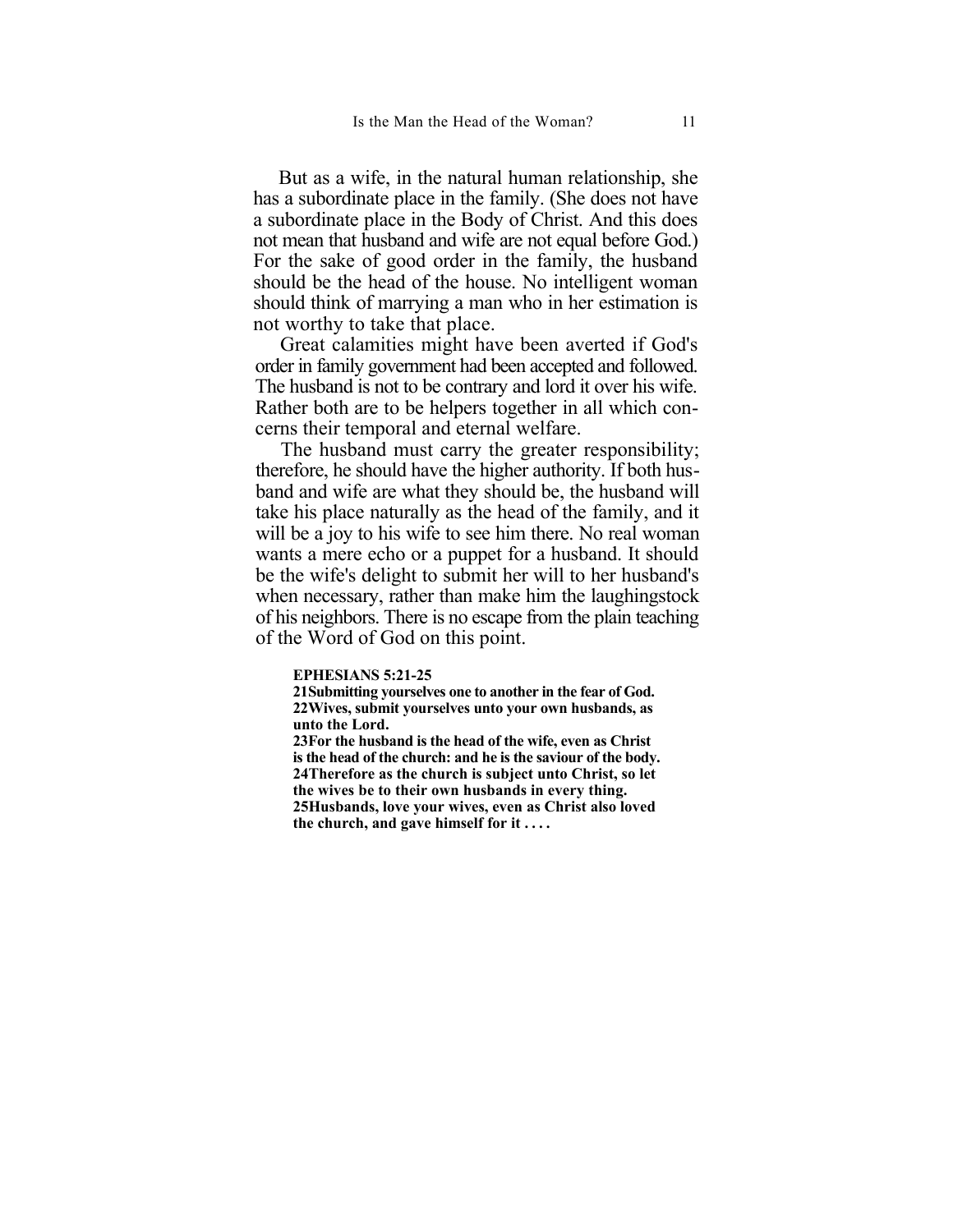Paul is talking to the whole Church when he says, *"Submitting yourselves one to another.*..." (v. 21). Does he mean we're to lord it over one another in the Church? No! It means we're to give in, be agreeable, and get along with one another.

Then in the next verse where it says, *"Wives, submit yourselves unto your own husbands, as unto the Lord,* " does it mean the husband is to lord it over his wife; that she is never to have any say-so? No! It means they are to be agreeable and endeavor to get along with each other.

The same verse (First Corinthians 11:3) which says that the head of the woman is the man also says, "The head of Christ is God." This does not mean Christ is essentially and eternally inferior to God the Father. His eternal equality with the Father is declared in the following passage; note verse 6.

#### PHILIPPIANS 2:5-9

**5Let this mind be in you, which was also in Christ Jesus: 6Who, being in the form of God, thought it not robbery to be equal with God:**

**7But made himself of no reputation, and took upon him the form of a servant, and was made in the likeness of men: 8And being found in fashion as a man, he humbled himself, and became obedient unto death, even the death of the cross.**

**9Wherefore God also hath highly exalted him, and given him a name which is above every name:**

But as our Savior, as our Sacrifice, and as our very own Brother, He took a subordinate position and was in all things obedient to the Father and submissive to His will.

The Scriptures beautifully teach that when Christ humbled Himself and became obedient unto death, God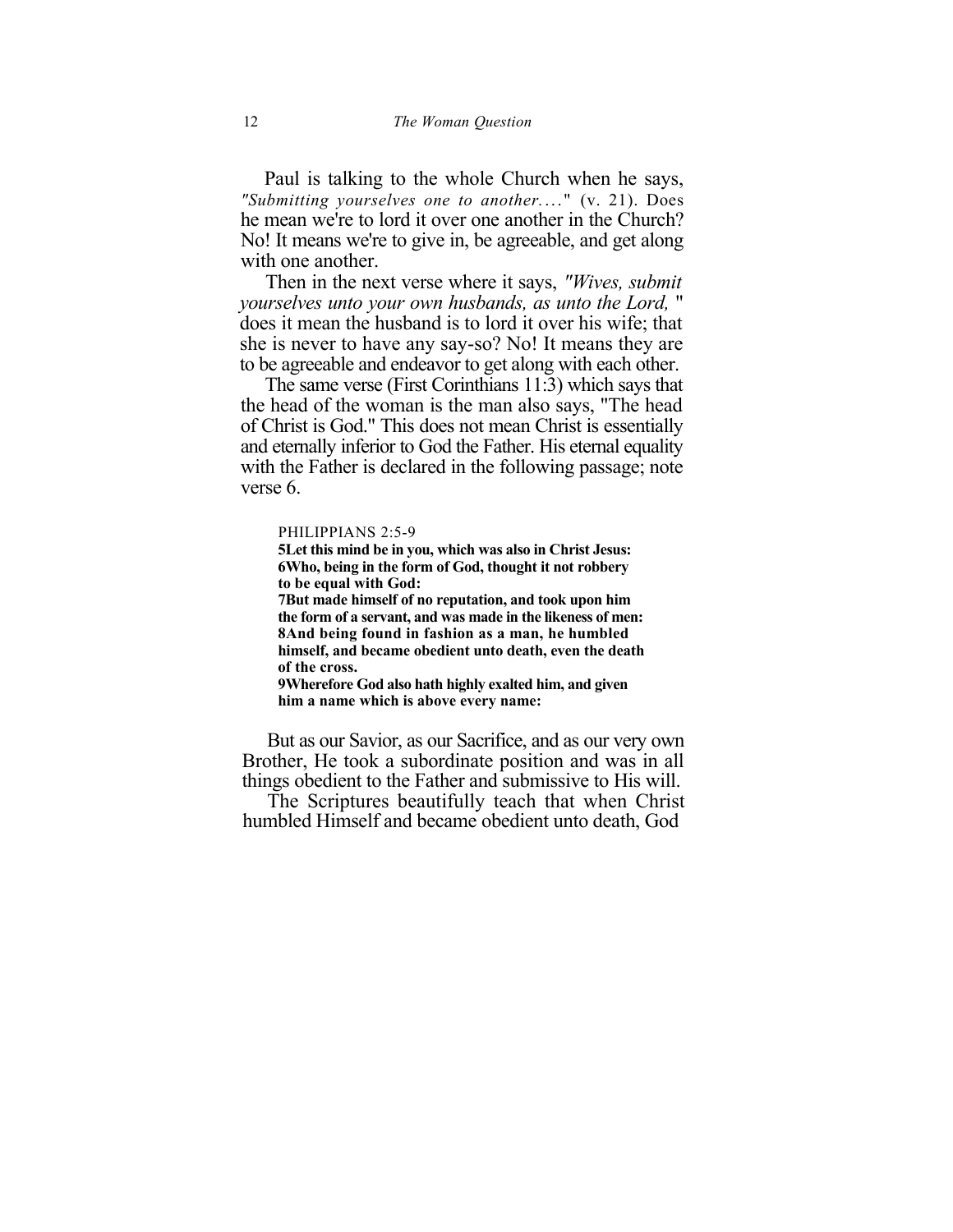highly exalted Him and placed Him at His own right hand. There Christ ever lives and makes intercession for us.

Likewise, when a man (or woman) submits to the cross and receives Christ as Savior, he is also raised and sits in the heavenlies with Christ.

**EPHESIANS 2:4-6 4But God, who is rich in mercy, for his great love wherewith he loved us, 5Even when we were dead in sins, hath quickened us together with Christ, (by grace ye are saved;) 6And hath raised us up together, and made us sit together in heavenly places in Christ Jesus . . . .**

Christ is not under God — He *was* under Him — but is raised up and seated beside Him at His right hand. Man — though under — when he was saved and came to the cross and confessed Jesus as Lord, was raised with Christ, and made to sit with Him. It is not a vertical matter, but a horizontal one. The Word of God says that we are heirs, sons of God, and joint-heirs with Christ. Joint means equal. And the women are joint-heirs as well as the men.

Jesus prayed, *"That they all may be one; as thou, Father, art in me, and I in thee, that they also may be one in us* .. .." (John 17:21). That includes wives who are believers as well as husbands who are believers.

Much of what is heard on this subject of submission cannot be substantiated by Scripture — but takes verses out of their settings and makes them say something they don't say. It makes a woman feel inferior to the man. It makes her feel she should take the place of a slave or servant. It binds instead of loosens. And the Word of God clearly states, "Ye *shall know the truth, and the truth shall make you free"* (John 8:32). It will never bind!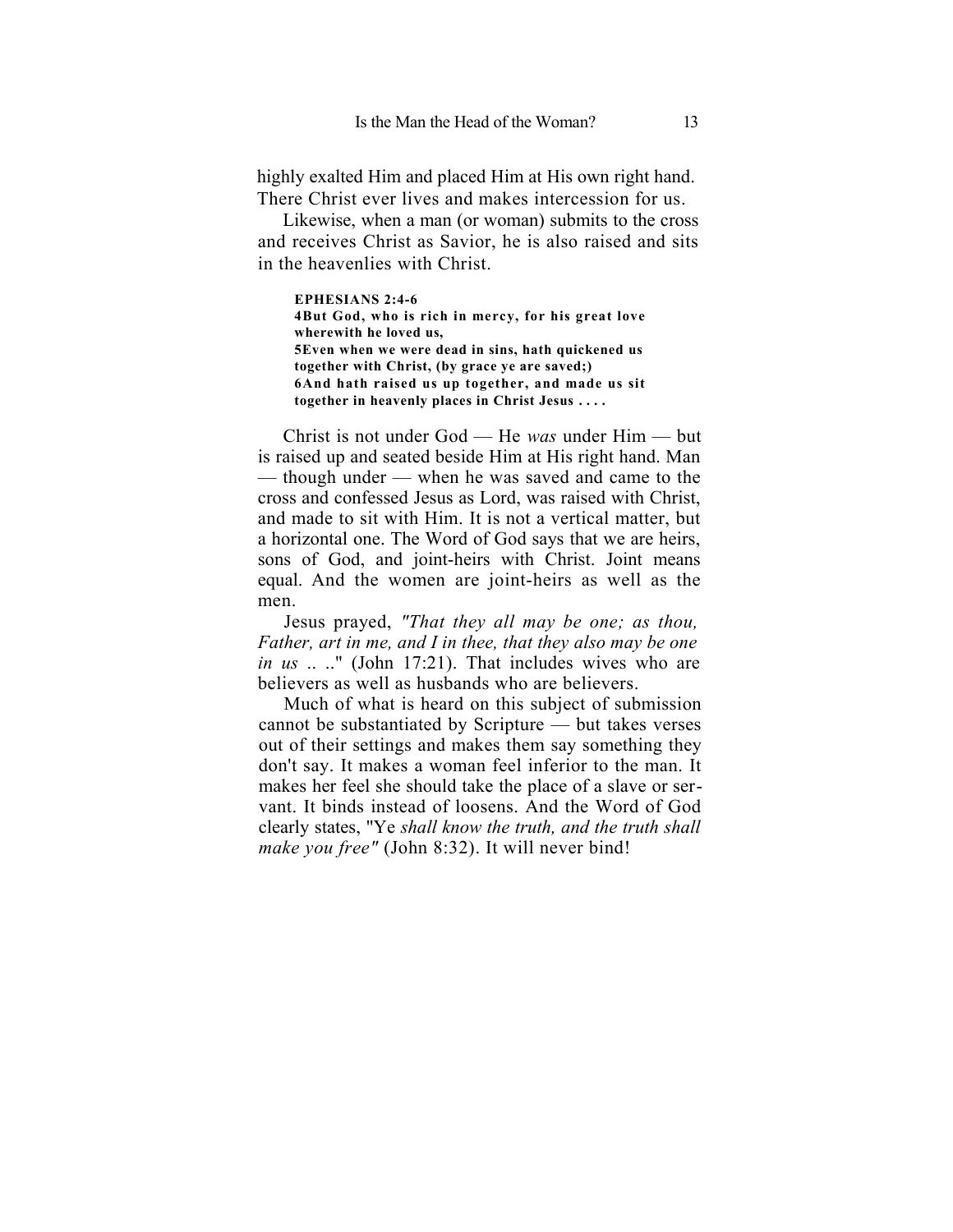## *Chapter 3 Must Wives Always Obey Their Husbands?*

In this chapter we'll deal with only the last part of our text Scripture and the question: Must wives always obey their husbands?

#### **1 CORINTHIANS 14:34**

**34 Let your women keep silence in the churches: for it is not permitted unto them to speak; but they are commanded to be under obedience, as also saith the law.**

For light on this verse, Paul sends us to the law, ".. *.as also saith the law.*" The word "law," as used in the New Testament, refers to either: (a) the Ten Commandments, (b) the five books of Moses called the Pentateuch, or (c) the entire Old Testament.

Since there is nothing in the Ten Commandments about the rights of women, Paul must have been referring to the Pentateuch or the entire Old Testament. So why don't we see what the law says. (Sometimes we suppose we know what the law says, interpreting it in the light of our own thinking rather than in the light of what it actually says.)

Right in the beginning, in Genesis, we see that God made man and woman. Both men and women were to subdue and have dominion over everything on earth (Genesis 1:26-28). Wild beasts have the same instinctive fear of women they do of men.

Woman was not taken from Adam's feet, but from his side. She is not to be downtrodden, as in heathen fashion, but to stand at his side in Christian fashion (Genesis 2:21,22).

14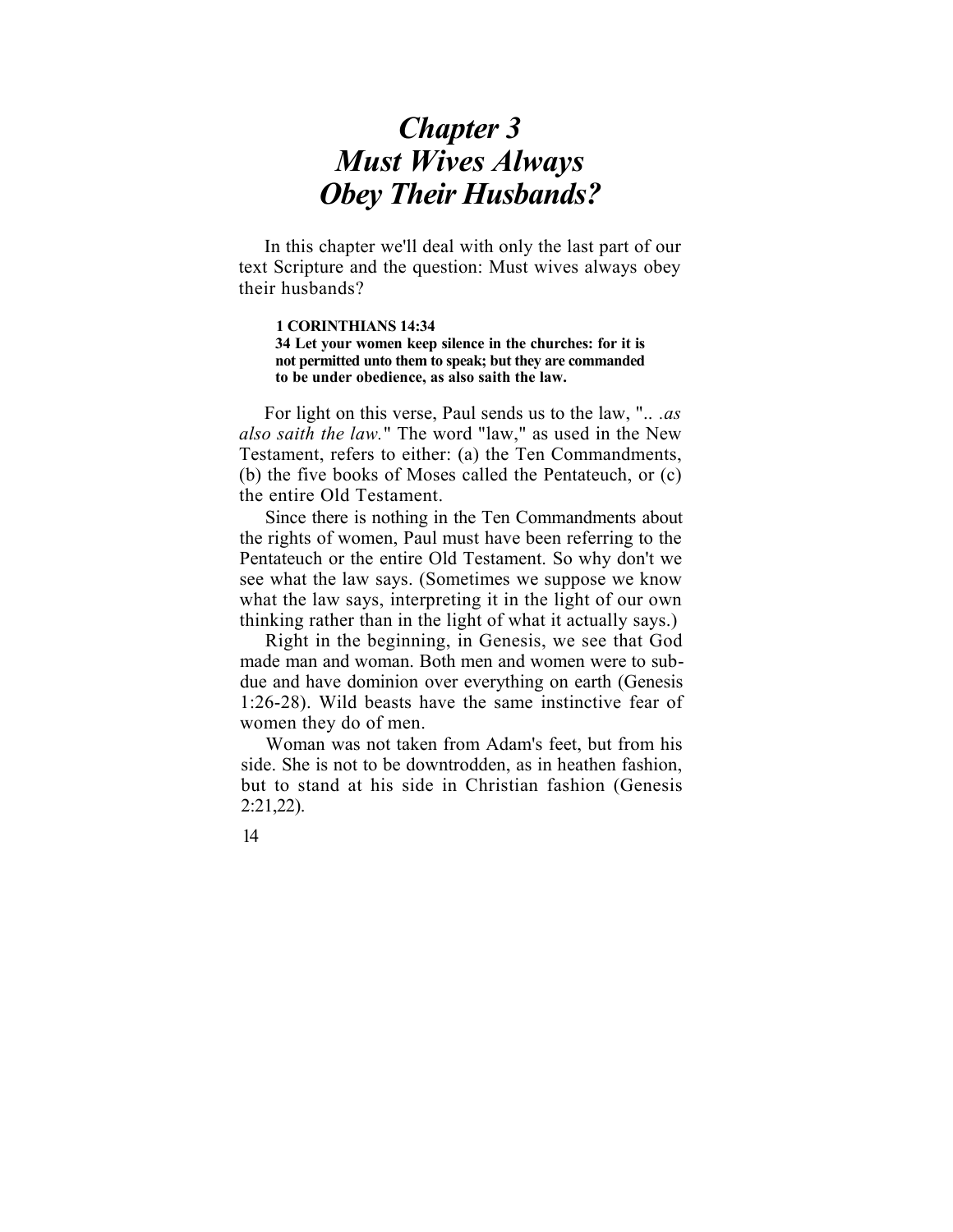*"And the Lord God said, It is not good that the man should be alone* " (Gen. 2:18). God knew it wasn't good for man to be without the help and inspiration of a woman. So He made woman as a helpmeet; a helper worthy of him.

Paul recognizes that interdependence in the following passage, which I want to quote from Weymouth's translation, because it makes it clear to our understanding:

**I CORINTHIANS 11:8,9,11,12 WEYMOUTHI**

**8Man does not originate from woman, but woman from man.**

**9For man was not created for woman's sake, but woman for man's . . . .**

**II Yet, in the Lord, woman is not independent of man nor man of woman.**

**12 For just as woman originates from man, so also man has his birth through woman; but everything comes ultimately from God.**

In the Genesis account of creation, there is no sign of inequality between man and woman.

After the Fall of mankind, however, a curse was laid upon the wife. Isaac Leeser's translation from the original Hebrew makes it plain.

**GENESIS 3:16 ILEESERI**

**16 . . .1 will greatly multiply thy pain and (the suffering of) thy conception; in pain shalt thou bring forth children: and for thy husband shall be thy desire, but he shall rule over thee.**

This was both penalty and prophecy. And this curse fell upon Eve, not as a woman, but as a wife.

Women are not subordinate to men. It is a husbandand-wife proposition. Wives do have a subordinate place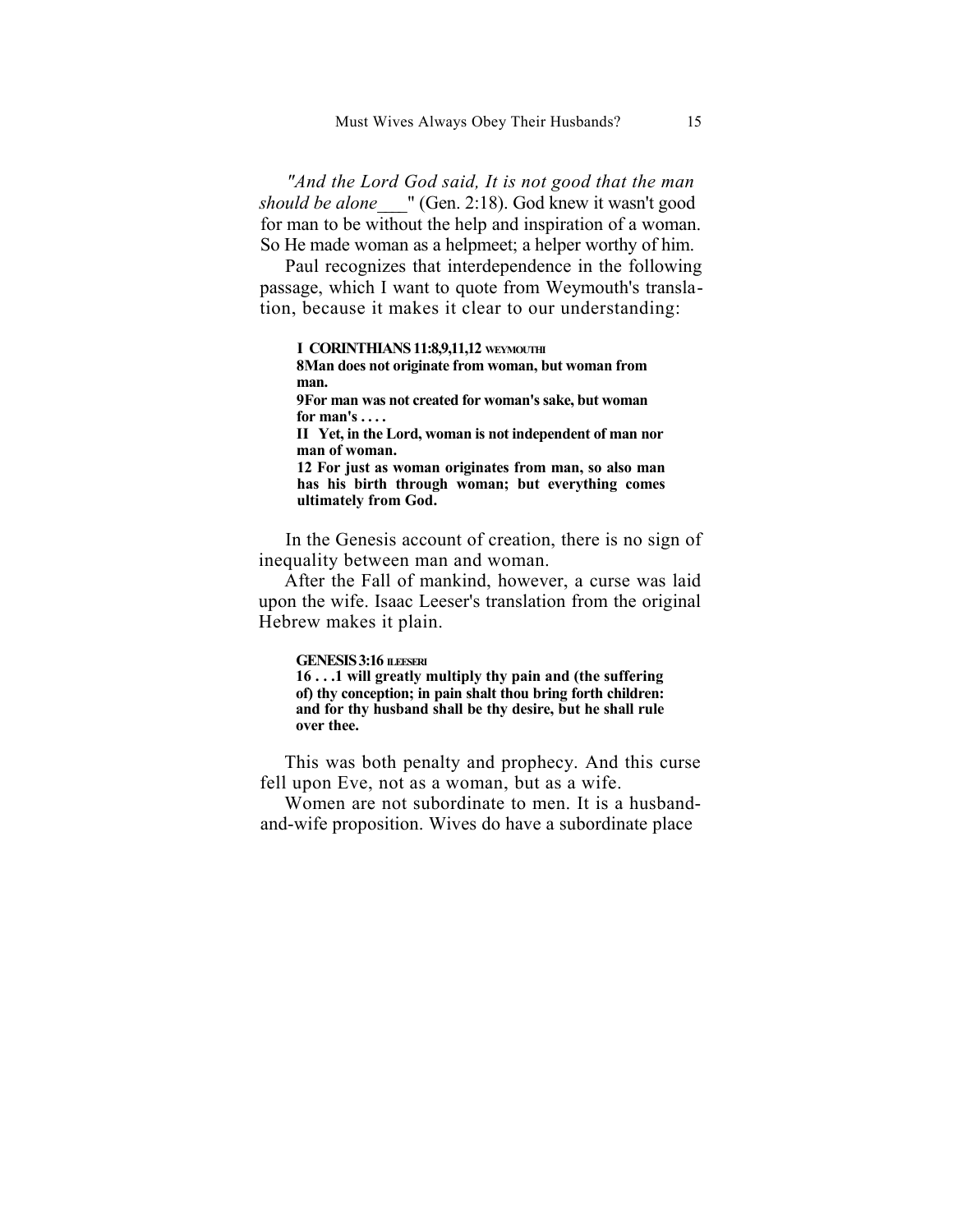in the family. They do not have a subordinate place in the Lord.

The Bible says, ". . *.there is neither male nor female: for ye are all one in Christ Jesus<sup>11</sup>* (Gal. 3:28).

Women are called "sons of God" just as much as men are. John was writing to the entire Church — not just to the men — when he said, *"Beloved, now are we the sons of God*  $\blacksquare$  (1 John 3:2).

That verse continues, ".. *.and it doth not yet appear what we shall be: but we know that, when he shall appear, we shall be like him; for we shall see him as he is.* " The women will be like Him just as much as the men will be.

#### *Old Testament Examples*

Let's examine some of the husbands and wives as recorded in the law.

Peter cites Sarah as a model wife whose worthy example Christian wives could follow. *"Even as Sara obeyed Abraham, calling him lord: whose daughters ye are, as long as ye do well, and are not afraid with any amazement'''* (1 Peter 3:6).

It is possible to lift this one verse out and say, "See, the wife is to obey her husband just as Sarah obeyed Abraham." But does it mean the wife doesn't have any right to speak her own mind? Some would leave the impression the wife never has a right to express her thoughts, that she's under the rule — the obedience — the domination — and is nothing much more than a slave. But that isn't what Peter is saying. Let's see what the law says:

**GENESIS 16:5,6**

**5 And Sarai said unto Abram, My wrong be upon thee:**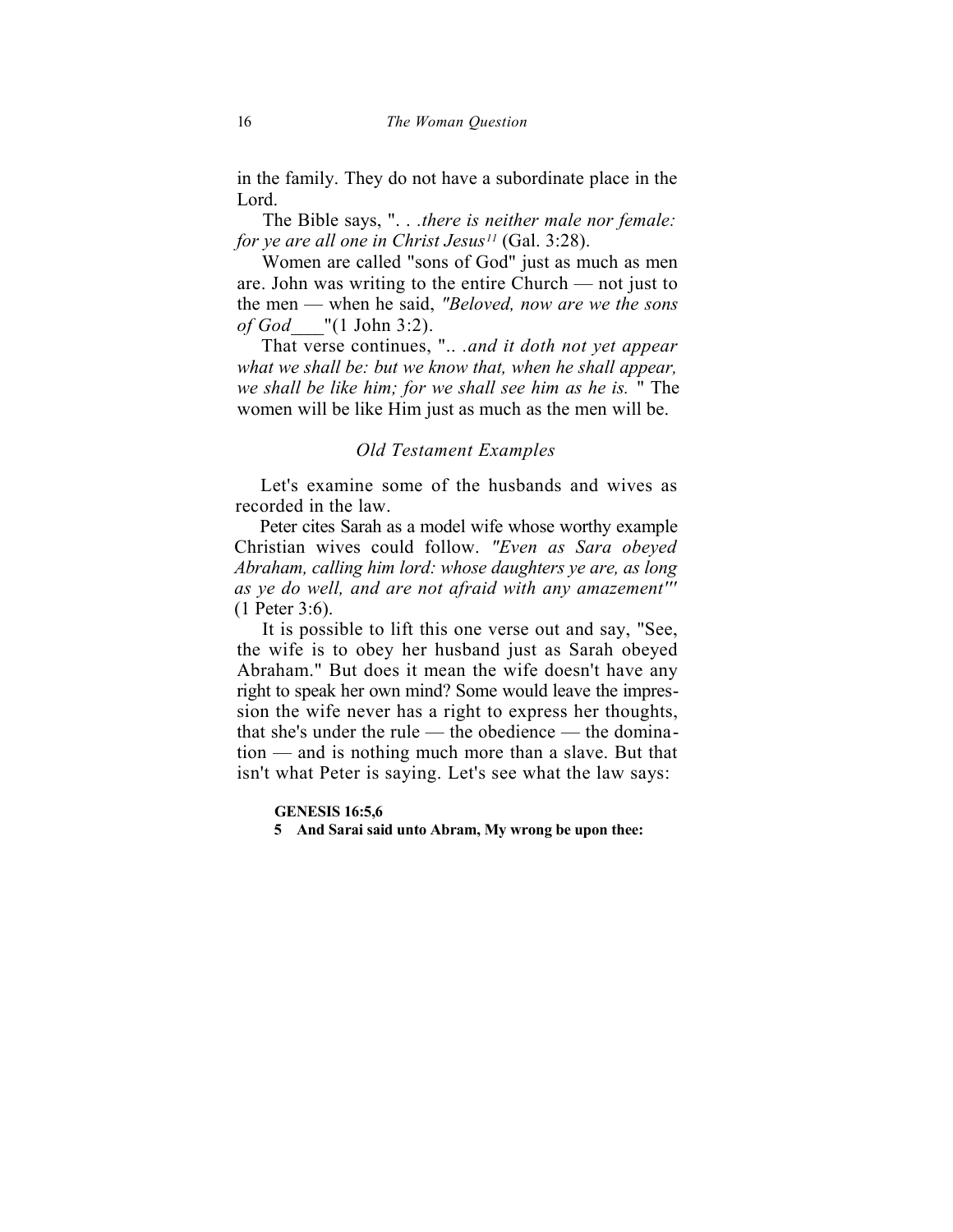**I have given my maid into thy bosom; and when she saw that she had conceived, I was despised in her eyes: the Lord judge between me and thee.**

**6 But Abram said unto Sarai, Behold, thy maid is in thy hand; do to her as it pleaseth thee. And when Sarai dealt hardly with her, she fled from her face.**

Here we see Abram letting Sarai have her own way. He isn't dominating her like some warlord.

From the 16th chapter of Genesis through the 21st, there is an account of a disagreement. At its climax, we see that Abraham gave in to his wife's contention, and let her have her own way. And we see that God justified not him, but her.

#### **GENESIS 21:10-12**

**10 Wherefore she said unto Abraham, Cast out this bondwoman and her son: for the son of this bondwoman shall not be heir with my son, even with Isaac.**

**II And the thing was very grievous in Abraham's sight because of his son.**

**12 And God said unto Abraham, Let it not be grievous in thy sight because of the lad, and because of thy bondwoman; in all that Sarah hath said unto thee, hearken unto her voice; for in Isaac shall thy seed be called.**

God told Abraham, one time at least, to listen to his wife. According to this, Sarah ruled her husband on this occasion. And God approved of it. As He always does when a wife is right.

God always approves of right. Some ministers, Full Gospel, Spirit filled, I'm ashamed to say, have told me a woman ought to do whatever her husband says, no matter what.

They have told me personally that if the husband tells his wife to sleep with another man, she ought to do it,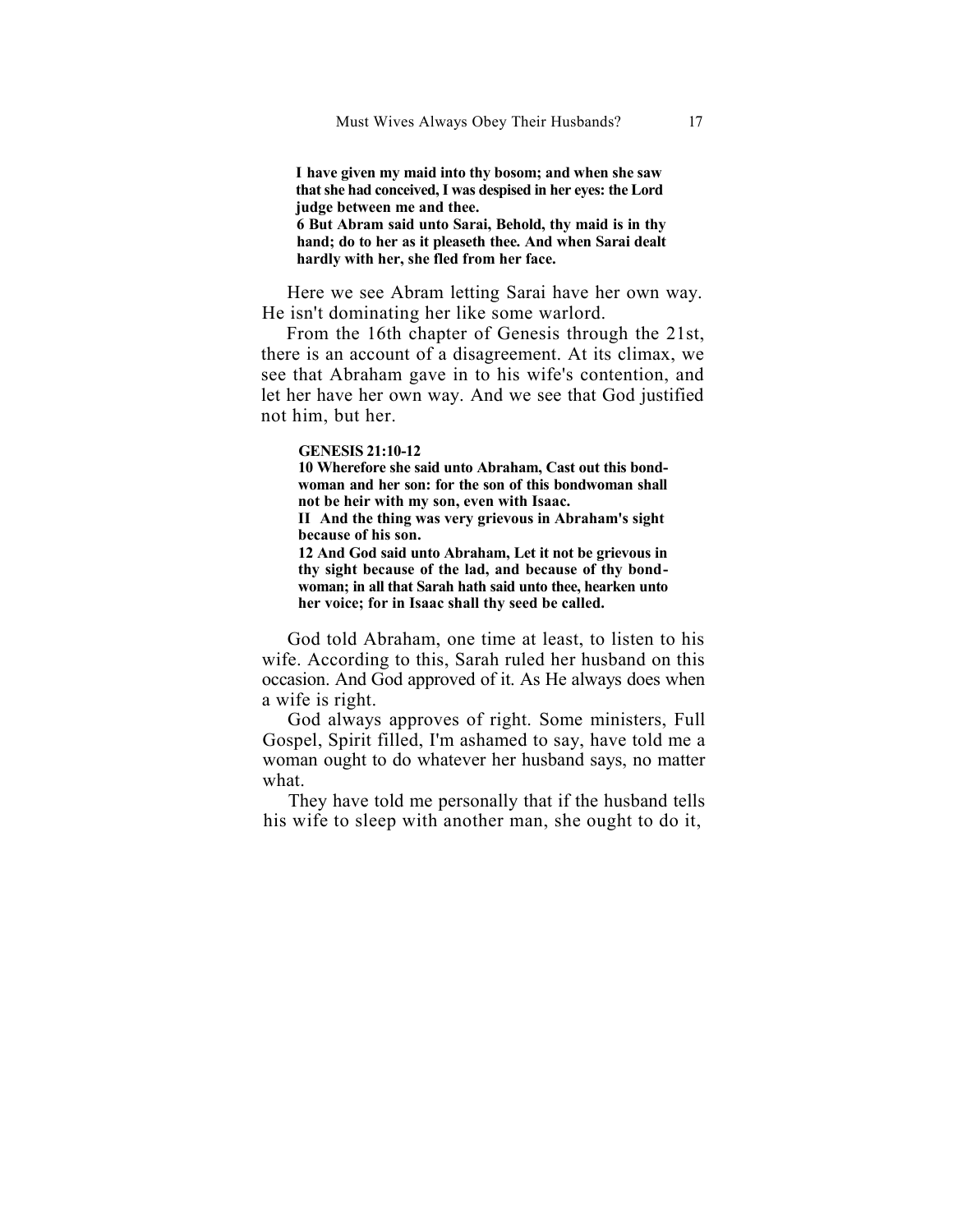because the Bible says for her to obey him. That is an insult to my intelligence. God will never side in with wrong. And that would be violating one of His Ten Commandments.

One fellow said to me, "If a husband asks his wife to drink with him, she ought to drink with him. If he wants her to go to the bar, she should go."

Another man said, "If an unsaved husband tells his wife not to go to church, she's not to go. If he tells her not to read the Bible, she's not to read it. She is to obey him to the letter."

(These things have been said to me personally — I'm not talking about what somebody comes to me and *says* somebody said. You can understand that these opinions have created no little confusion.)

I say in reply, "Bosh and tommyrot!"

Peter gave Sarah as an example. Let's take it then. When Sarah was right, God sided in with her. God is not going to side in with the husband when the husband is wrong any more than He will side in with the wife when she is wrong.

Thank God for good wives! They don't need to be put down. Oh, I know there are some bossy wives, but if their husbands don't know how to take care of them, let them go ahead and be henpecked! You see, it is the husband's problem. There's no use in downgrading all wives because of a few exceptions. And it is the responsibility of the husbands to take care of that — not the responsibility of the preachers.

If a man wants to be henpecked, it's his business and no one else's. I have no more business trying to manage another man's wife than I have managing some other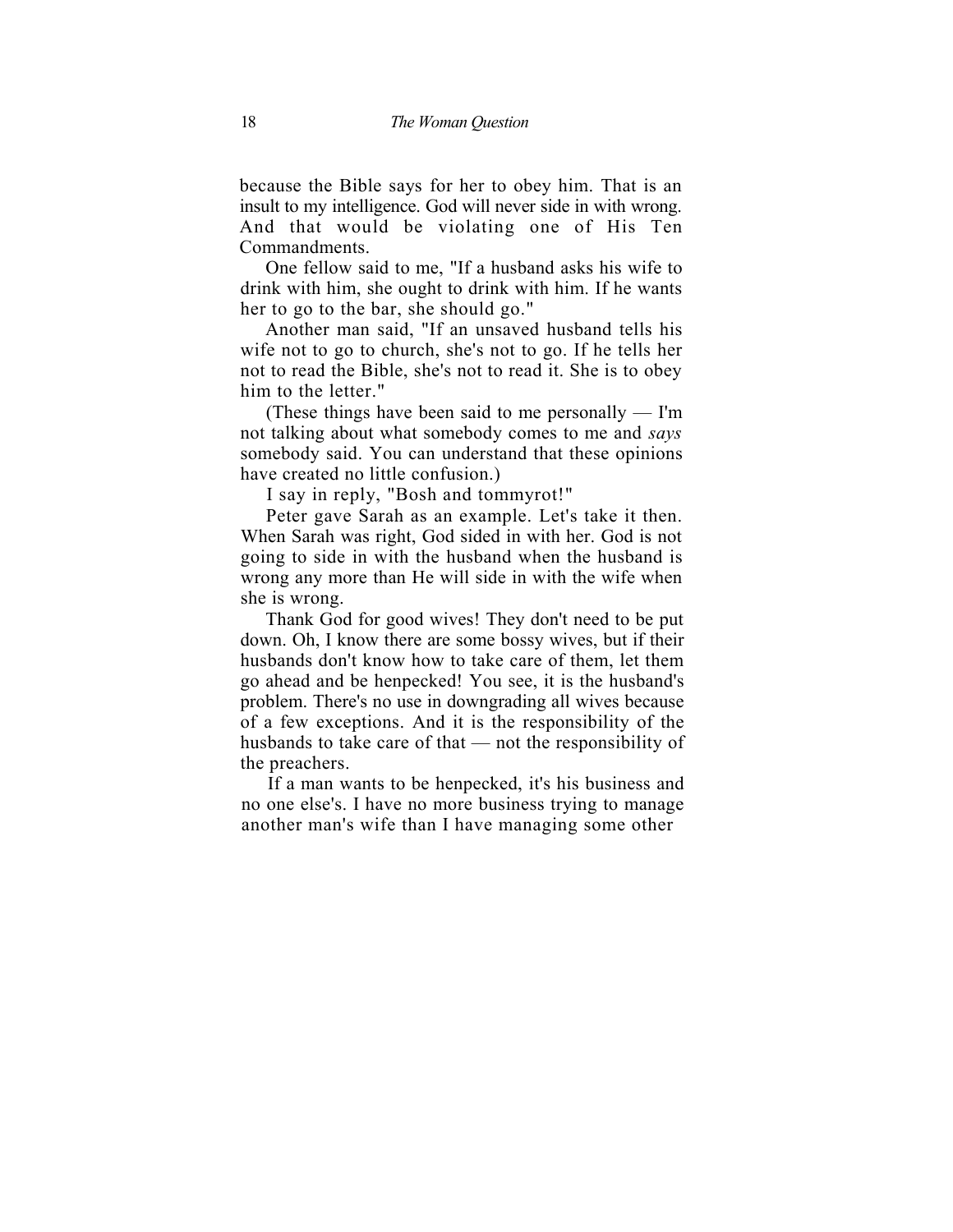fellow's money. We can lay down principles, of course. But I think there are some men who rather *enjoy* being henpecked. If they do — let them enjoy it. I don't like it myself.

Yet I respect my wife, and I respect her opinion. Once she had to put her foot down and speak up to me. God had dealt with me back in 1947 and '48 about leaving the pastorate and going out in a field ministry. He had spoken to me about healing and had given me some instructions about ministering to the sick. It was the burden of my heart.

But I made a mistake. I went to the wrong meeting. (You can make a mistake sometimes going to the wrong church, the wrong convention, or the wrong meeting.) It was a midwinter prayer and Bible conference. Almost every person who preached spoke against healing meetings. And at the last, the man who stood at the head ventured to say that just *one* person shouldn't pray for the sick — just *one* individual shouldn't lay hands on them — everyone should pray and lay hands on them, and then when God healed them He'd get all the glory.

Everything I heard downgraded me. I can understand how women must feel at times — they've gone to church, been put down, and wished they hadn't gone.

After two or three days, I went back home. My resignation had already been submitted, and my wife had been packing while I was away.

"Just unpack," I said, "We're not going."

"You're not?"

"No, I'm not. The church wants me to stay and I'll stay. And another thing — from this moment on, I'm never going to pray for the sick again. I'll never lay hands on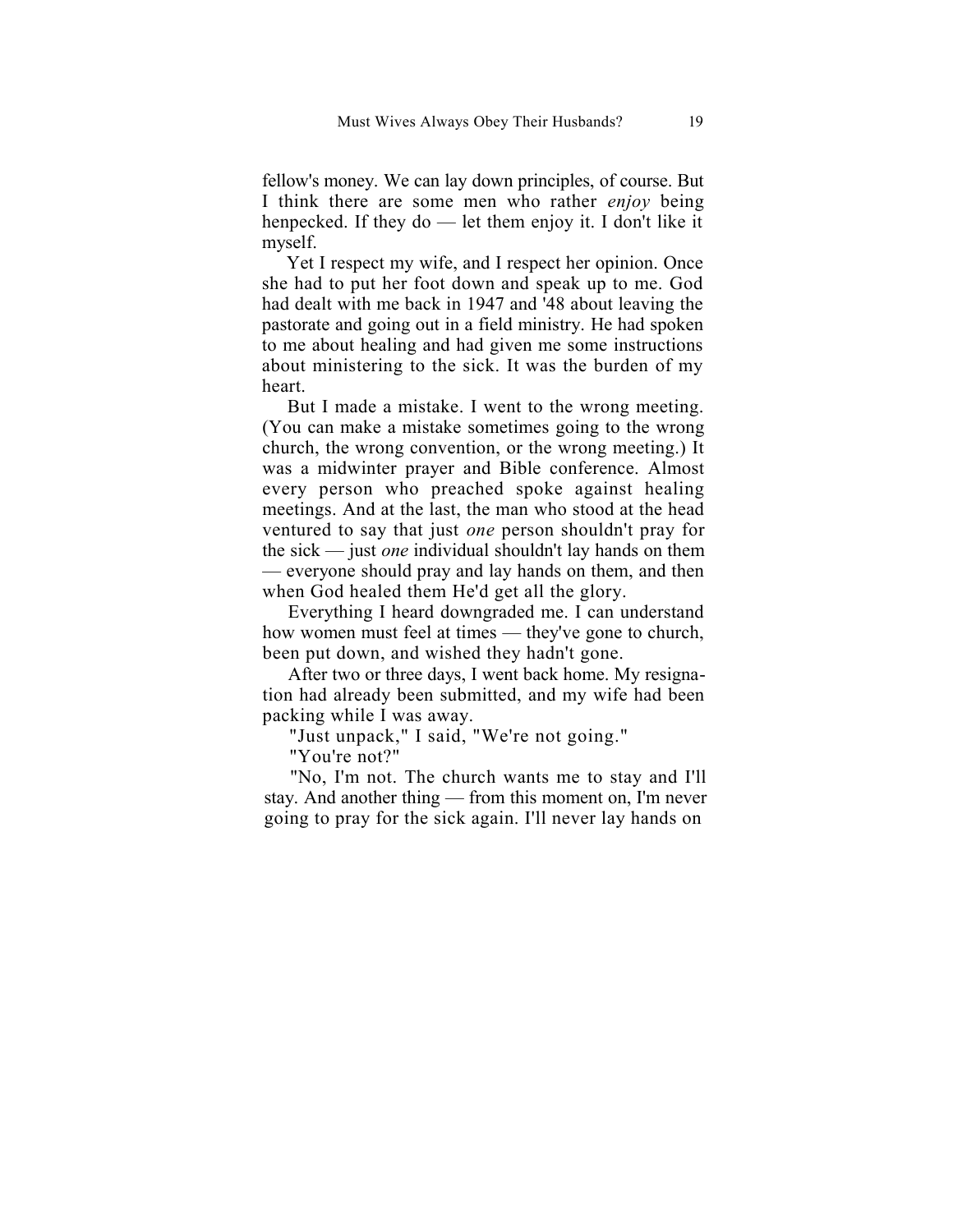another person the longest day I live. If someone insists on being anointed with oil, I'll get the deacons to come and anoint him."

My wife could see that I was out of sorts. "No!" she said. "We're not going to stay with this church."

I was taken aback. She'd never acted like that in her life. And she hasn't acted that way since. But she needed to act that way on this occasion, and God sided in with her.

"No — I'm not going to unpack," she said. "And yes we are going to leave this church. And yes — you are going to obey God. That's what you're going to do!"

I stood there speechless. She didn't ordinarily talk like that. But, to tell the truth about it, if she'd let me rule over the situation, we'd have both been in a mess. She was right. And she put a little vigor into me. I went ahead and obeyed God.

Sarah ruled over her husband in the situation we read about — and God approved of it. My wife ruled over me on this occasion — and God approved of it. God always sides in with right. He will never take the part of wrong. If He did, then He would be wrong.

Did you notice, too, that Sarah did not suffer in silence and servile subjection, but spoke her mind as she had a right to do "as also saith the law." It is recorded in the Pentateuch.

The first chapter of First Samuel records that when Hannah, the mother of Samuel, had a little difference with her husband, she spoke her mind and had her way. It proved out to be God's way.

Abigail was a wise woman whose husband was a fool. (There are some cases like that.) The Bible calls him a "son of Belial." By disobeying her husband, she saved a critical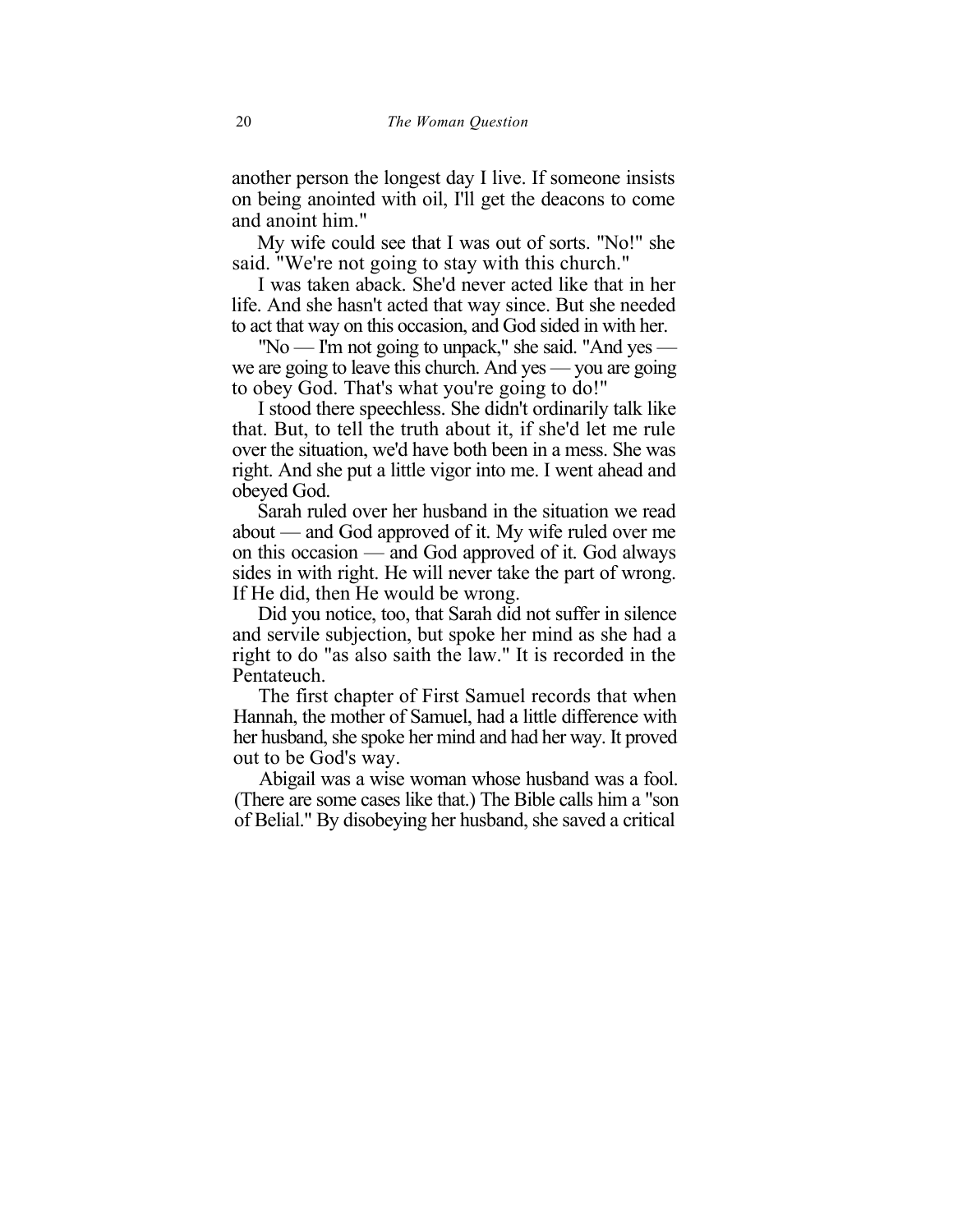situation and won the favor of David. If she'd listened to her husband, there would have been much bloodshed.

#### 1 SAMUEL 25:32,33

**32And David said to Abigail, Blessed be the Lord God of Israel, which sent thee this day to meet me: 33And blessed be thy advice, and blessed be thou, which hast kept me this day from coming to shed blood, and from avenging myself with mine own hand.**

Read the whole story from your Bible and notice that God is standing on the side with Abigail — even though she *disobeyed* her husband.

#### *Obey in Everything?*

It is not a sane argument that *every* wife must *always* obey her husband in *everything.* In chapter two I made reference to an incident when a man, a Bible teacher, came up to talk with me after I had said that the husband is not lord over his wife, and that Jesus is her spiritual head. He further said, "Turn to Ephesians 5:24." And then he read to me, *"Therefore as the church is subject unto Christ, so let the wives be to their own husbands in EVERY THING."*

He emphasized as he read, "in every thing."

"A wife," he said, "is to obey her husband in everything."

That's when he said that even if the husband tells her to sleep with another man, she is to do it. He put heavy emphasis on the fact that it didn't specify the husband had to be a Christian husband; it just said the wife was to obey. "Even if her husband is unsaved, whatever he says to do, she must do."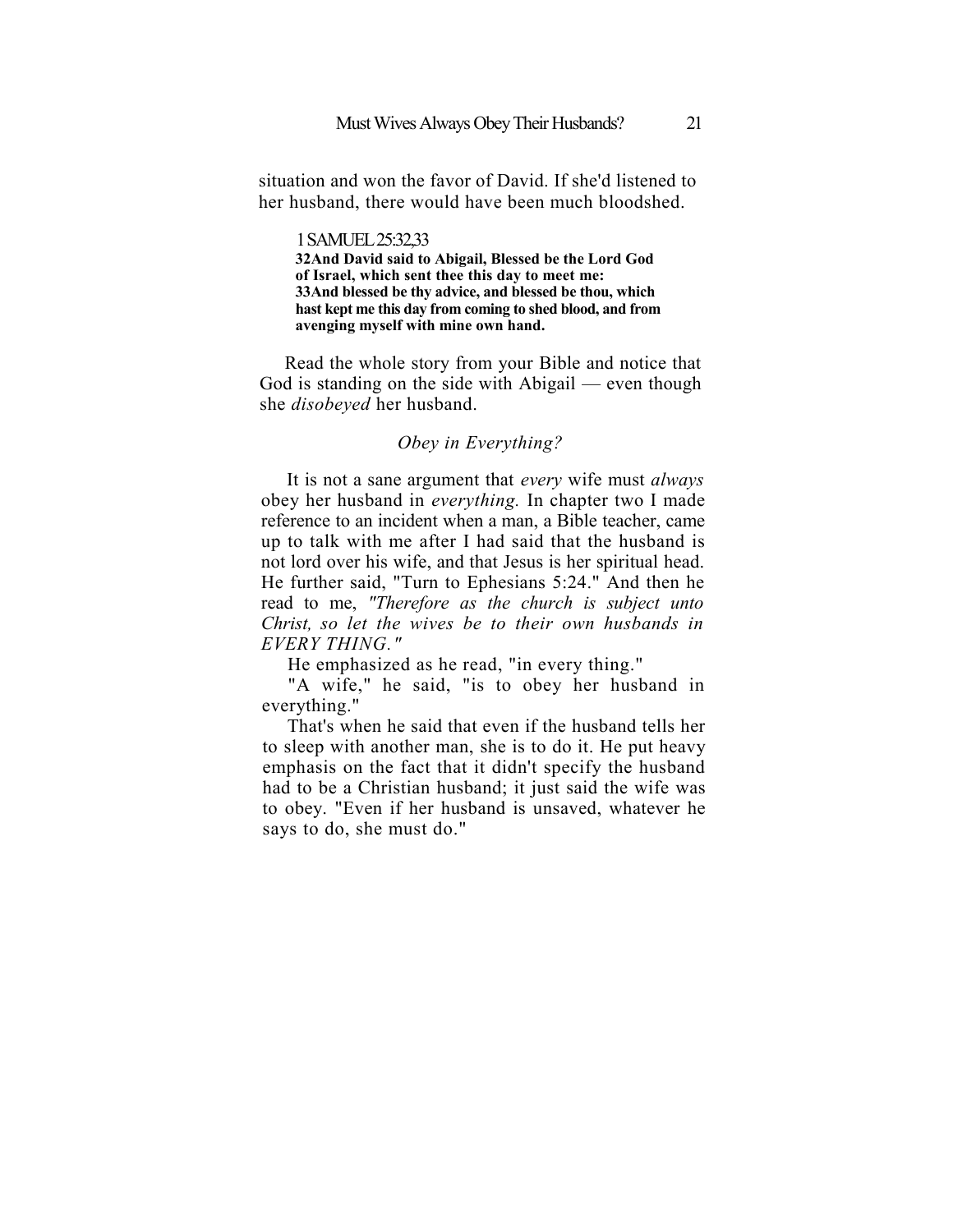He clung to that one verse to support his views. But the Word of God plainly tells us that in the mouth of two or three witnesses shall every word be established (Deuteronomy 17:6; 19:15; Second Corinthians 13:1). We must consider the teachings of the entire Bible. We're not to take an isolated text and build some doctrine on it.

I want to repeat: It is not a sane argument to say *every* wife must *always* obey her husband in *everything.* Some men are such brutes they would require things of their wives which should not be granted. If an enraged husband commanded his wife to kill their children, no sane person would say she should obey. Well, if she shouldn't obey that, there are a lot of other things she shouldn't obey because they are wrong!

A HUSBAND CANNOT COUNTERMAND ANY OF THE LORD'S COMMANDMENTS.

Smith Wigglesworth, a man mightily used of God said, "Under God, all I am in my entire ministry I owe to my dear wife." He went on to tell that when he was a plumber in England growing prosperous from plumbing the old mansions and houses there, he sometimes worked seven days a week. He said he grew cold in spirit, and really just backslid.

Now when you backslide and get out of fellowship with God, you're not so interested in the things of God. And when someone else is, it brings conviction on you.

"You go to church too much," he told his wife. "You're not to go any more. I know enough about the Bible to know the man is the head of the wife. You're to obey me. And I say, 'Don't go to church,' so you're not going."

She smiled sweetly and said, "Now, Smith, you're the head of this house, and you're my husband. Whatever you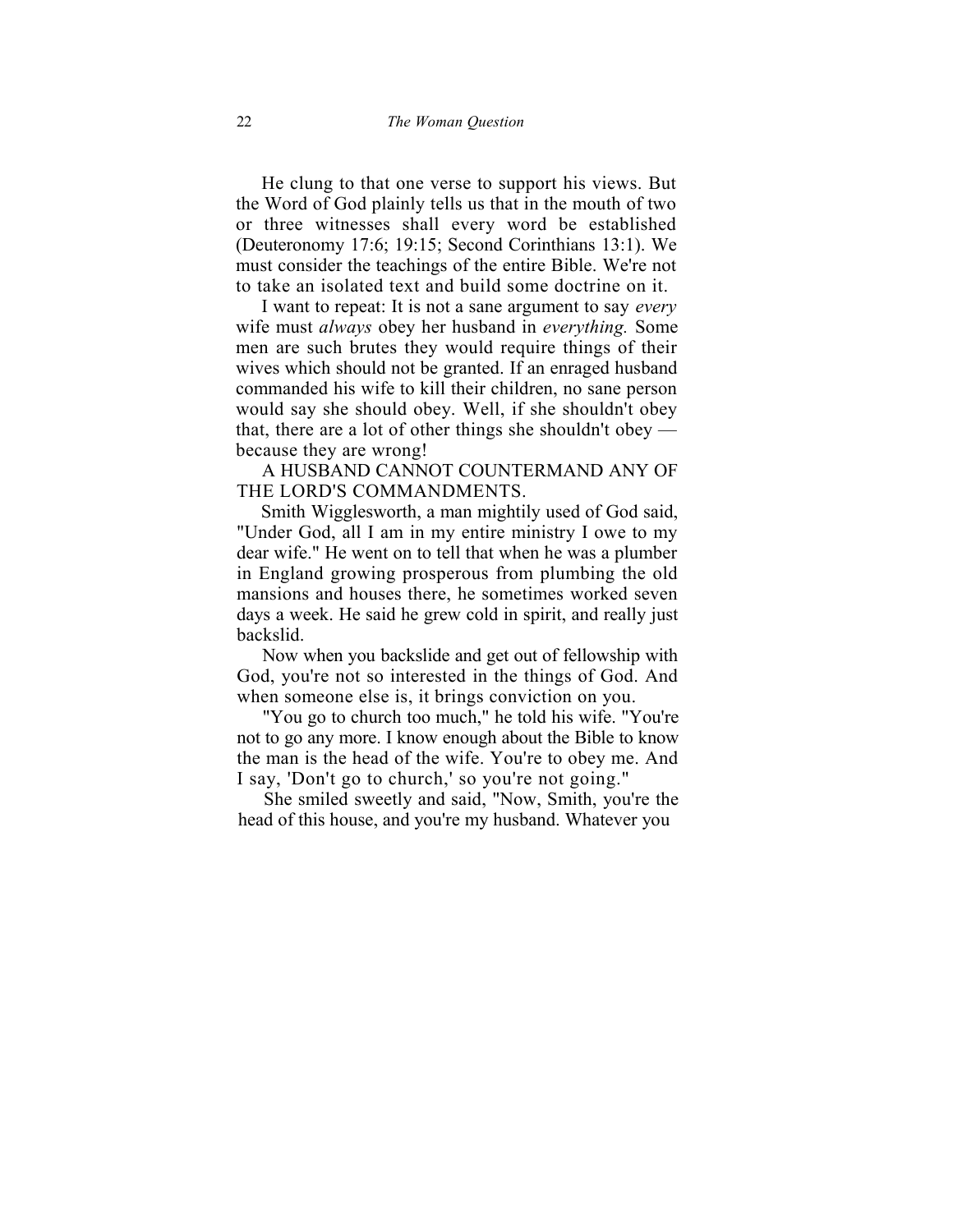23

say in the house goes. And you know as well as I do that I do not neglect you, the children, or the house in any way. But you are not my lord. Jesus is my Lord. And the Bible tells us not to forsake the assembling of ourselves together. The Bible tells me to go to church, and I'm going."

"Well," he related, "I'd fume and fuss and practically cuss. And finally one day I told her, 'If you go tonight — I'll lock you out.' But she went right along — and I locked her out. She didn't have a key and couldn't get in. The next morning I came downstairs, opened the back door, and there she was, all bundled up in her coat, leaning up against the door. She'd been there all night. When I opened the door, she almost fell into the kitchen. But she bounded up, smiled, and said, 'Well, dear, how are you this morning?'

"She was so kind and sweet, but I'd have felt better if she'd chewed on me a little. She didn't, though. She just asked, 'What would you like for breakfast?' And she fixed my favorite breakfast.

" 'AH right, all right,' I said, 'I'm wrong. I missed it.' She had just loved me back to God. But at the same time, she stood her ground. If she had quit church and followed me, we'd have both been in trouble."

I've seen that happen. In the 12 years I pastored I've heard women say, "My husband doesn't want me to come to church. He wants me to go here and do such-and-such. I thought maybe I might win him." And I saw those women backslide right with their husbands. Some did get back into fellowship with God eventually, but I don't remember a one whose husband got saved.

On the other hand, I remember many faithful women in those churches who had bullies for husbands who had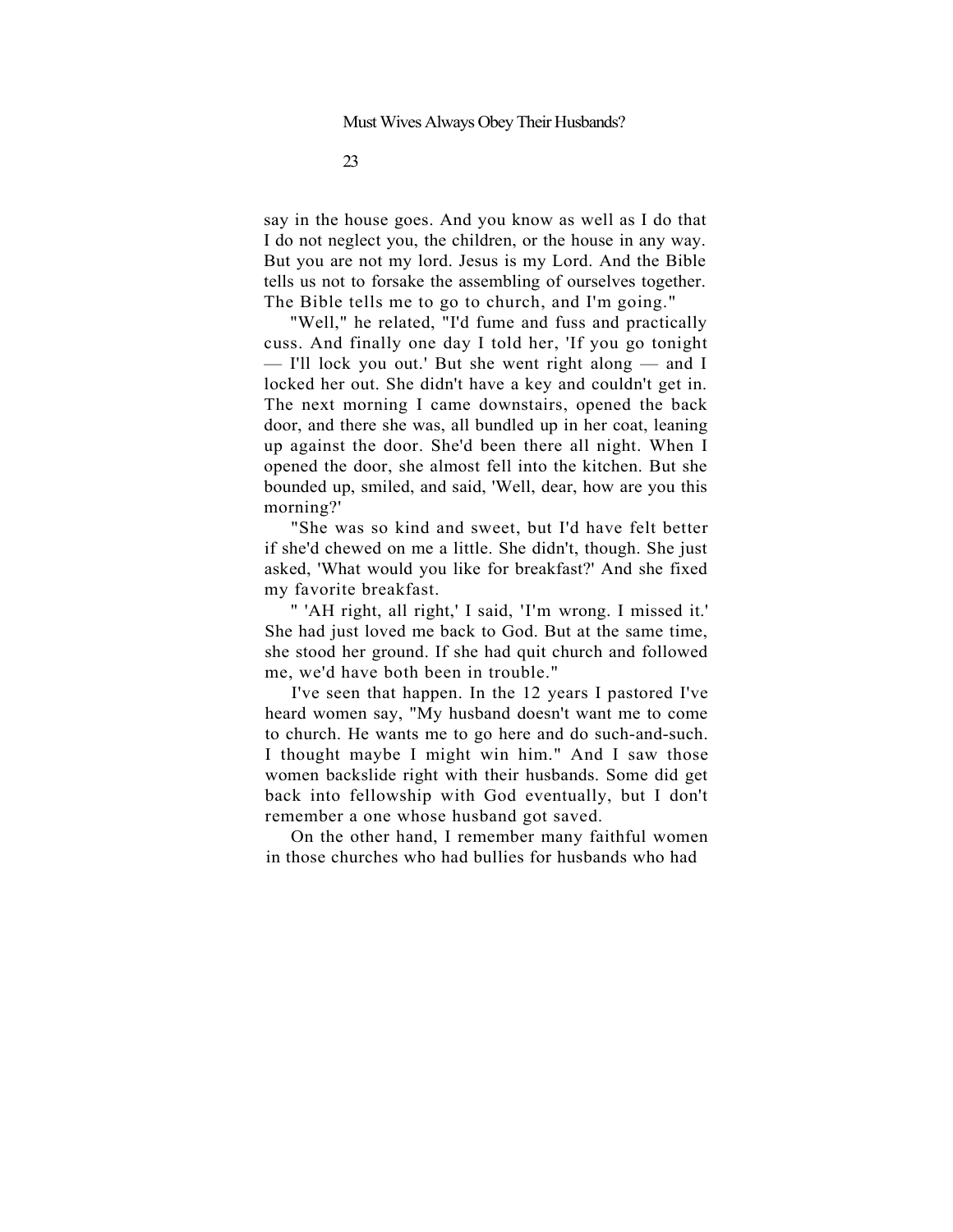forbidden them to come to church.

One little woman in particular: What a time she had! But if you needed inspiration  $-$  if you were trying to preach and the service seemed dead — all you had to do was look at her, and she'd inspire you to preach. Her face was always lit up like a neon sign.

One night my wife said to me, "Honey, did you notice Mary's feet?"

"No, I didn't. Was something wrong with them?"

"Well," she said, "she just had on galoshes."

"Galoshes! It hasn't rained in a month. Why did she wear her galoshes?"

"Joe didn't want her to come to church. He was angry and hid her shoes."

He thought that if he hid her shoes she wouldn't go. But she put on her galoshes and came ahead. I'm certain that if he'd thrown away her galoshes, she'd have come barefoot.

She was a meek little woman, but I remember her saying to me, "I don't want to dominate him in any way. He's my husband and I respect him. He's the father of my children and I teach them to respect him. But he's not taking the place he should take. He isn't interested in the things of God and won't come to church. It looks like I'm going to have to lead in these things. Am I wrong?"

"No," I said, "you're not wrong. You're right."

She stood her ground. Afterwards she told me how she'd said, "Joe, I'm not trying to take any authority away from you. But I'm going to keep these children in Sunday School and church. If they followed you they'd be gambling and drinking. And another thing, we ought to pray at the table. We just sit down and start eating like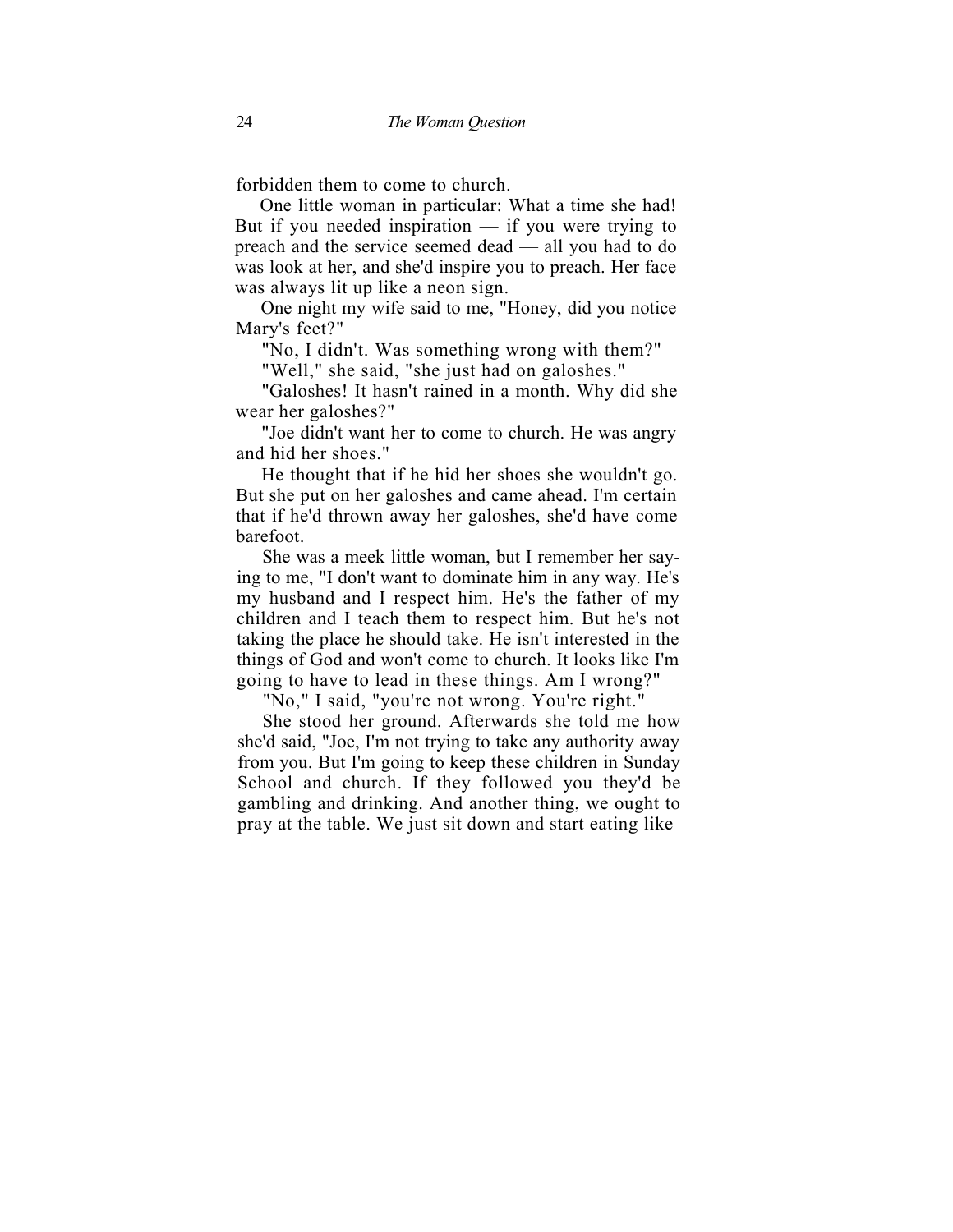a bunch of hogs. Before we eat, I'm going to pray."

She didn't ask him if she could — she said, "I'm going to do it." And the next meal, she did just that. One of the children peeked and told her, "Mama, Daddy just sat there and stared straight ahead like he was mad." But after a few times, he started bowing his head and closing his eyes along with them.

Then she told me how a little later on she said to him, "Joe, we ought to read the Bible in this home, and it should be your place. But you're not doing it, so before we retire every night I'm going to read a chapter and pray with the children. If you're here, you should have enough respect for me and the children to sit down and listen."

She said that sometimes he would listen. But at first, when she and the children got on their knees to pray, he'd just sit there. After a while, though, he would get off his chair and kneel, too.

Thank God she made her stand! As far as I know, every one of her children was a Christian. And someone told me later that old Joe got saved when he was nearly 60.

*You never will make it compromising with the devil in any way!* We need some balance in these things. A husband cannot countermand any of the Lord's commandments. He is not the lord over his wife's conscience; the Lord Jesus Christ is.

*A wife must be true to her convictions even at the cost of losing her husband if he will not endure her true devotion to Christ.*

1 CORINTHIANS 7:15

15 But if the unbelieving depart, let him depart. A brother or a sister is not under bondage in such cases: but God hath called us to peace.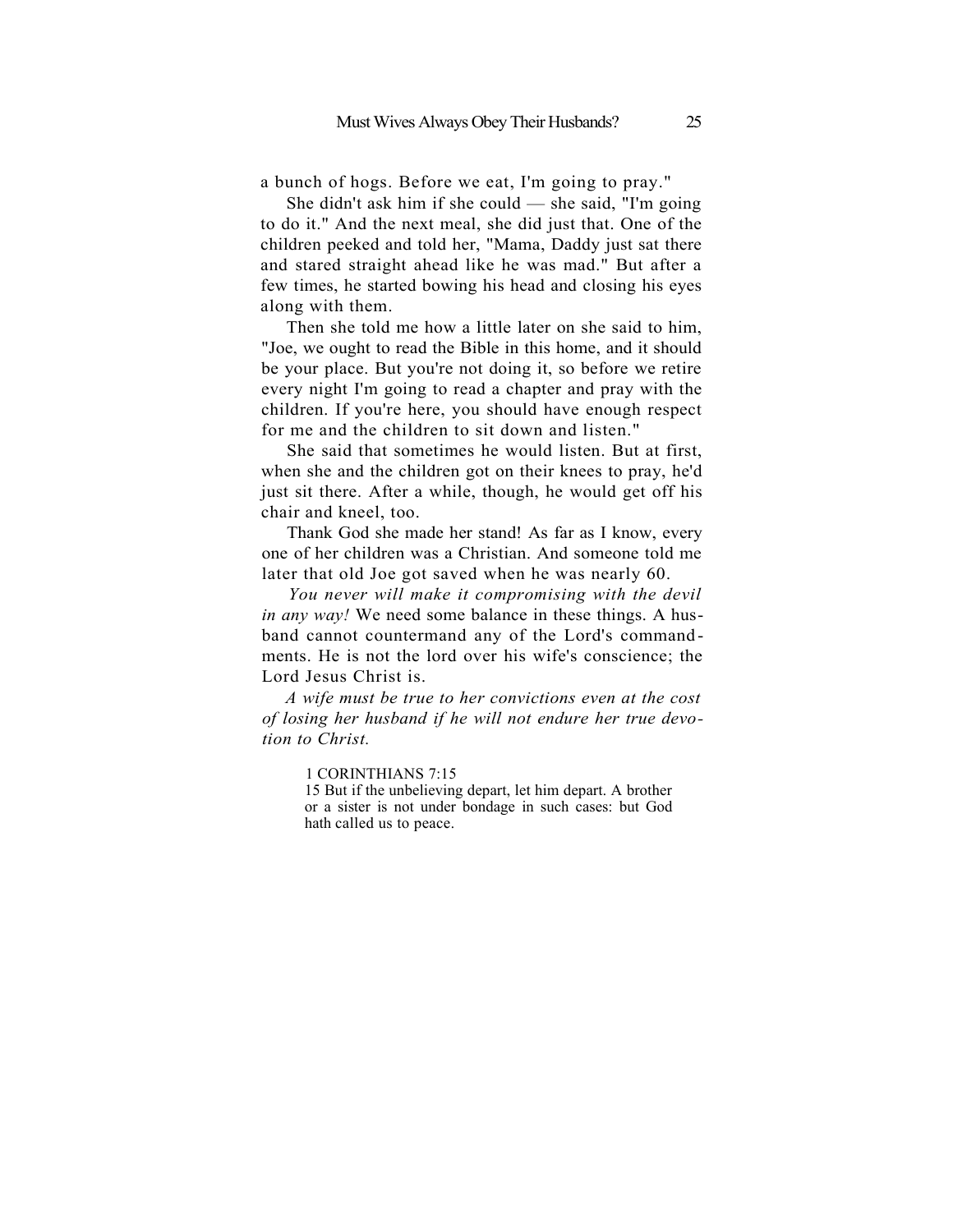#### *Submission*

**1 PETER 3:1-7 WEYMOUTH)**

**1Married women, in the same way, be submissive to your husbands, so that even if some of them disbelieve the word, they may, apart from the word, be won over by the daily life of their wives,**

**2after seeing your daily lives so chaste and reverent. 3Yours ought not to be outward adornment of plaiting the hair, putting on jewels of gold, or wearing various dresses,**

**4but an inward beauty of nature, the imperishable orna ment of a gentle and peaceful spirit, which is indeed precious in the sight of God.**

**5For this is how of old the holy women who set their hopes upon God used to adorn themselves, being sub missive to their husbands.**

**6Thus Sarah obeyed Abraham, calling him master. And you have become Sarah's children if you do right and per mit nothing whatever to terrify you.**

**7Husbands, in the same way, live with your wives with a clear recognition of the fact that they are weaker than you. Yet, since you are heirs with them of God's free gift of Life, treat them with honour; so that your prayers may be unrestrained.**

The New Testament Greek word translated into English as "submit," "subject," "submit yourselves" is *hupotasso.* It is used in First Peter 3:1, and elsewhere in regard to Christians submitting themselves to one another.

Paul uses it in First Corinthians 16:16, *"That ye submit yourselves unto such, and to every one that helpeth with us, and laboureth.*" And in Ephesians he used it, *"Submitting yourselves one to another in the fear of God. Wives, submit yourselves unto your own husbands, as unto the Lord"* (Eph. 5:21,22).

What kind of subjection is meant? Paul certainly did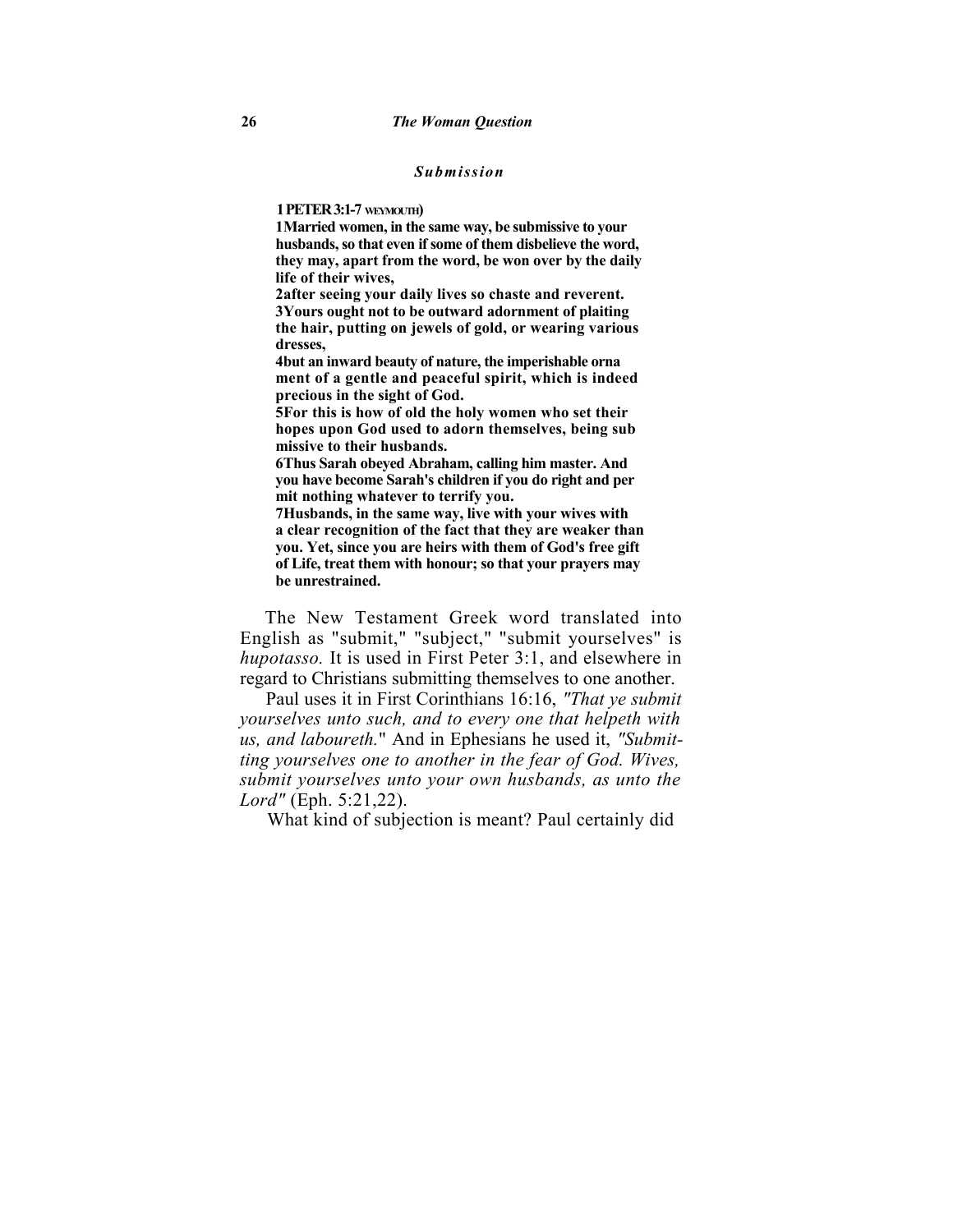not mean the brethren were to be slaves to each other, but that they should try to please one another in as far as possible, thus avoiding disputes, contentions, and divisions. That's all he meant when he said, "Submit."

You see, it is a subjection of love to the rule of love.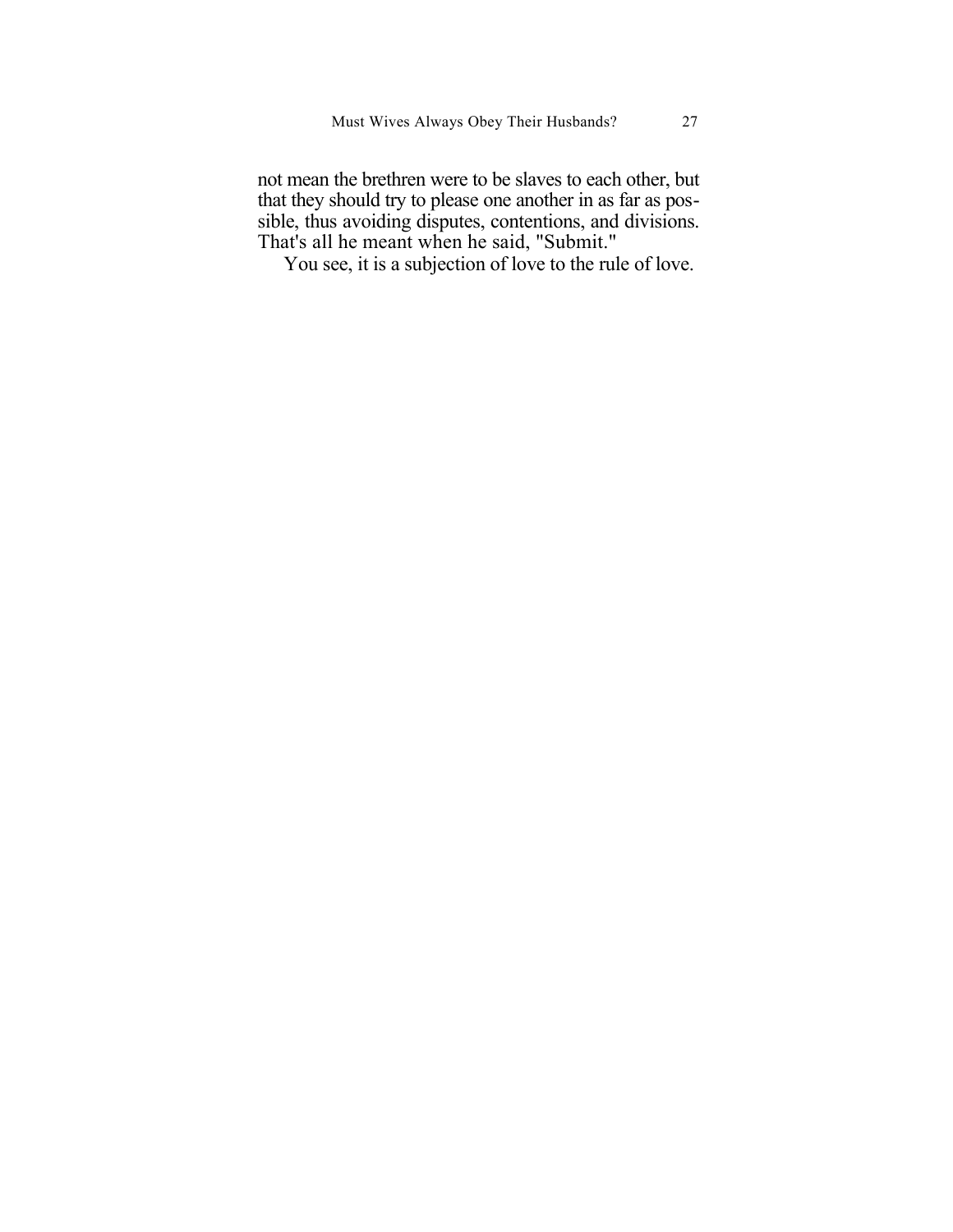## *Chapter 4 Must Women Keep Silence in the Churches?*

*Let your women keep silence in the churches: for it is not permitted unto them to speak; but they are commanded to be under obedience, as also saith the law.*

*And if they will LEARN any thing, let them ask their husbands at home: for it is a shame for women to speak in the church.*

*What? came the word of God out from you? or came it unto you only?*

— 1 Corinthians 14:34-36

As we mentioned previously, in the original Greek there is only one word for "man" — none for husband; and only one Greek word for "woman" — none for wife. You must determine from the context whether a text is talking about *women in general,* or specifically about *wives.*

Verse 34, for instance, is not talking about all women. It couldn't be, because the next verse says, *"If they will learn any thing, let them ask their HUSBANDS* TAll women don't have husbands. Unmarried women are certainly not included in this text. The Greek word *gyne* should have been rendered here as "wives." *"Let your wives keep silence* . . . . "

A. S. Worrell translates these verses, "Let the wives keep silence in the assemblies; for it is not permitted them to speak, but let them be in subjection, as also says the law. And, if they wish to learn anything, let them ask their

28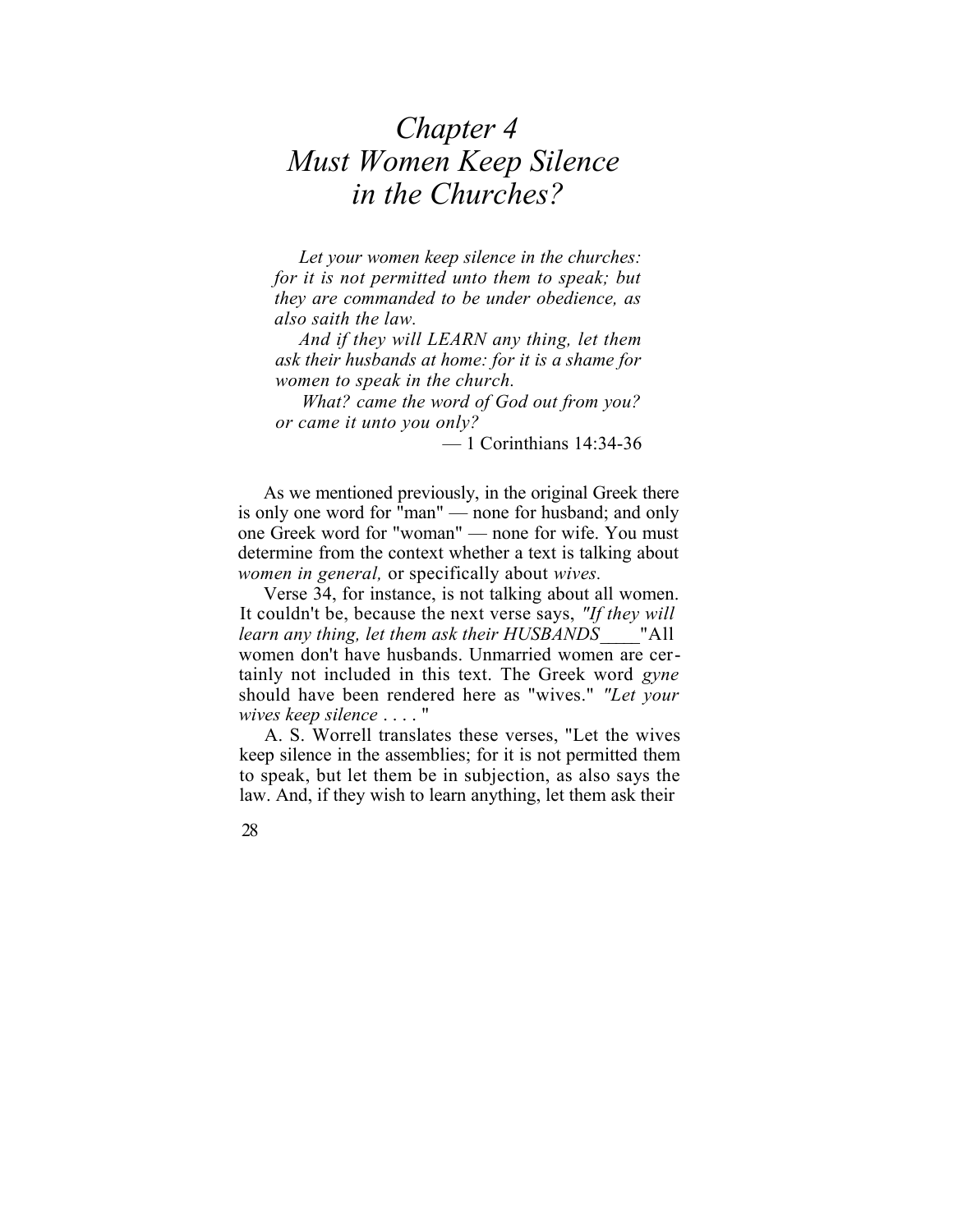own husbands at home; for it is a shame for a wife to speak in an assembly."

The other famous text on this subject is much like our first one.

#### I TIMOTHY 2:11-15

**II Let the woman learn in silence with all subjection. 12But I suffer not a woman to teach, nor to usurp authori ty over the man, but to be in silence. 13For Adam was first formed, then Eve. 14And Adam was not deceived, but the woman being deceived was in the transgression. 15Notwithstanding she shall be saved in childbearing, if they continue in faith and charity and holiness with sobriety.**

Remembering these things about our texts will help you understand them: (1) Paul is not talking about all women, but about *wives.* (2) He is talking about *learning something and asking questions* (First Corinthians 14:35; First Timothy 2:11).

Translate the Greek word *gyne* as "wife" rather than "woman," and these texts will make sense to you. In Timothy, Paul refers to Adam and Eve, a husband and wife. He's dealing with a husband-and-wife proposition.

You see, there is really no great danger of women in general dictating to, domineering, or usurping authority over men in general. But *wives* have been known to subject their husbands to such indignity. And Paul is saying the wife is not to dictate to her husband, or usurp authority over him.

The women in that day had little or no education. Paul advised the wives if they would *learn* anything, to ask their husbands at home — thus implying the men were better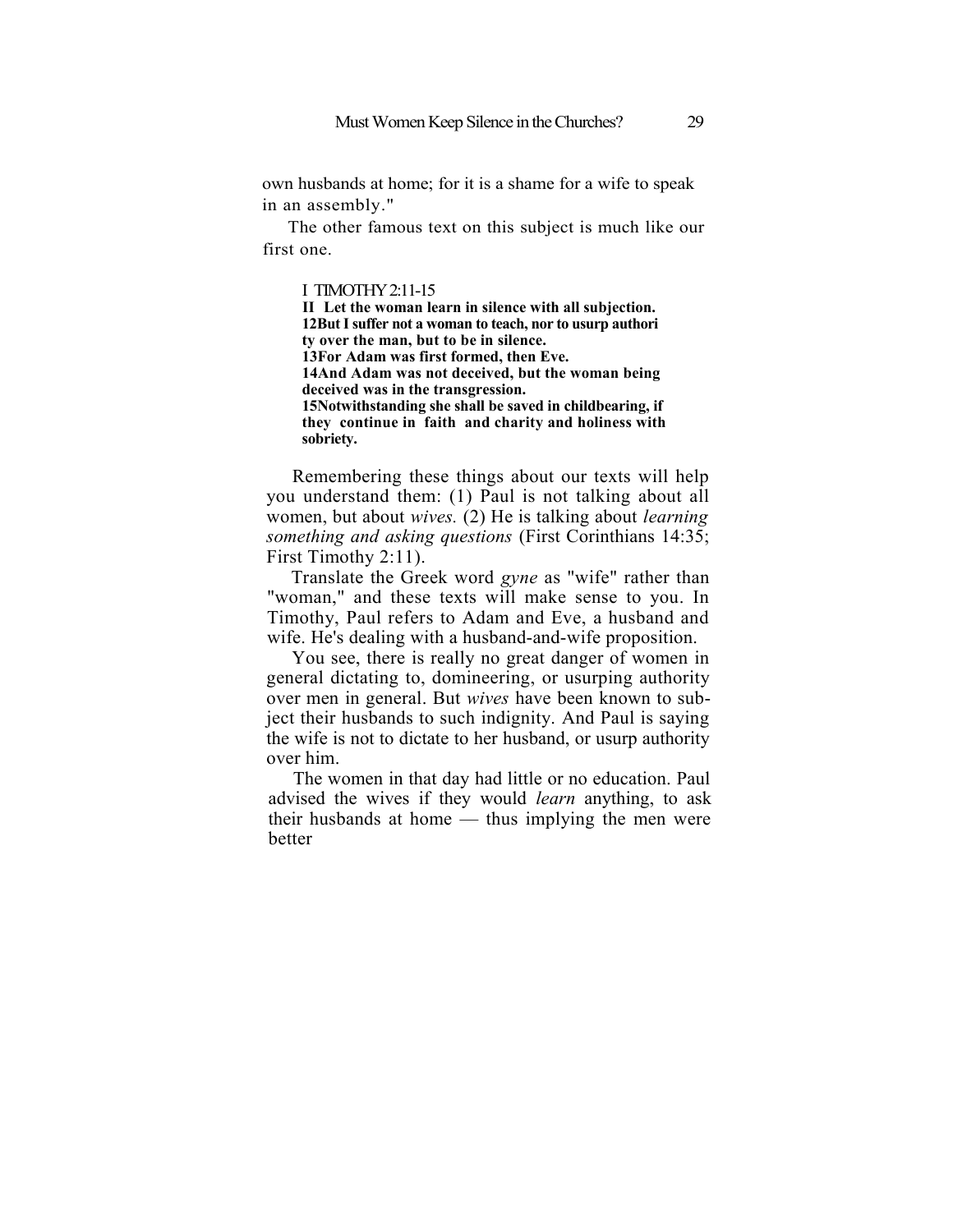informed than the women.

Alas, this is not always true now. Many women would die in hopeless ignorance of the principles of our holy faith if they depended on what crude, half-baked, pernicious, and fallacious ideas their husbands could communicate to them.

#### *The Law of Scriptural Interpretation*

**Every Scripture must be interpreted in the light of what other Scripture says on the same subject. It must harmonize with all other Scripture.**

Much error has resulted from ignoring this law of interpretation. That's how people have gotten into difficulty on our subject, as well as others. The interpretation we put on our text Scriptures must harmonize with all other Scripture.

You can lift verses out of their settings, ignore the law of interpretation, and make them say anything you want them to say.

There have been some wonderful men, with beautiful spirits of love, baptized with the Holy Spirit, who were great witnesses and blessings to others — for a while. But then they got off into error because they did not interpret Scripture in the light of other Scriptures.

One such man told me how God had brought him a great revelation. (Revelation is all right if it is in line with the Word. If it isn't — forget it.) He thought he had a great revelation which no one else knew about. But some of us have been in Pentecost a mighty long time, and we've seen certain things come up every now and then — and then fall.

Such was the case with his revelation. They'd put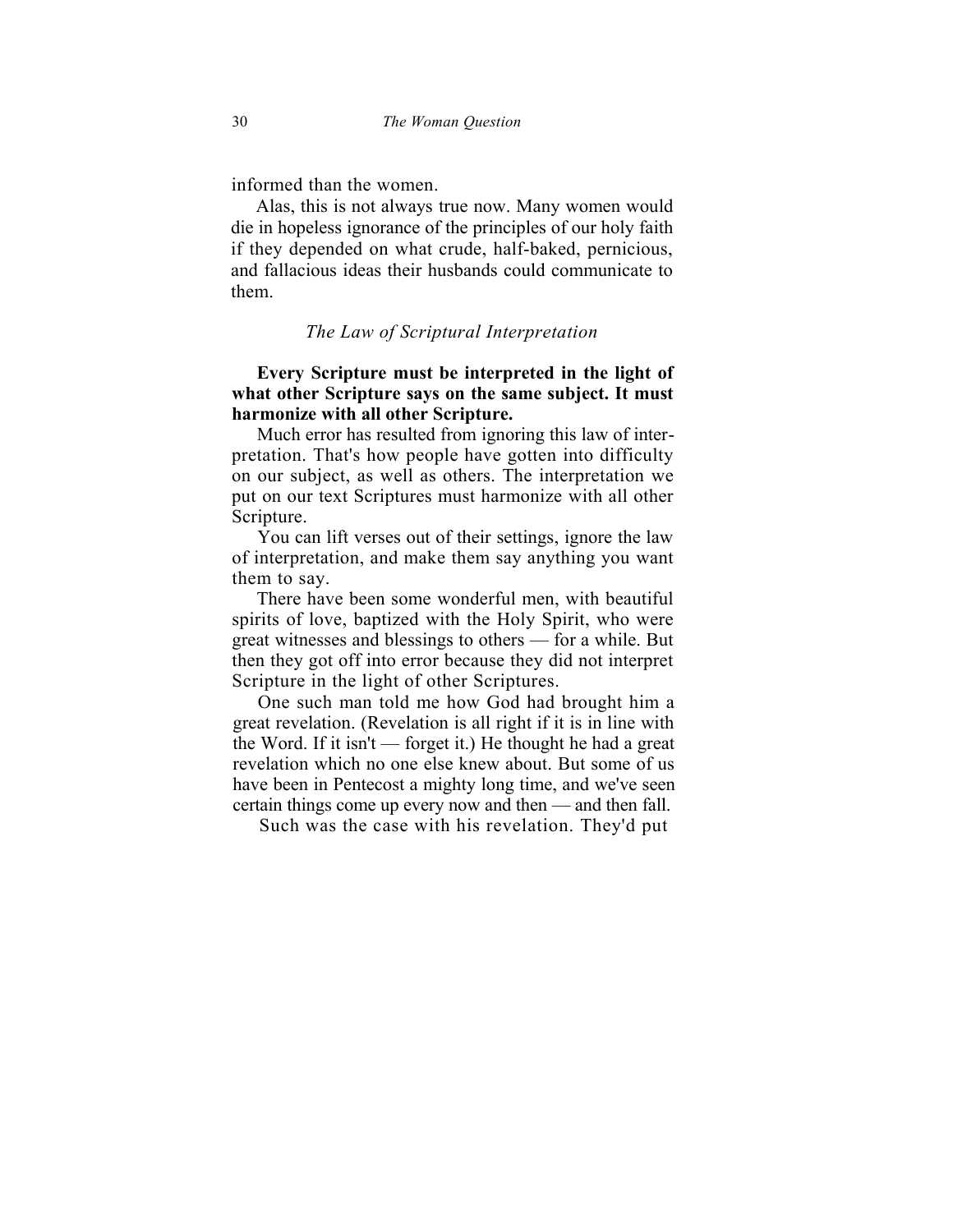various pretty names on it — Restoration, Eternal Restoration, Ultimate Reconciliation, etc. In essence it was that everything is going to be restored, and everybody is going to be saved. One such group taught that even evil spirits, and possibly the devil, would be saved. And they picked out a few verses of Scripture which they think say that.

Another man, with the same revelation, was so thrilled when he told me what he'd "found out from the Bible." I could tell from his breath he'd been drinking, and he'd curse and use God's name in vain as he talked. But he was so happy and laughed as he told me, "Our preacher preached — and I've found out from the Bible it is true — that everybody's going to be saved. It doesn't make any difference what you do. Isn't it wonderful! You know, the Bible says that with God all things are possible. And the Bible says that God's not willing that any should perish. Are all things possible to God?"

"Yes," I answered.

"Is God all-powerful? all-knowing? all-wise?"

"Yes."

"Can He do anything?"

"Yes."

"Well, He's plainly said He's not willing that any should perish, so nobody's going to perish. Everybody will be saved! I've been so thrilled since I found that out."

A Full Gospel minister who for many years had a real ministry in getting people saved and baptized in the Holy Spirit got off into the same error. "For years," he said, "I thought my alcoholic uncle who died cursing God went to hell. But now I've found out he went to heaven. He's saved because God's not willing that any should perish,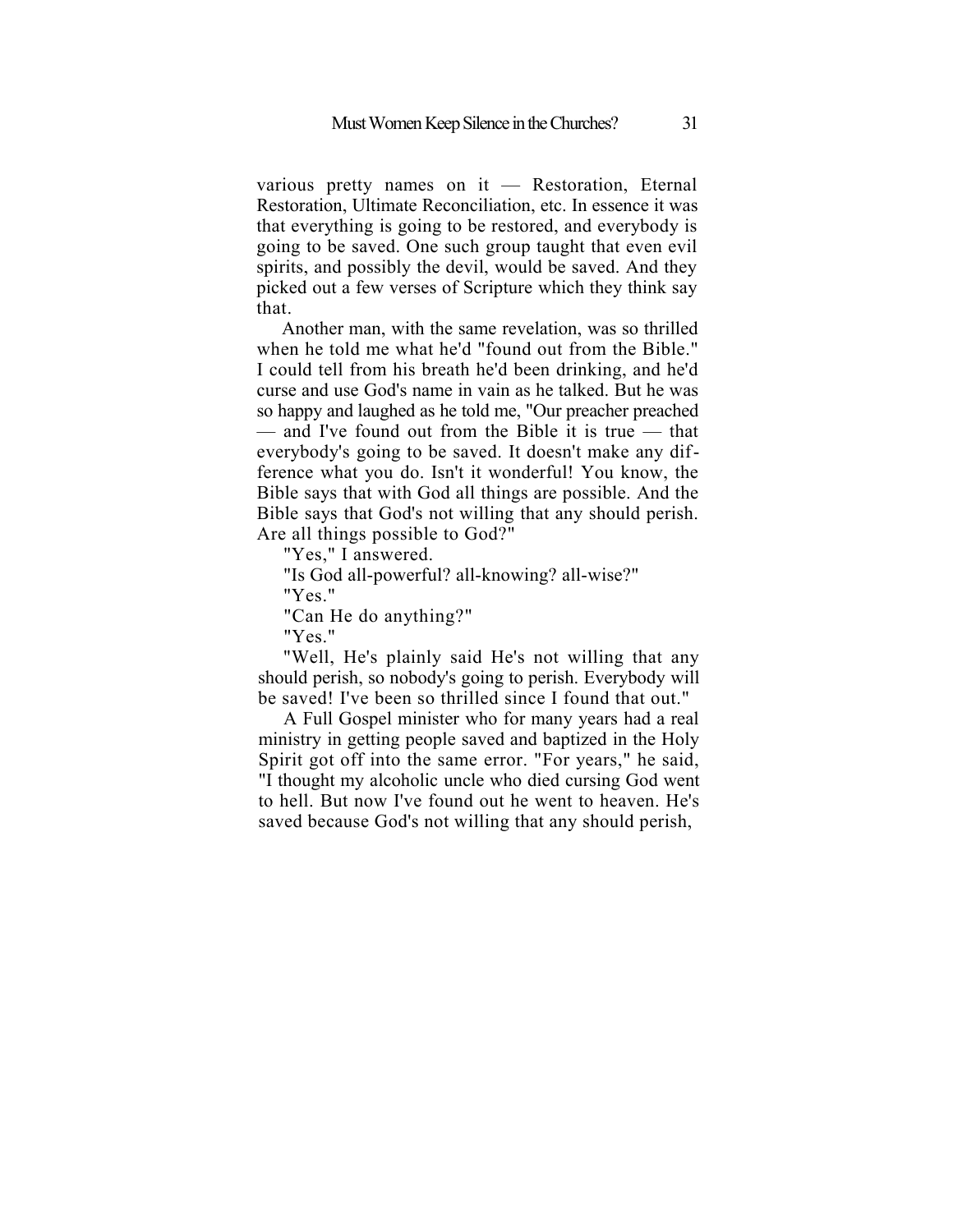and God's all-powerful. I used to talk to him years ago about accepting Christ, but he'd curse me and send me on my way. He never did make a profession of Christ. But I know now he went straight through to the glory world."

Can you see they use Scripture all right? With God all things are possible (Matthew 19:26; Mark 10:27). God is not willing that any should perish (Second Peter 3:9). Can God do anything? Is He all-powerful? Certainly! But they belabored the point. They didn't harmonize these Scriptures with other Scriptures.

The Lord Jesus Christ said that some people *are* going to be lost. He said, *"Go ye into all the world, and preach the gospel to every creature. He that believeth and is baptized shall be saved; but he that believeth not shall be damned"* (Mark 16:15,16).

No, the extreme teaching of ultimate reconciliation is erroneous, devilish, misleading, and does damage to the Body of Christ. And I wanted to use it as an illustration.

Coming back to this woman question, can't you see that you can do the same thing with this? When one man tried to make his point with a verse of Scripture he was clinging to, I pointed out to him another Scripture. "Well," he said, "there may have been some exceptions. But this is the way God wants it." No! If an interpretation doesn't harmonize with all other Scriptures, then the interpretation is wrong.

1 CORINTHIANS 11:5

5 But every woman that prayeth or prophesieth with her head uncovered dishonoureth her head: for that is even all one as if she were shaven.

Paul is talking here about women praying and prophesy-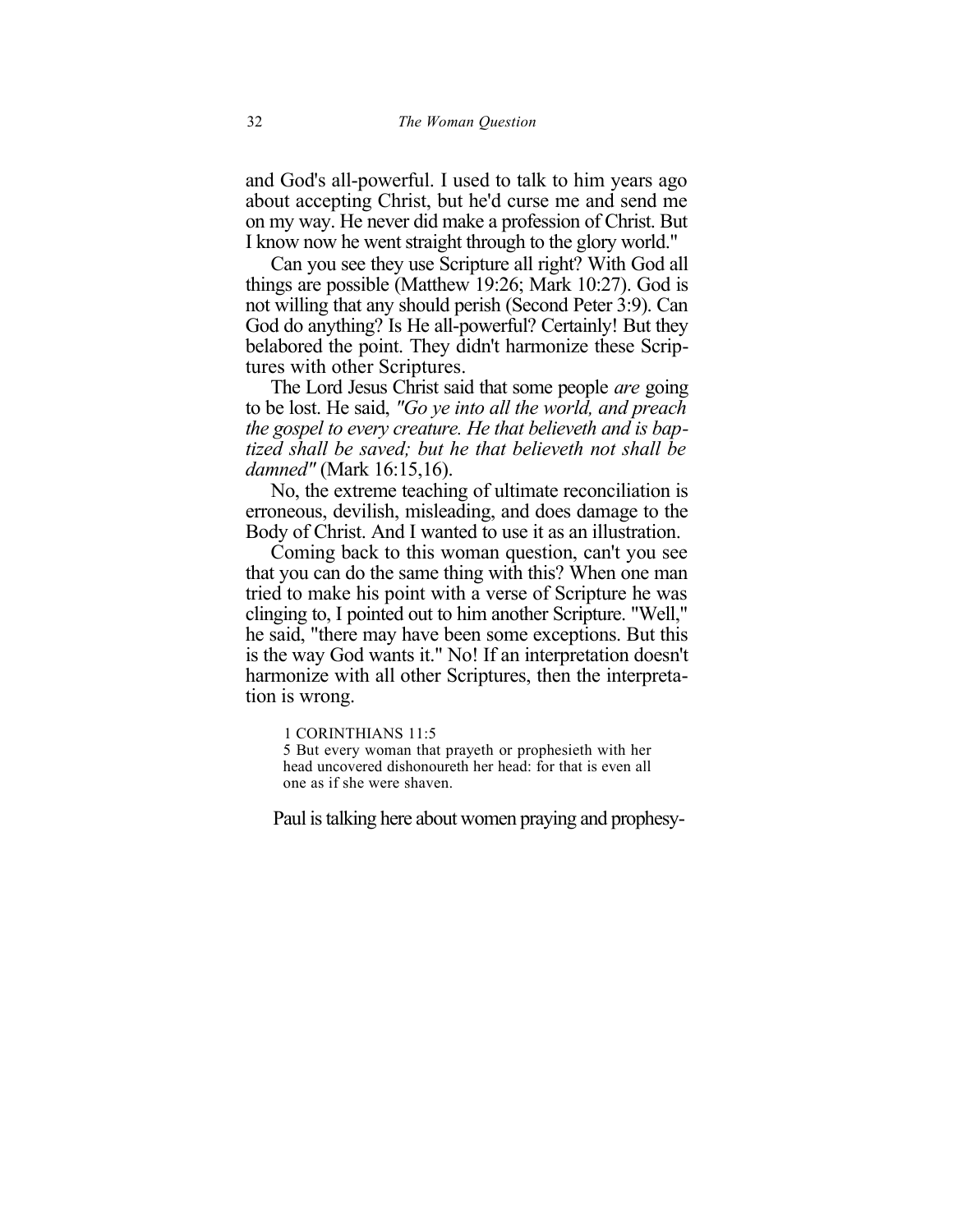ing in church. Some people think that to prophesy means to preach. And really it is one phase of preaching. If while you preach you say something under the inspiration of the Spirit of God, you are prophesying. Now, was Paul illogical enough — especially writing under the inspiration of the Holy Spirit — to tell women they could pray and prophesy (or even preach) in the 1 lth chapter — and then come over to the 14th chapter and tell them to be quiet?

#### ACTS 2:16-18

16But this is that which was spoken by the prophet Joel; 17And it shall come to pass in the last days, saith God, I will pour out of my Spirit upon all flesh: and your sons AND YOUR DAUGHTERS shall prophesy, and your young men shall see visions, and your old men shall dream dreams:

18And on my servants AND ON MY HANDMAIDENS I will pour out in those days of my Spirit; and they shall prophesy.

Hundreds of years before the Day of Pentecost, the Prophet Joel prophesied about it, saying, *"And it shall come to pass afterward that I will pour out my spirit upon all flesh\_\_\_\_*" (Joel 2:28). Peter said on the Day of Pentecost, "This is the fulfillment of Joel's prophecy." We still live in that dispensation today — the Holy Spirit dispensation. God has poured out of His Spirit upon all flesh — which includes women as well as men. ". . .your sons and your daughters shall prophesy . . . ." The daughters will prophesy as well as the sons.

As a young Baptist pastor, when I first came around Full Gospel people, I fellowshipped with them primarily around divine healing. I sort of closed my ears to other things they taught, but I knew they had revelation on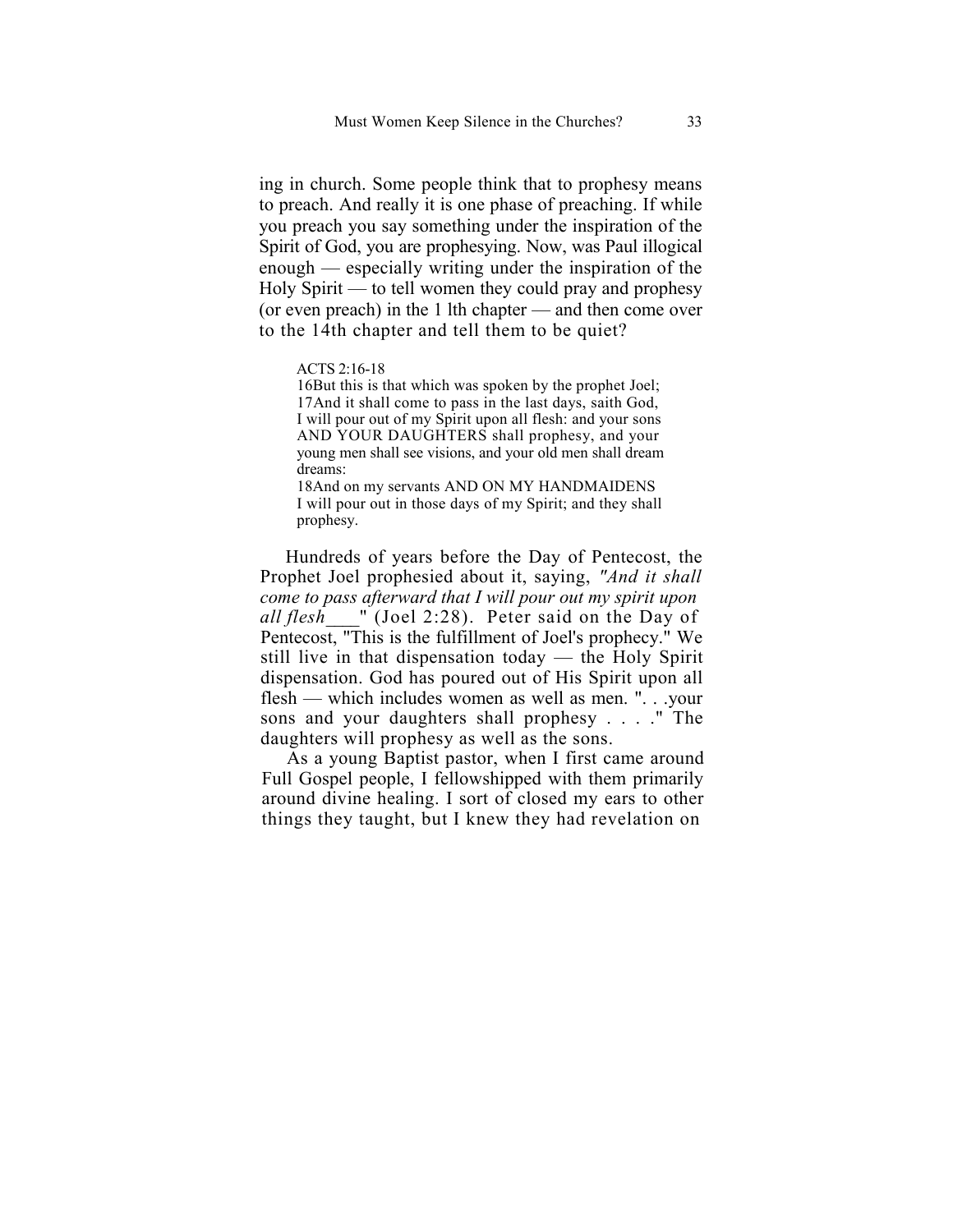divine healing no other churches I knew of had. I'd been healed by the power of God, and had been standing in faith alone — so when I found these people, it strengthened my faith to fellowship with them. As a Baptist pastor I would attend every Full Gospel service I could get to.

Some of my colleagues among the Baptists warned me against these Pentecostal people. One man in particular, a seminary graduate whom I'd known all my life, said to me one night as we discussed it for hours, "You ought to be careful now, Kenneth, about going around those Full Gospel people. I'll admit they're good people. And I'll admit they live stricter and straighter lives than most folks in our own church do. But," he warned, "that speaking with tongues is of the devil."

"Is it?"

"Yes, it is."

"Well now," I said, "it seems a little strange to me that people could have something from the devil and it would help them live better lives. The way I'm able to ascertain it, the works of the devil make people worse — not better."

(I didn't understand speaking with tongues then as I do now, but instead of hindering me, he helped me to see that it must be good.)

"Those Pentecostal people," he went on to say, "have got to be wrong."

"Why?" I asked.

"They've even got *women preachers."*

"They do?"

"Yes. They let women teach, testify, and take a prominent place right in the very church service. And that is wrong."

"Is it?"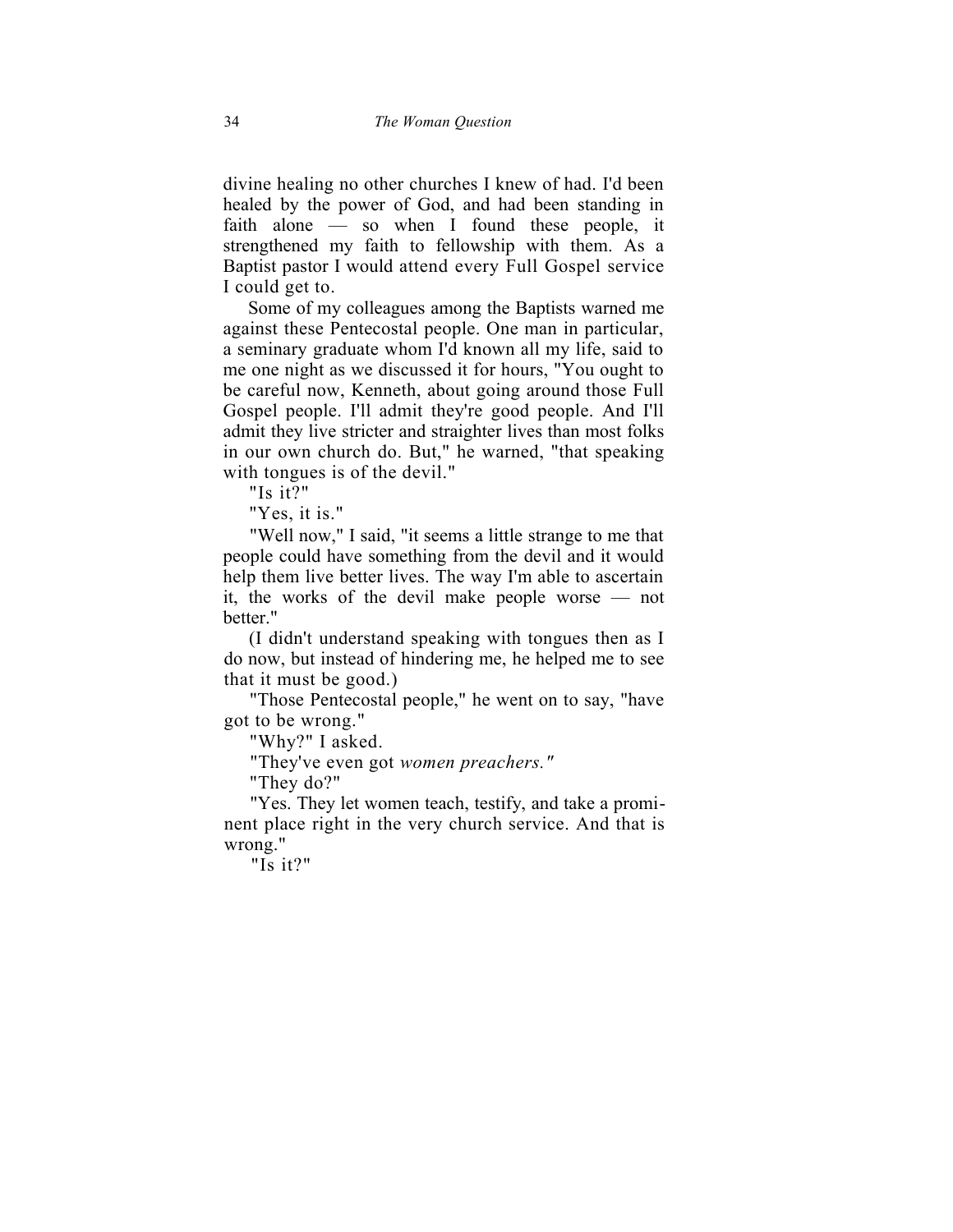"Yes, it's wrong for women to preach, or take the lead in any way. The Bible says, 'Let your women keep silence in the church ....'"

"Our women don't."

"Oh, well," he said, "we let them teach over in the Sunday School building, but not in the church."

"That's ridiculous!" I said. "And it's exactly what Jesus said the Jews were doing. They'd say, 'Oh, the Temple is holy here right around the altar — but the rest of it's not holy. You can do what you want to out there. You can sell sheep and cheat people out there.' But Jesus took a whip and drove out the money changers.

"That Sunday School annex," I went on, "is just as holy as the sanctuary. And besides that, as far as having church is concerned, it's where two or three are gathered that they're having church. It's not the building. The building is just a place to meet."

(The church under the New Covenant is not confined to any building. Paul wrote several times, as did others, about the church in So-and-so's house. You can have church in the open air, a barn loft, downtown in a little mission, in a tent, or in a great cathedral.)

Being Baptist, I knew this Bible teacher thought that to "prophesy" meant to preach. And, as I said, there is an element of truth in that. However, *all* prophesying is not preaching — and all preaching is not prophesying. But I knew he thought that when the Bible spoke of "prophesying," it meant preaching. So I said, "Peter quoted Joel's prophecy on the Day of Pentecost that under this dispensation the daughters will prophesy as well as the sons. To prophesy means to preach, doesn't it? Is it wrong for them to preach?"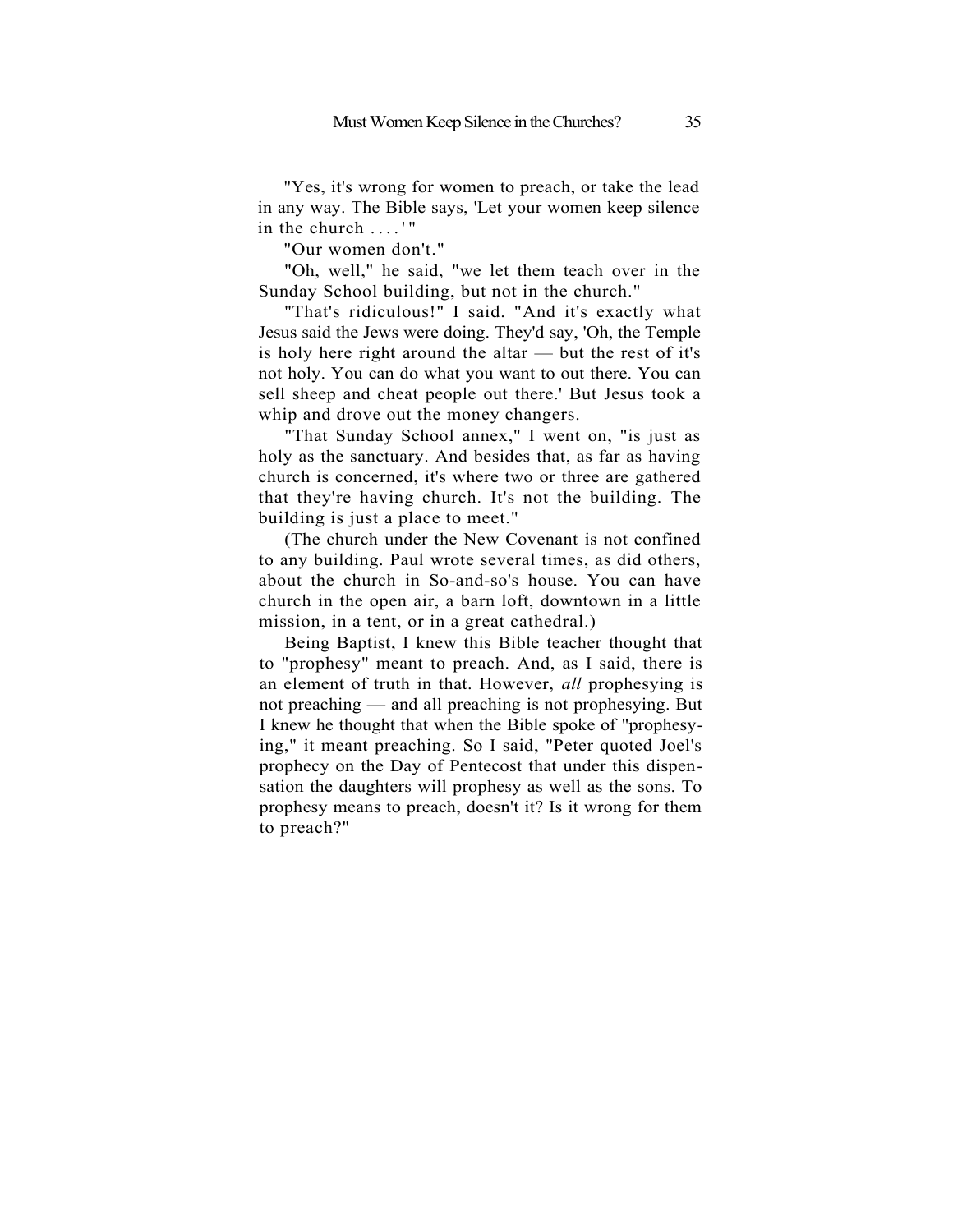"Uh-h-h-h. Uh-h-h-h. I'll have to give that a little more thought," he said.

"While we're on the subject," I said, "let me say something else. We send women missionaries, and those women missionaries teach and preach on foreign fields. They teach other women and men as well as children. One of our recent mission magazines told about a mission station where there is no man. A woman is heading it up. Really she's heading up what you'd call a local church, and we've put our stamp of approval on it.

"I believe it's inconsistent to say to them, 'Ladies, you can't talk over here. You can't speak in the main assembly. We won't ordain you. (Some have since been ordained. This was forty some years ago.) You have to be quiet. But we recognize the call of God on your life, so we'll send you to the mission field. You can't teach or preach to men over here, but you can over there.' Then we send them to the front lines, where it's the hardest. What's the difference," I asked him, "of preaching to the heathen over there and preaching to the heathen here?"

ACTS 1:13,14

13And when they were come in, they went up into an upper room, where abode both Peter, and James, and John, and Andrew, Philip, and Thomas, Bartholomew, and Matthew, James the son of Alphaeus, and Simon Zelotes, and Judas the brother of James.

14These all continued with one accord in prayer and sup plication, WITH THE WOMEN, and Mary the mother of Jesus, and with his brethren.

There were 120 individuals — both men and women gathered together in the Upper Room at Jerusalem. When Pentecost was fully come, the Spirit descended on them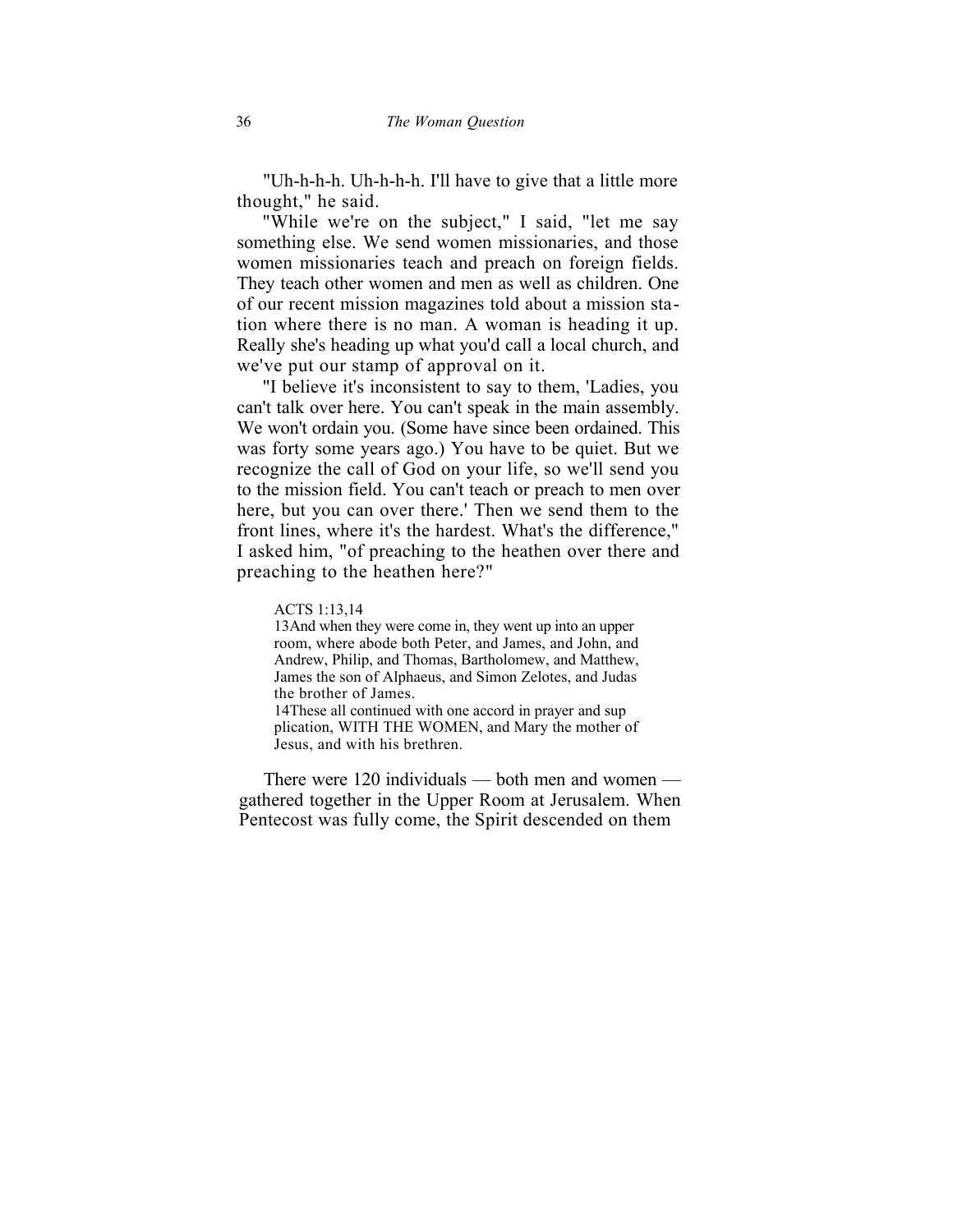Must Women Keep Silence in the Churches?

37

and they were *all* filled and all spoke with tongues — aloud. That Pentecost morning was one glorious morning when the women were not silent!

"Yes," someone might say, "but that was in the Upper Room."

They were having church just as much as you can have church in any auditorium. The room doesn't make the church. It's the individuals gathered together to pray and to worship God that make it church — even if it's in your living room.

There also must have been women present at Cornelius' house. In Peter's account of what happened, he tells how an angel from God appeared to Cornelius and told him, *"Send men to Joppa, and call for Simon, whose surname is Peter; Who shall tell thee words, whereby thou and all thy house shall be saved"* (Acts 11:13,14).

Now *all* of Cornelius' house consisted of more than just men. It consisted of his wife, sons, daughters, etc. And when Peter came there, they had church. It might have been in their house, but they were still having church. The Word was being preached.

**ACTS 10:44-46**

**44While Peter yet spake these words, the Holy Ghost fell on all them which heard the word.**

**45And they of the circumcision which believed were astonished, as many as came with Peter, because that on the Gentiles also was poured out the gift of the Holy Ghost. 46For they heard them speak with tongues, and magnify God.**

Notice that it does not say they heard the men speaking and the women keeping silence. Peter was sent to preach to the entire household, and we can conclude that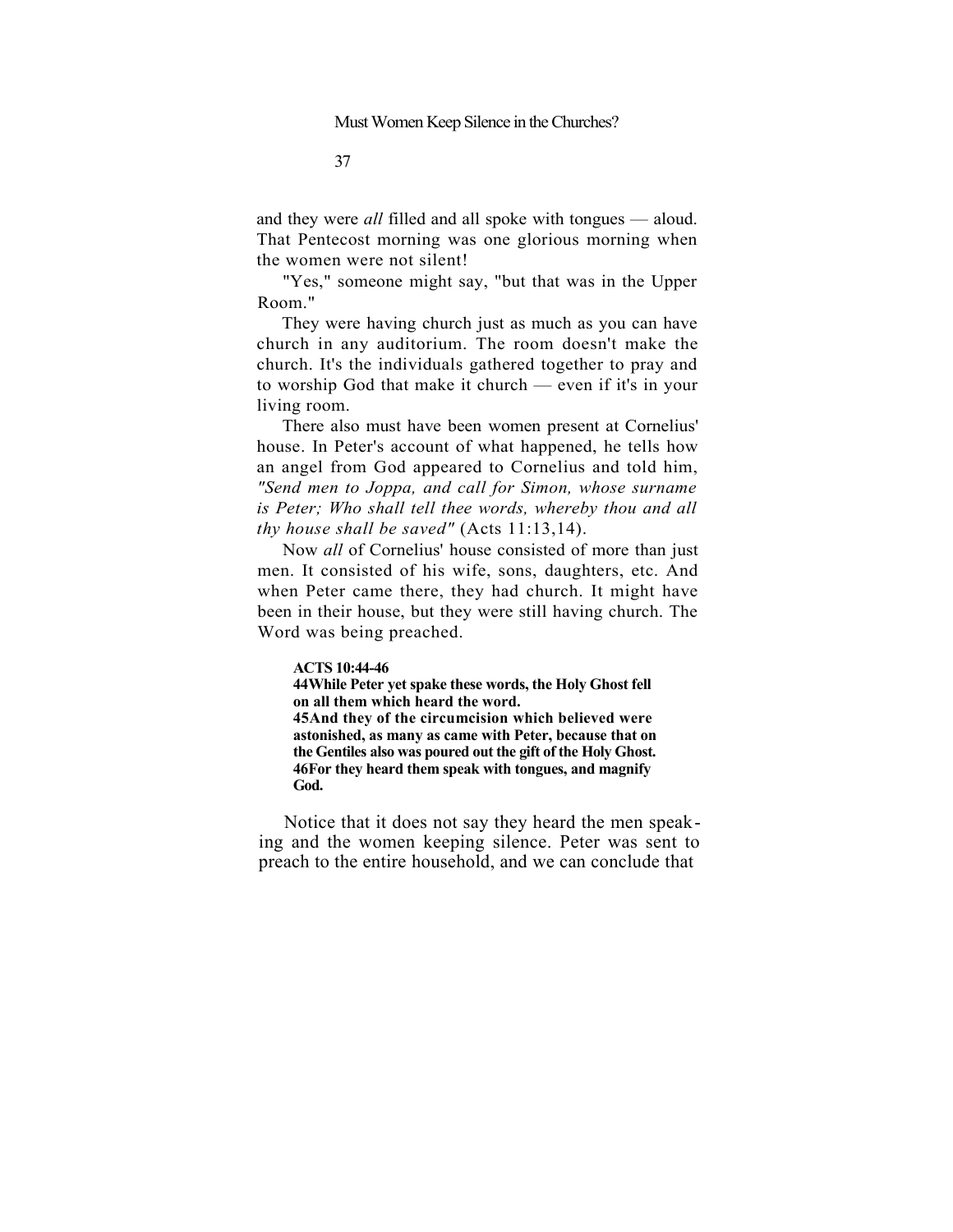since the Holy Spirit fell on *all* them which heard the Word, the women as well as the men spoke aloud in other tongues and magnified God.

## *Women Who Prophesied*

When the Spirit of God came on Mary, the mother of Jesus, on Elisabeth, the mother of John, and on Anna, the prophetess, they did not keep silence. They spoke.

#### LUKE 1:39-42

39And Mary arose in those days, and went into the hill country with haste, into a city of Juda; 40And entered into the house of Zacharias, and saluted Elisabeth. 41And it came to pass, that, when Elisabeth heard the salutation of Mary, the babe leaped in her womb; and Elisabeth was filled with the Holy Ghost: 42And she spake out with a loud voice ....

When the Spirit of God came upon Elisabeth, she spoke out with a loud voice and began to prophesy. The Lord gave her a message. When the Spirit of God came upon Mary, she spoke out the beautiful prophecy you can read in Luke 1:46-55.

"Yeah," someone will say, "but that was in the home. It's all right in the home."

When the Spirit of God moves as people worship Him in your home, your living room, or the church building, you're having church. And when the Spirit of God moves, as far as God is concerned, there is really neither male nor female. If the Spirit of God comes on a woman, I 'm not going to tell her to be quiet, are you? If she's preaching a sermon, I'm not going to tell her to hush, are you? To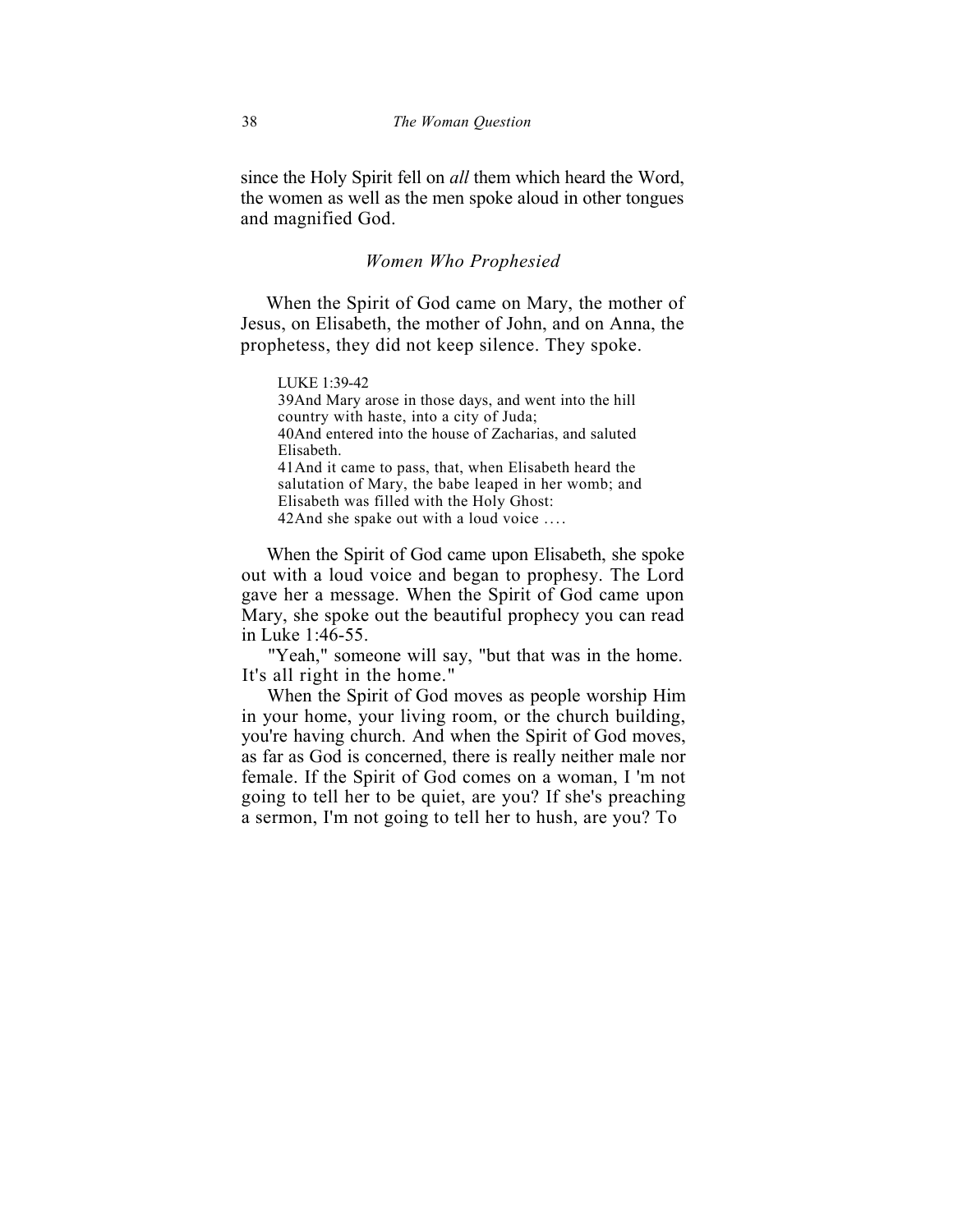do so is to do despite unto the grace of God.

#### **LUKE 2:36-38**

**36And there was one Anna, a prophetess, the daughter of Phanuel, of the tribe of Aser: she was of a great age, and had lived with an husband seven years from her virginity;**

**37And she was a widow of about fourscore and four years, which departed not from the temple, but served God with fastings and prayers night and day.**

**38And she coming in that instant gave thanks likewise unto the Lord, and spake of him to all them that looked for redemption in Jerusalem.**

The Bible calls Anna a prophetess, which is simply the feminine form of prophet. Anna was speaking right out in what we would call the house of God.

Paul certainly would not prevent women from speaking messages given to them by the Spirit. For the Lord said, *"Your daughters shall prophesy.*" Paul could not countermand the Lord's order by saying, "The daughters shall *not* prophesy," could he? And neither can any other man.

I'm convinced Paul was saying, "I suffer not a wife to teach or usurp authority over her husband." Yet, if the husband were not a Christian, he wouldn't know anything to teach his wife, and she might have to teach him. She might even have to take authority which is not really hers, because children need to be taught in the home. If the husband is not going to take his place and read the Bible and pray with the children, the wife should. And she is not disobeying God by doing so.

But even leaving it as the King James translates it, "I suffer not a woman to teach," it might not have been advisable in that day and in that part of the Roman Empire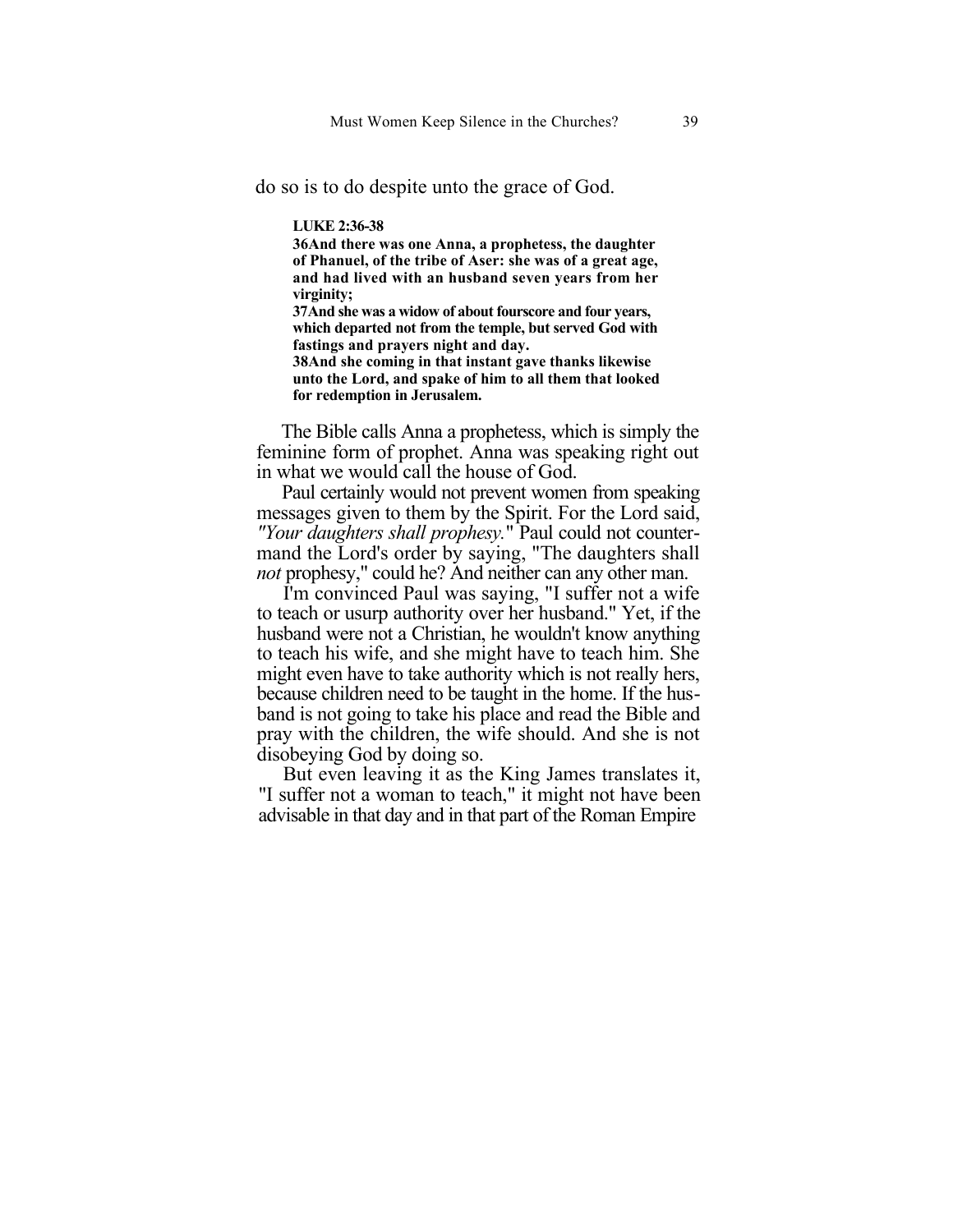for women to teach. In our times, though, even those who take a strong stand for keeping women quiet in the church services have yielded enough to let them teach in Sunday Schools and in public schools.

"Paul means, though," somebody says, "that women should not teach men."

Priscilla and Aquila were Paul's companions in whom he had great delight. And Priscilla, a woman, taught Apollos.

ACTS 18:26

26 And he [Apollos] began to speak boldly in the synagogue: whom when Aquila and Priscilla had heard, they took him unto them, and expounded unto him the way of God more perfectly.

"Well, it's all right to teach one man," some might argue.

If it's all right to teach one man, it's all right to teach a dozen. That would be like arguing it's all right to steal one dollar, but wrong to steal five.

"They can teach, all right, anywhere but in church."

Who said so? They were having church. The three were gathered in His Name. Jesus didn't specify where they had to be gathered.

#### PSALM 68:11

11 The Lord gave the word: great was the company of those that published it.

This is a prophetic Psalm. It is talking about the Good News — the Gospel — and the day in which we are living. It has troubled some of the opposers of the ministry of women to know that the Hebrew word translated "company"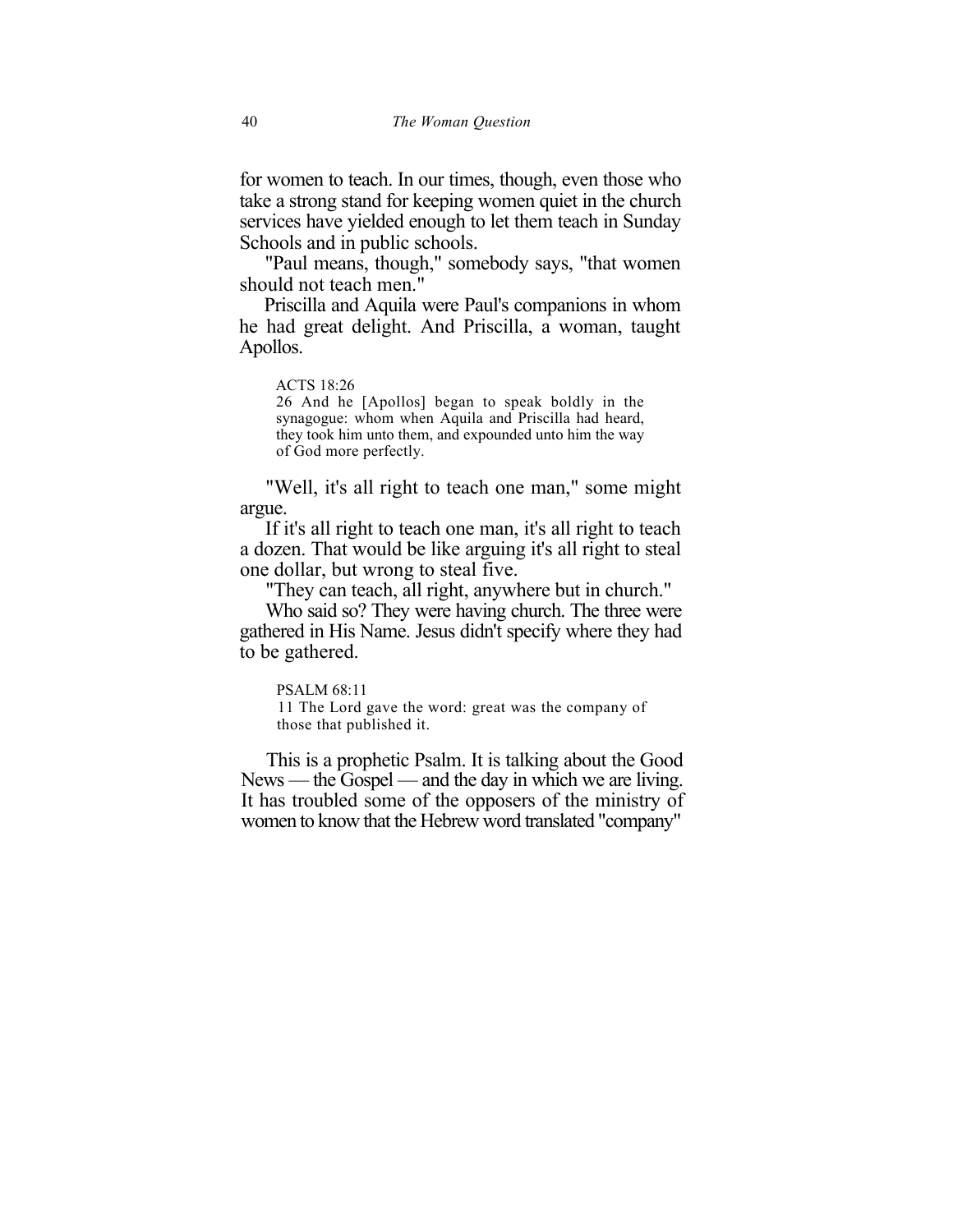is feminine — and not just a word of feminine gender, but a word which means women.

Here is the way the Isaac Leeser translation from the original Hebrew reads:

#### PSALM 68:11

11 The Lord gave (happy) tidings: they are published by the female messengers, a numerous host.

After all, the first one to go tell — and *to preach* means *to go tell —* the good tidings of the Resurrection of Jesus was a woman. Jesus told her, "Go tell. . . ." They've been telling it ever since — and they should keep on telling it.

### *Should Women Answer the Call?*

"Would you sanction the full ordination of women to the Gospel ministry?" some would like to ask. "Can they fill the offices of apostle, prophet, evangelist, pastor, and teacher?"

We read about Anna, whom the Bible calls a prophetess. It doesn't just say that she prophesied — it calls her a prophetess. There is a difference.

I personally — and this is my *opinion* now — do not see any harm in a woman filling any of the offices in the church. However, I do believe it would be a little more difficult for a woman to stand in the office of pastor. Yet I realize God would use them here.

An elderly friend of ours, an ordained Assembly of God minister and evangelist for years, told my wife and me the following experience.

She said, "We owned quite a bit of vacant land behind our house, and in the summer I would put up some chairs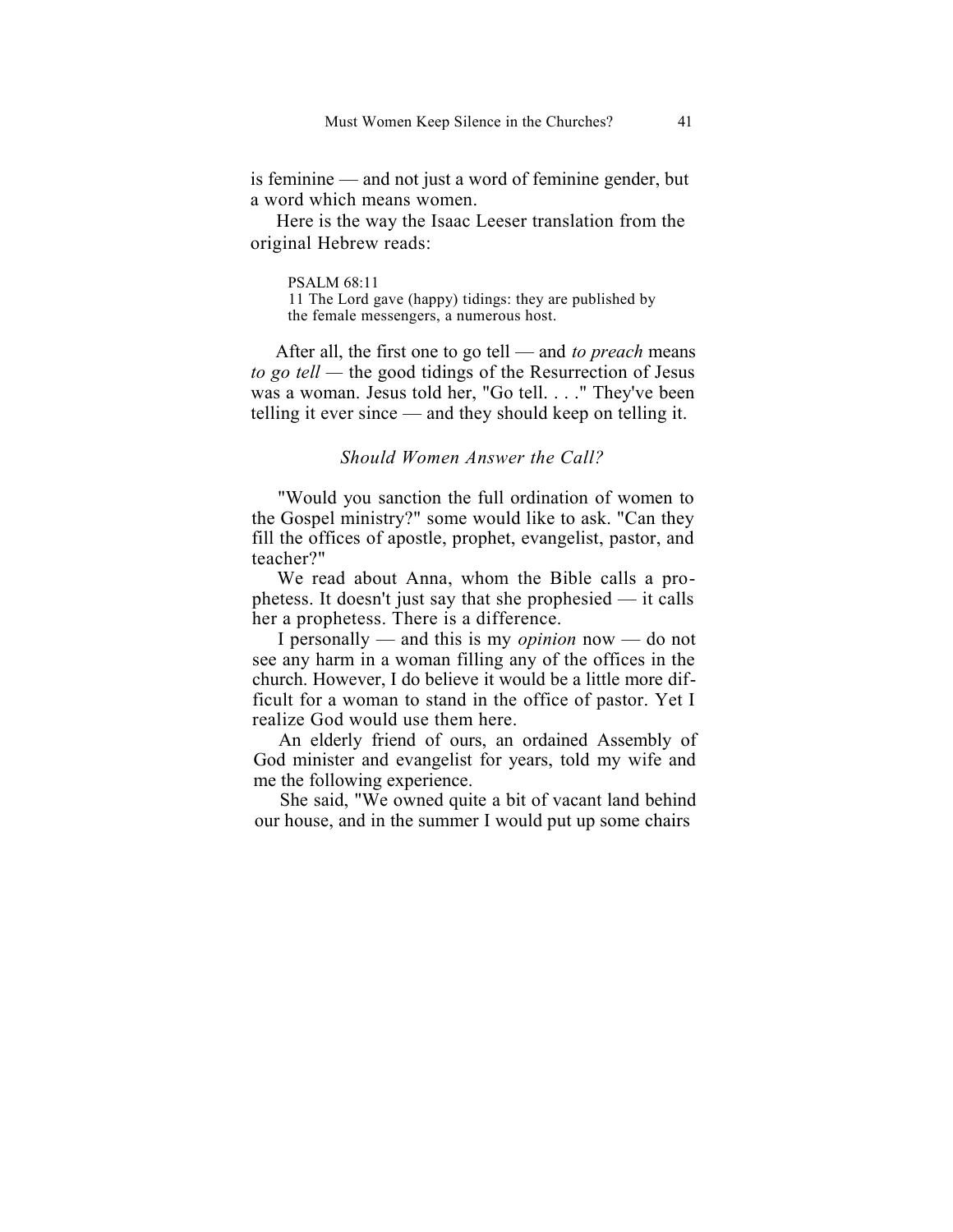and hold an open air meeting. Many people on our side of the city came and were saved. And because I had more or less led them to God, we just kept on going and built a church building. As soon as it was running real good, almost 200 in Sunday School, we turned it over to the Assemblies of God. I really don't believe in women pastors myself, but because I had evangelized and they were saved under my ministry, it was easier for me to get the church built.

"A little while later, during World War II, the District Superintendent of the Assemblies came to me with a request. You remember how it was during the war, when people would move away from smaller cities to larger ones to work in defense plants. He said to me, 'We've got a new church building over here, and nearly all the congregation has moved away. There's just a handful left, and they can't support a pastor and make the payments, too. It looks as though the district is going to have to make the payments or lose the property. Would you take that church?' "

This couple was in the insurance business and had an income of their own. She wouldn't have to depend on the church for support, so she told him, "Just in this emergency I'll take it for a while. I don't believe in women pastors, but I'll submit myself to you brethren of the district and to my husband, and I'll go there."

It wasn't far from her home. All she had to do primarily was preach to the small group that was left. But God began to bless, and it began to grow. There were only a dozen people when she went there, but soon the building was full. And the district didn't have to make any of the payments.

She said, "Many people were saved there, but I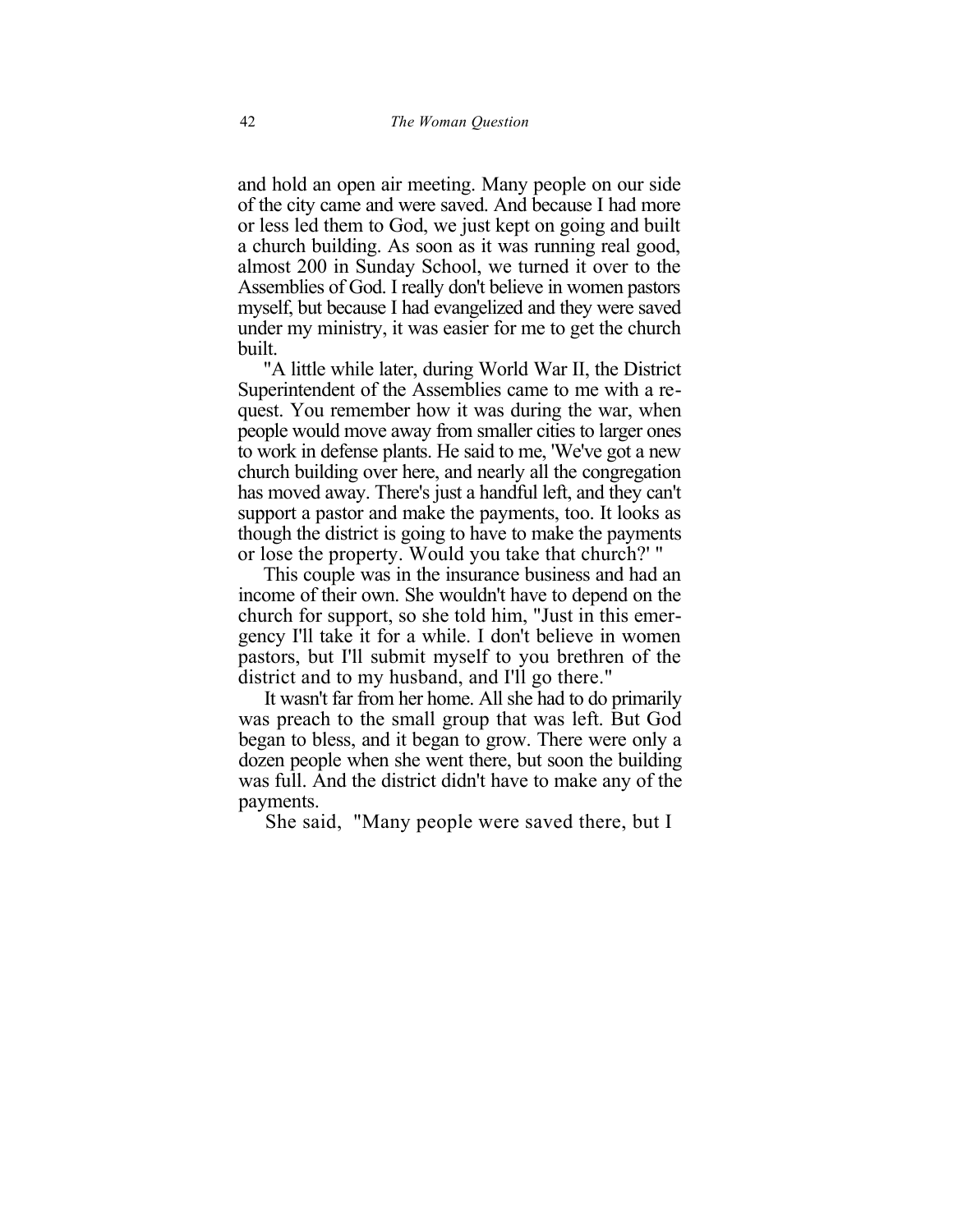wouldn't baptize them. A neighboring pastor would come and baptize them. I didn't preach any funerals, either."

You see, she preached and taught under the anointing of the Spirit of God — and God used her. But she didn't usurp authority or dictate to anybody.

Another woman minister, now retired, was an evangelist mightily used of God. Her husband was not a minister; he was a contractor. She was preaching before he married her. He built houses and became quite wealthy. She built churches. She would go into small towns where there was no Full Gospel church, set up a tent, or have an open air meeting. She could win the lost. The touch of God was upon her. Hundreds of people were saved through her ministry, and I can think of about seven churches which are still going today that came into being through her ministry.

"That's all wrong," someone might protest.

If it was wrong, I'm sure God will forgive her for getting hundreds of people saved and seven churches going! But, no, it wasn't wrong. She had the call of God on her and the ability to preach where others didn't. She went in, people were saved, and then a church was established. Her husband would oversee it and build a church building. She would stay until it got going, sometimes a year, sometimes two. (The Apostle Paul sometimes stayed with a group as long as three years.) Then she'd turn it over to a man as pastor and go on elsewhere.

She said, "All I did really was preach. We had a board of men and my husband met with them. He even took all the preliminaries in the meetings."

She wasn't usurping authority over anybody.

P. C. Nelson (see *Acknowledgments),* whose notes on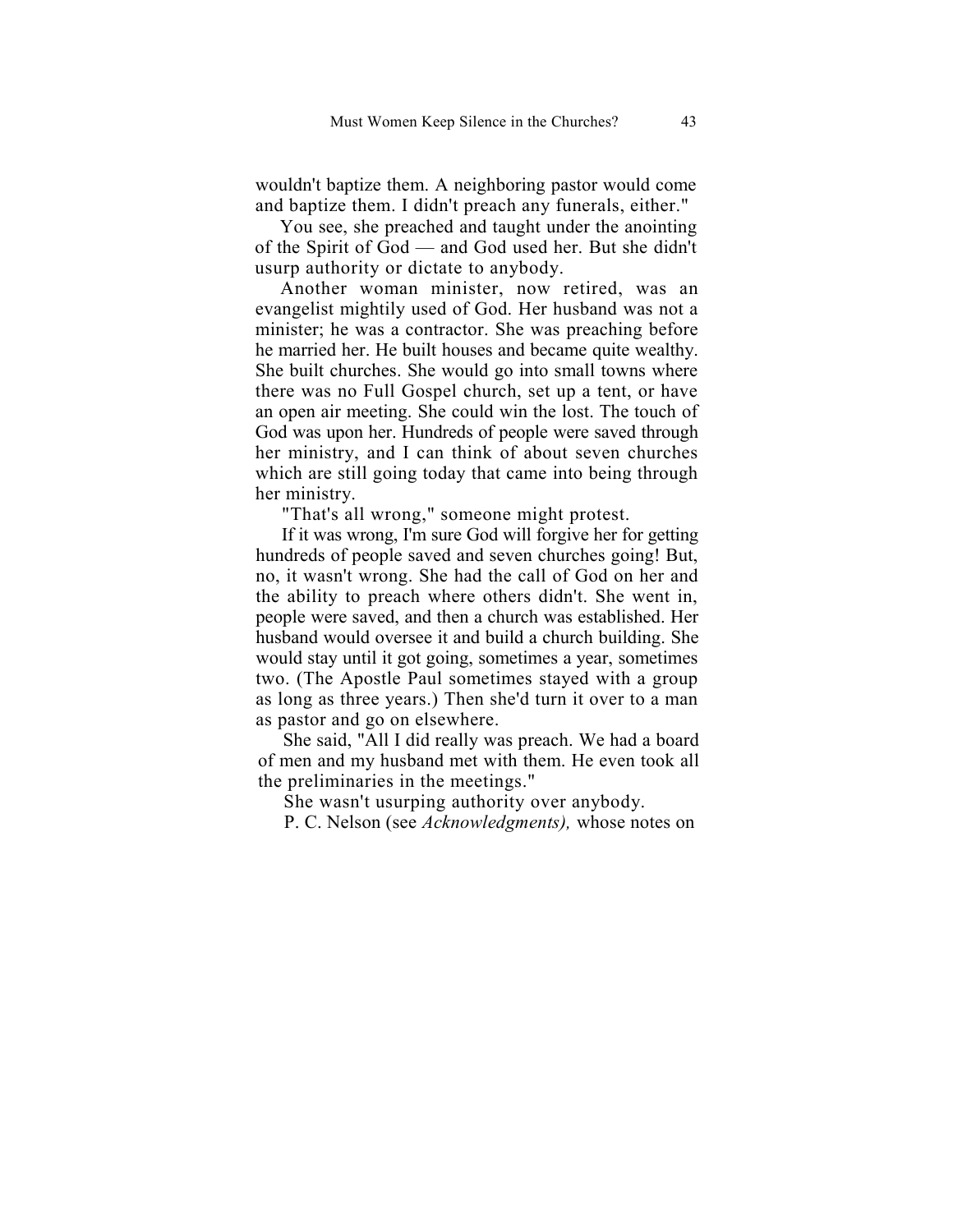this subject have been invaluable to me, said:

I believe it is usually best to have godly gifted men at the head of our churches and institutions. But if such cannot be found in sufficient number, let us call the sisters into action. Think how many splendid works have been built up by the sacrifice of the consecrated efforts of godly women without much help or encouragement either from men.

Shall heavy hands be laid on such women as God has evidently called and endowed with natural gifts and Gifts of the Spirit? If God hath called them — who are we to recall them? Let God send them forth — because He's the one who did it. And when He gets ready to call them in, let Him call them in. I think some men think that they are God but they are not, and they need to find that out.

Then Dad Nelson gave this advice, which I think is splendid:

To our sisters who are preaching, teaching, and even serving as pastors, evangelists, and missionaries, we would venture this counsel. When possible, get a brother to do the baptizing, and be content with whatever place the Lord opens for you. Serve Him humbly, and sweetly, and faithfully there, until He calls you off the field.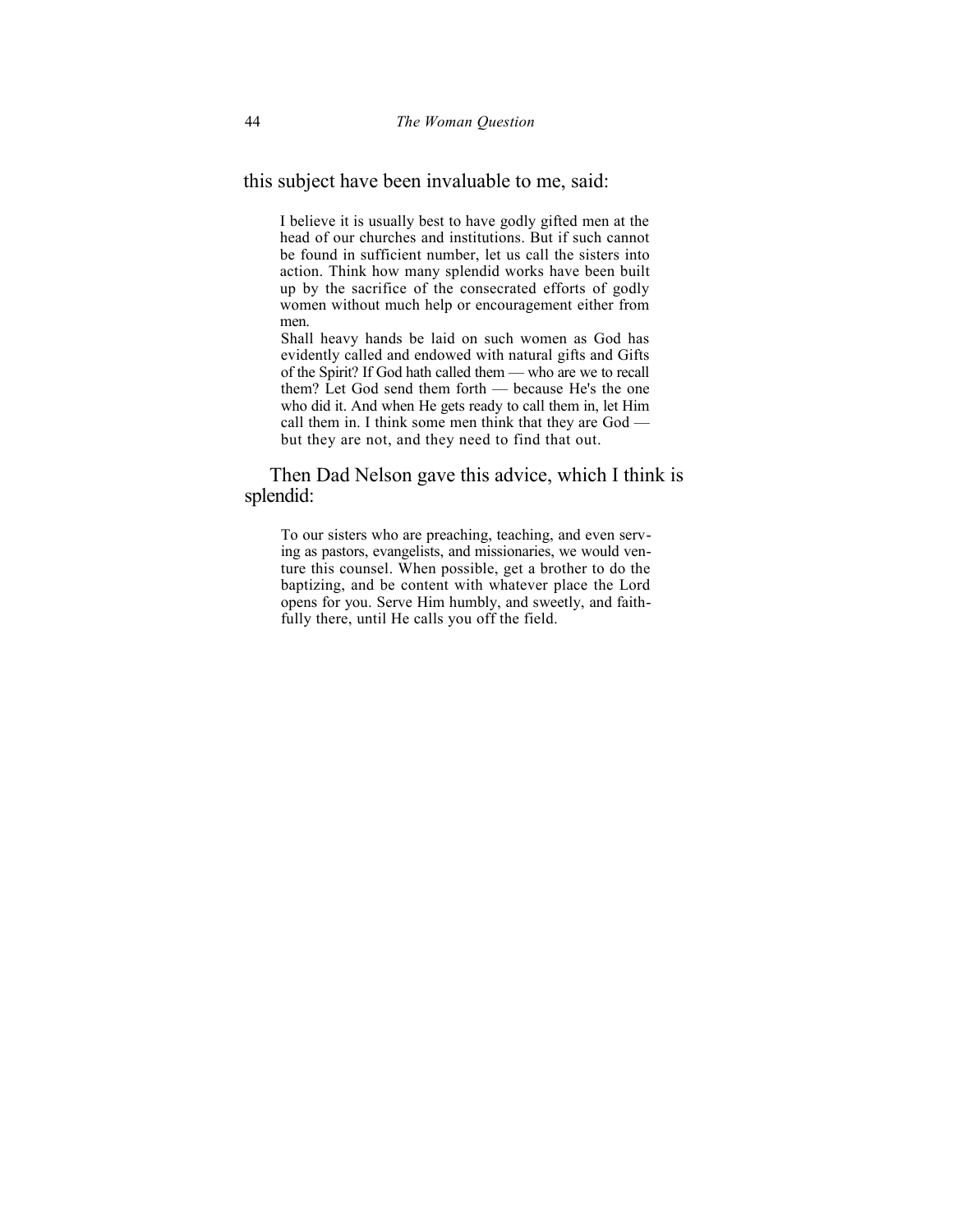# *Chapter 5 Must Women Have Their Heads Covered in Church?*

*But I would have you know, that the head of every man is Christ; and the head of the woman is the man; and the head of Christ is God.*

*Every man praying or prophesying, having his head covered, dishonoureth his head.*

*But every woman thatprayeth orprophesieth with her head uncovered dishonoureth her head: for that is even all one as if she were shaven.*

*For if the woman be not covered, let her also be shorn: but if it be a shame for a woman to be shorn or shaven, let her be covered.*

*For a man indeed ought not to cover his head, forasmuch as he is the image and glory of God: but the woman is the glory of the man.*

*For the man is not of the woman; but the woman of the man.*

*Neither was the man created for the woman; but the woman for the man.*

*For this cause ought the woman to have power on her head because of the angels.*

*Nevertheless neither is the man without the woman, neither the woman without the man, in the Lord.*

*For as the woman is of the man, even so is the man also by the woman; but all things of God.*

*Judge in yourselves: is it comely that a woman pray unto God uncovered?*

**45**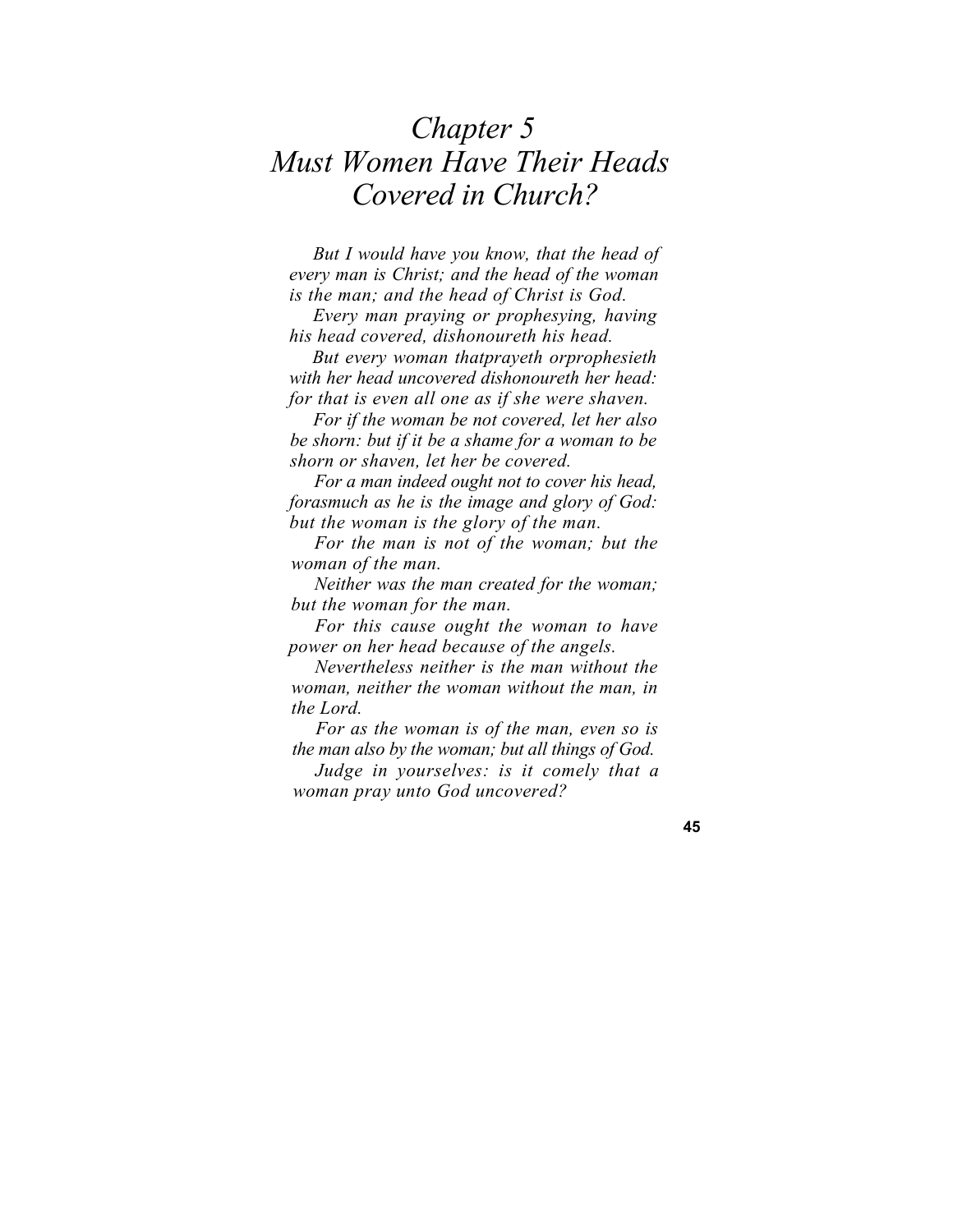*Doth not even nature itself teach you, that, if a man have long hair, it is a shame unto him? But if a woman have long hair, it is a glory to her: for her hair is given her for a covering. But if any man seem to be contentious, we have no such custom, neither the churches of God.*

 $-1$  Corinthians 11:3-16

A hasty reading of this great text would lead one to believe that Paul laid upon all women everywhere, and for all time, the command to wear the veil, or to keep their heads covered in church services. Many conscientious women today fear to remove their hats in church lest they violate this passage.

The crux of the matter hinges on this question: Is it binding everywhere and for all times? Let's examine this Scripture carefully, for if it binds us now, we should obey it.

Upon what does Paul base his argument for women covering their heads in a religious service? First, he does not say it is *irreverent.* Nor does he say it is *displeasing to God.* If he had, there would have been no escape from this command.

## *Deference to Head*

In chapter two we discussed what Paul said about husbands being the head of their wives. This is the basis of Paul's argument. Again we'll read it from Weymouth for clarity:

**1 CORINTHIANS 11:3-7** WEYMOUTHI

**3 I would have you know, however, that of** every **man**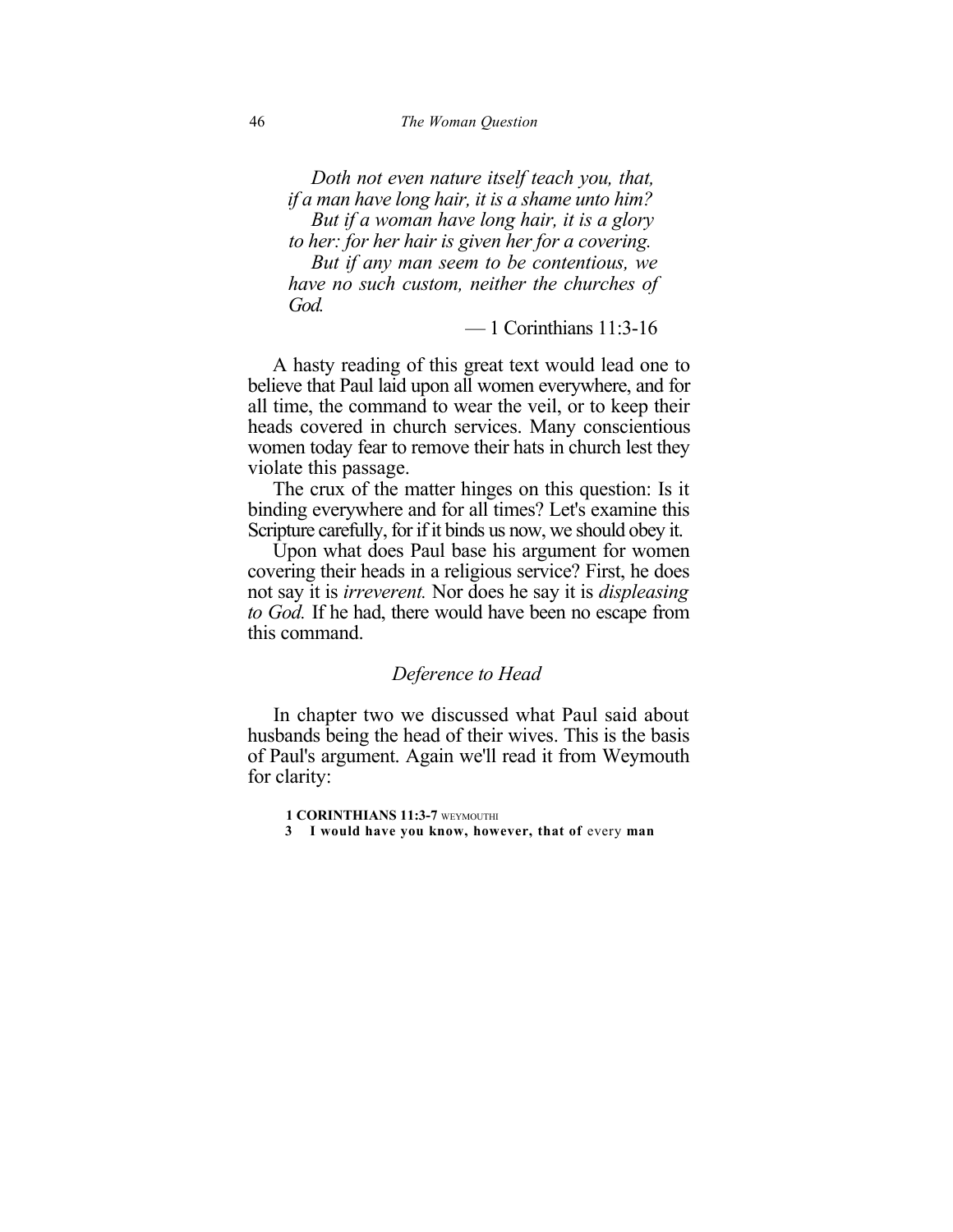**Christ is the head, that the head of a woman is her husband, and that the head of Christ is God.**

**4A man who wears a veil when praying or prophesying dishonours his head;**

**5But a woman who prays or prophesies with her head uncovered dishonours her head, for she is exactly the same as a woman who is shorn.**

**6If a woman will not wear a veil, let her also cut off her hair. But since it is a dishonour to a woman to have her hair cut off or to be shaved, let her wear a veil. 7For a man ought not to have a veil on his head, since he is the image and glory of God; while woman is the glory of man.**

In our country, we instinctively sense the impropriety of men covering their heads in religious services. I've been in services where a man would come in and sit down with his hat still on, and one of the ushers would go to him and ask him to remove it.

Among the Jews, however, the opposite custom prevails. In Jewish synagogues even now, men are required to keep their heads covered.

When we visited the Muslims' holy place in Jerusalem, we pulled off our shoes and left them at the door. In Muslim countries, the worshippers remove not their hats, but their shoes. The Lord said to Moses, "... *put off thy shoes from off thy feet, for the place whereon thou standest is holy ground"* (Exodus 3:5). Nothing was said about his headgear.

Why, then, does Paul protest against men praying or prophesying with heads *covered"!* This will come out clearly later, but suffice it to say here that the veil, or covering, was an acknowledgment someone visibly present was his "head."

Paul said a woman who prayed or prophesied with her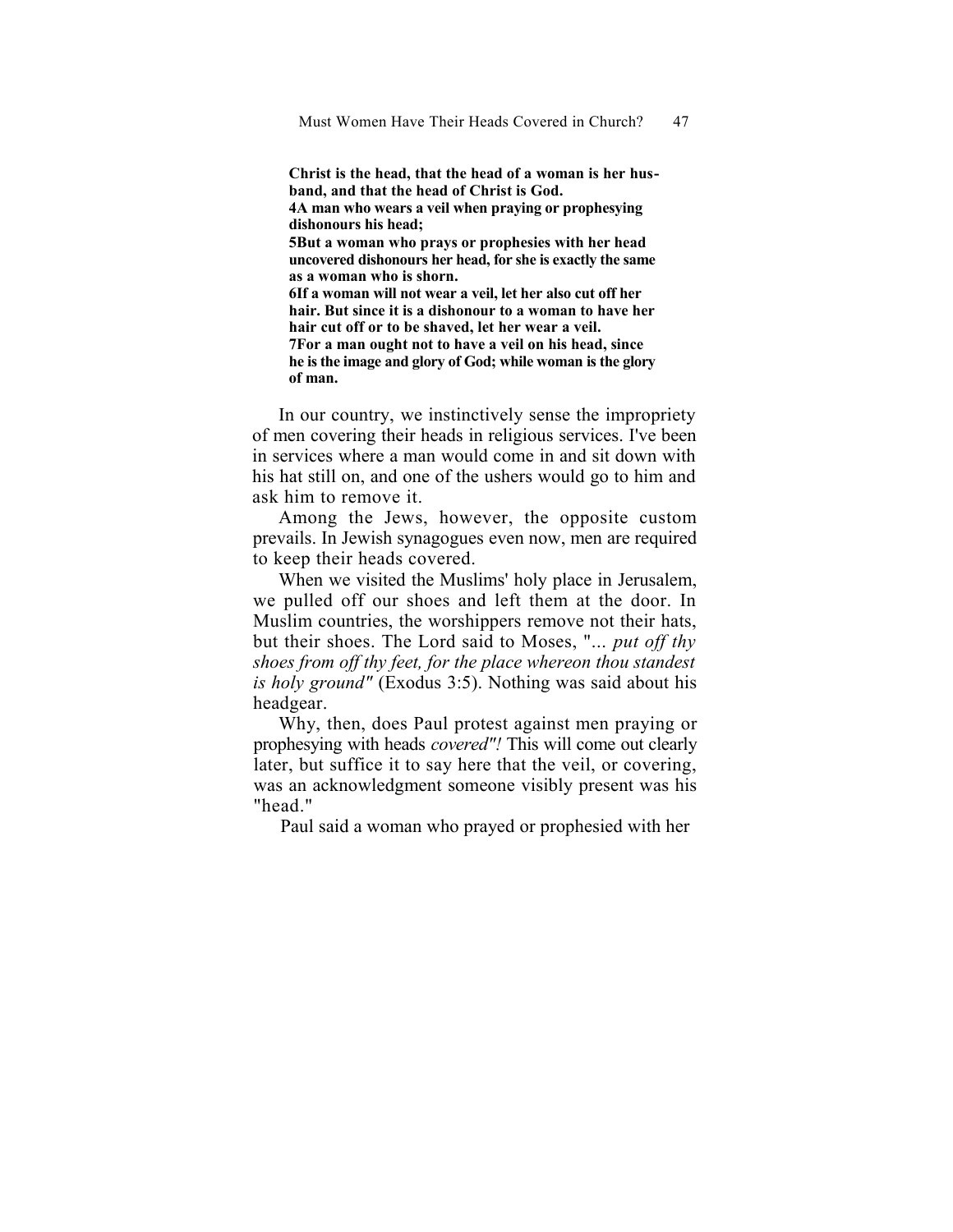head *uncovered* dishonored her "head." He didn't say she dishonored God, but her head, her *husband* who was present.

The veil was a symbol of subjection to her husband. So thoroughly was it recognized as a badge setting forth the wife's private and subordinate position that a significant rite in marriage was the assuming of the veil.

(Marcus Dodd said, "The laying aside of the veil was therefore an expression, on the part of Christian women, that their being assumed as members of Christ's body raised them out of the position of deference and subordination ... ." (For further information, *see Acknowledgments.)*

This is the significance of the bridal veil still worn at weddings. And the custom of "taking the veil" lingers in the ceremony of those becoming a nun.

The Greek word *exousia,* translated "power" in verse 10, is also translated variously as "authority," "liberty," and in the plural as "authorities" and "potentates." Let's paraphrase that verse, which sounds so strange to our ears, like this: "For this reason (because of the facts stated in verses 8 and 9) ought the wife to have a sign of her husband's authority, a covering on her head, because of the angels."

Here again, it is not a woman question, but a husbandand-wife question. Out of deference (honor) for Christ, the man should not cover his head. Out of honor for her husband, a wife should cover her head — and also out of deference for the angels who were recognized as present at public worship, and who would be grieved with any disorder.

A. S. Worrell *{see Acknowledgments)* says, "The angels are ministering spirits, and, as being present in their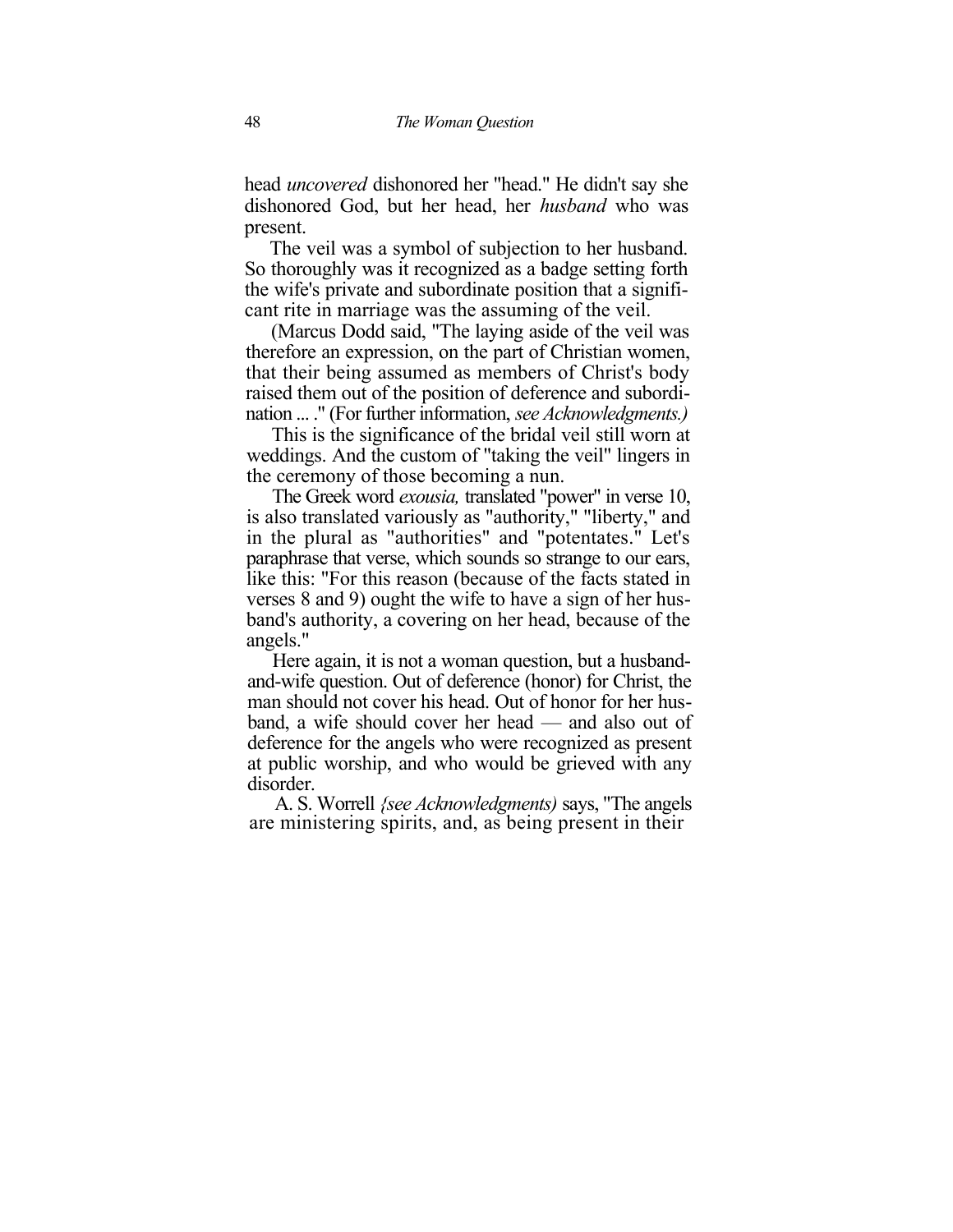ministry, .. . they would be shocked, if a woman should get out of her place, and attempt to assume lordship over the man."

*In Bible times, more regard was paid to the presence and ministry of angels than is today.* It might have a wholesome effect on our assemblies and prayer groups if we were aware of the presence of these heavenly messengers. They are present. The Word of God says so.

In the Church Covenant familiar to Baptists is found this expression, "We do now in the presence of God, angels, and this assembly most solemnly and joyfully enter into this covenant," recognizing that angels are present.

## *Deference to Social Custom*

The next reason Paul assigns for women appearing in church with heads covered is out of deference for social custom. Notice what he says in verse 16, ".. *.we have no such custom ... .*"

". . *.But if it be a shame for a woman to be shorn or shaven, let her be covered"* (v. 6). Paul was saying that to appear in the public church service without her head covered amounted to the same thing as appearing with her hair cut or her head shaved. That was contrary to the prevailing custom in Corinth.

Marcus Dodd said on this:

Among the Greeks it was a universal custom for women to appear in public with their heads covered, commonly with the corner of their shawl drawn over the head like a hood. Now, accordingly, Paul does not insist on the face being covered, as in the eastern countries, but only the head. This covering of the head could be dispensed with only in places where they were secluded from public view.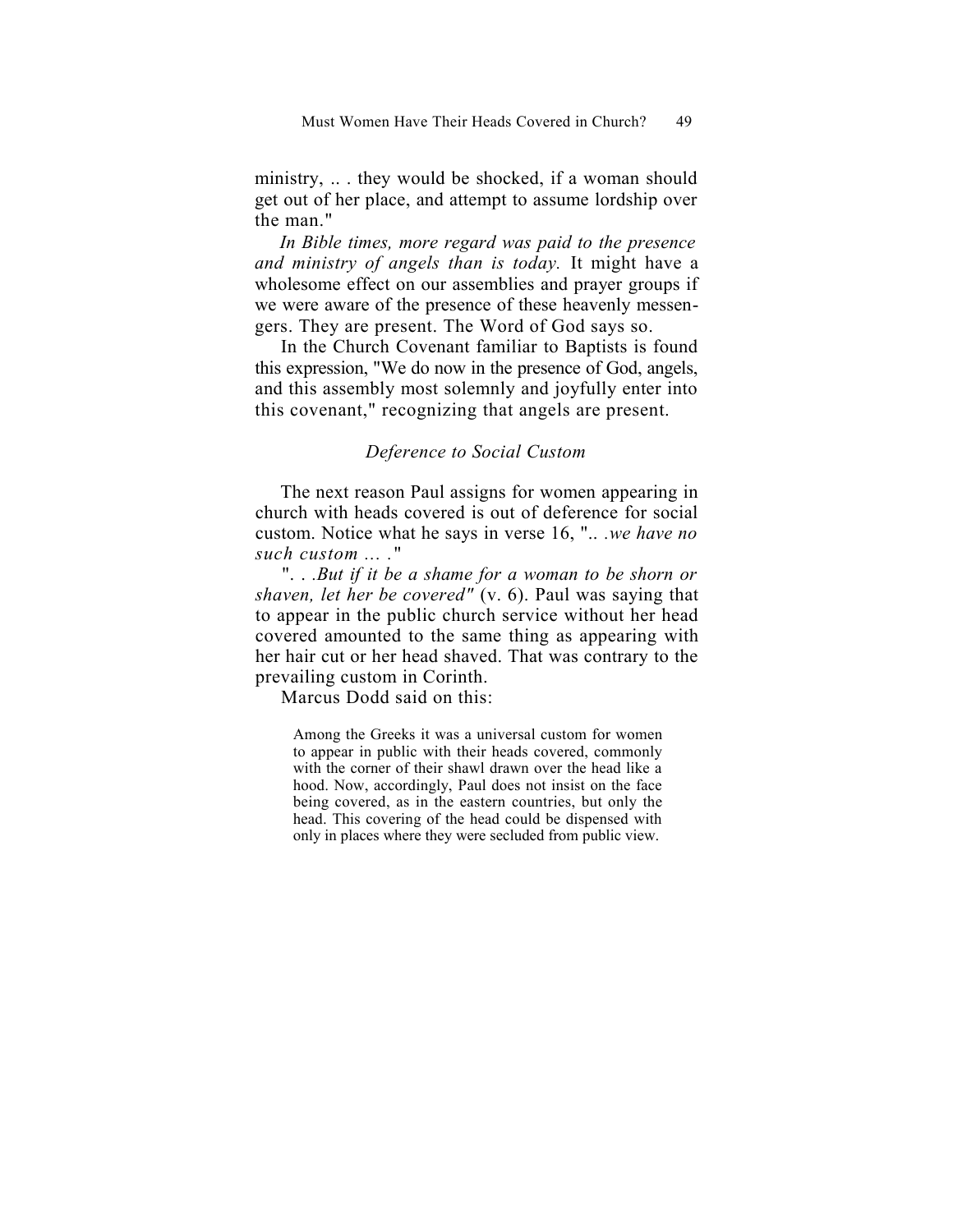It was therefore the recognized badge of seclusion. It was the badge which proclaimed she was a private, not a public person — finding her duties at home, not abroad; in the household, not in the city. Both sexes looked upon the veil as the truest and most treasured emblem of woman's position.

In our day, in our land, this is not the custom. A woman does not appear to be more modest if she wears a veil or hood on her head in public. True womanly modesty is recognized now as much by the frank, unassuming manner, the open countenance, the sincere look of the eye, as it was in the days of Paul in Corinth by the wearing of the veil.

Virtuous married women wore on their heads such a badge of subjection to their husbands. A woman with head uncovered appearing in the church in Paul's time in Corinth would have scandalized the church. *Strangers would have thought such a woman was an immoral woman of the city!* Such conduct would reflect on her and on her husband. It would have dishonored her head, her husband.

## *American Customs*

We have our social laws and customs, too. At the turn of the century, right here in North America, it was a custom in most churches for the men to sit on one side and the women on the other. I've been in the ministry nearly 50 years, and a number of years ago I preached in churches where this custom still prevailed. A man didn't dare sit on the women's side. And a woman didn't dare sit on the men's side. It was their custom. And you'd better abide by it, or they would think you were out of line.

At a much earlier date, the history of the First Baptist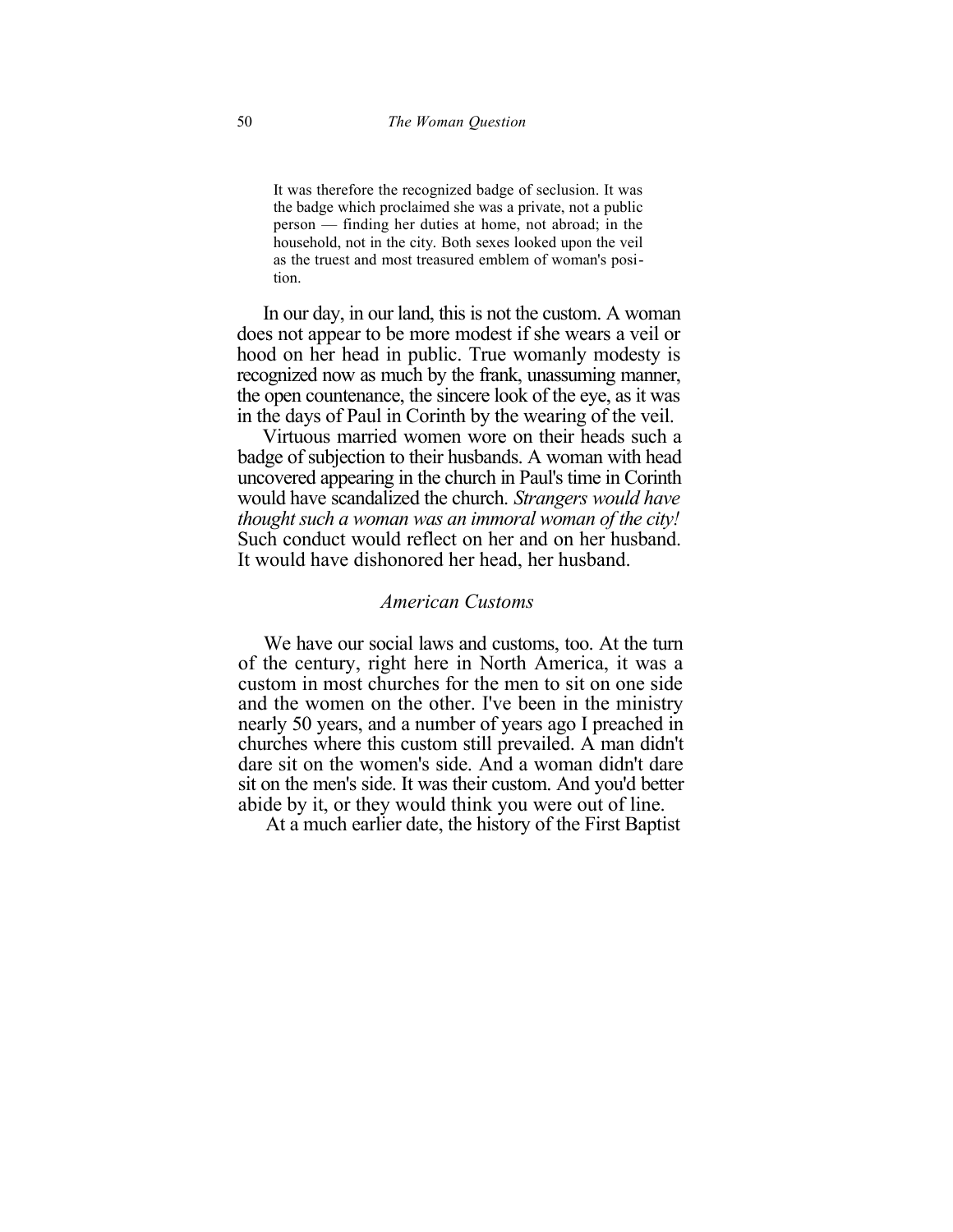Church in Boston tells of an incident where the deacons went outside to confer as to what should be done with a bridegroom who had come in with his bride and was sitting with her on the women's side.

They decided drastic action must be taken. So they went down the aisle behind him, grabbed him by the neck, and threw him out. He had violated their custom.

Donald Gee was a great pastor and Bible teacher. He served as a member of the Executive Presbytery of the Assemblies of God in Great Britain and Ireland. He traveled extensively in Pentecostal work throughout Europe, Africa, Australia, the Orient, and North America.

In writing of his early experiences back in the late 1920s and early 1930s, he told of arriving in a certain country where he was to conduct a teaching mission. The missionary was not there to meet him. He had sent in his place one of the natives who spoke English.

"Just wait here. The missionary will be here. He was unavoidably detained," the native said.

Gee said that it was quite cool, and since they were waiting out in the open, with no place to sit or take cover, he was cold.

"I got pretty cool," Gee said, "so I walked around and stomped my feet to get the blood circulating and try to keep warm. I walked up and down until I warmed up a little. And as I walked I began to whistle a religious tune. Then I noticed the native was staring at me out of the corner of his eye."

Finally the native said, "I wouldn't do that if I were you."

"Do what?"

"Whistle."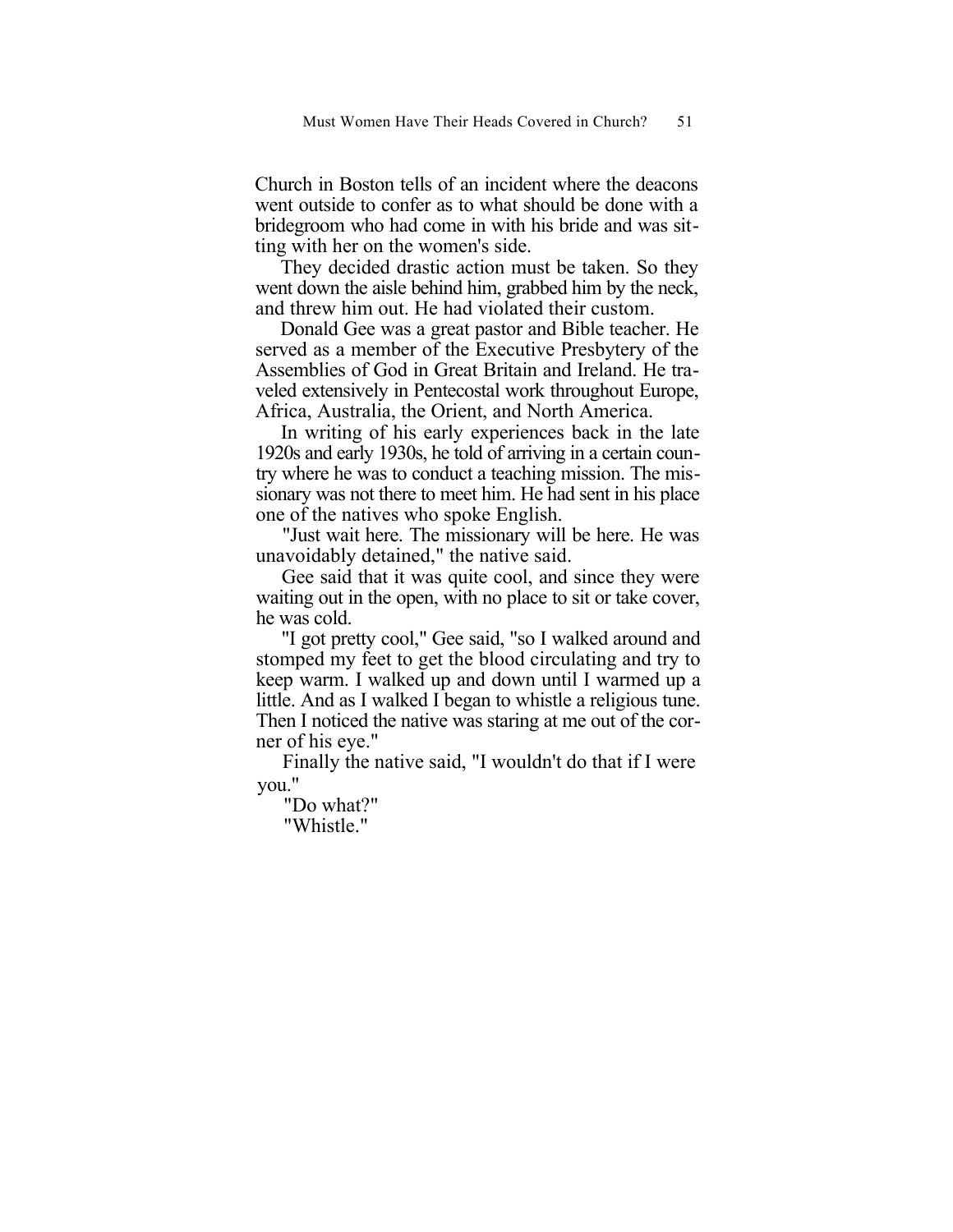"What's wrong with whistling?"

"In this country it is considered vulgar to whistle. If any of the congregation heard you, no one would come to hear you preach."

Gee wrote, "I had to abide by their custom while I was there. I soon learned — and as I traveled over the world I would look with anticipation to the next country to find out what I could do, and what I couldn't do."

If you're to be an effective witness for the Lord Jesus Christ, you pretty much have to abide by people's customs. I'm certain that if we had such a custom now of the wife's wearing a veil, it would be unwise to ignore it. If people generally considered it immodest, it would certainly be wise for those seeking to advance the cause of Christ to conform to the custom. *A breach of the unwritten laws of society has rendered the ministry of many a preacher fruitless.*

At the close of World War II, one of the leaders of an American Pentecostal denomination went to Germany to meet with the leaders of the Pentecostal movement there. They had a small banquet-type meeting to discuss plans for establishing revival centers.

The American said, "It was their custom to drink a small glass of wine before meals. They weren't winebibbers; it was just their custom. But it wasn't our custom, and I was rather bound by my conscience. *What am I going to do?* I pondered. Finally, the Spirit of God said to me, 'The Word says to eat and drink whatever is set before you and don't ask any questions.' So I sipped along on the wine."

About that time, he said, the leader of the German Pentecostal group leaned over and whispered into his ear,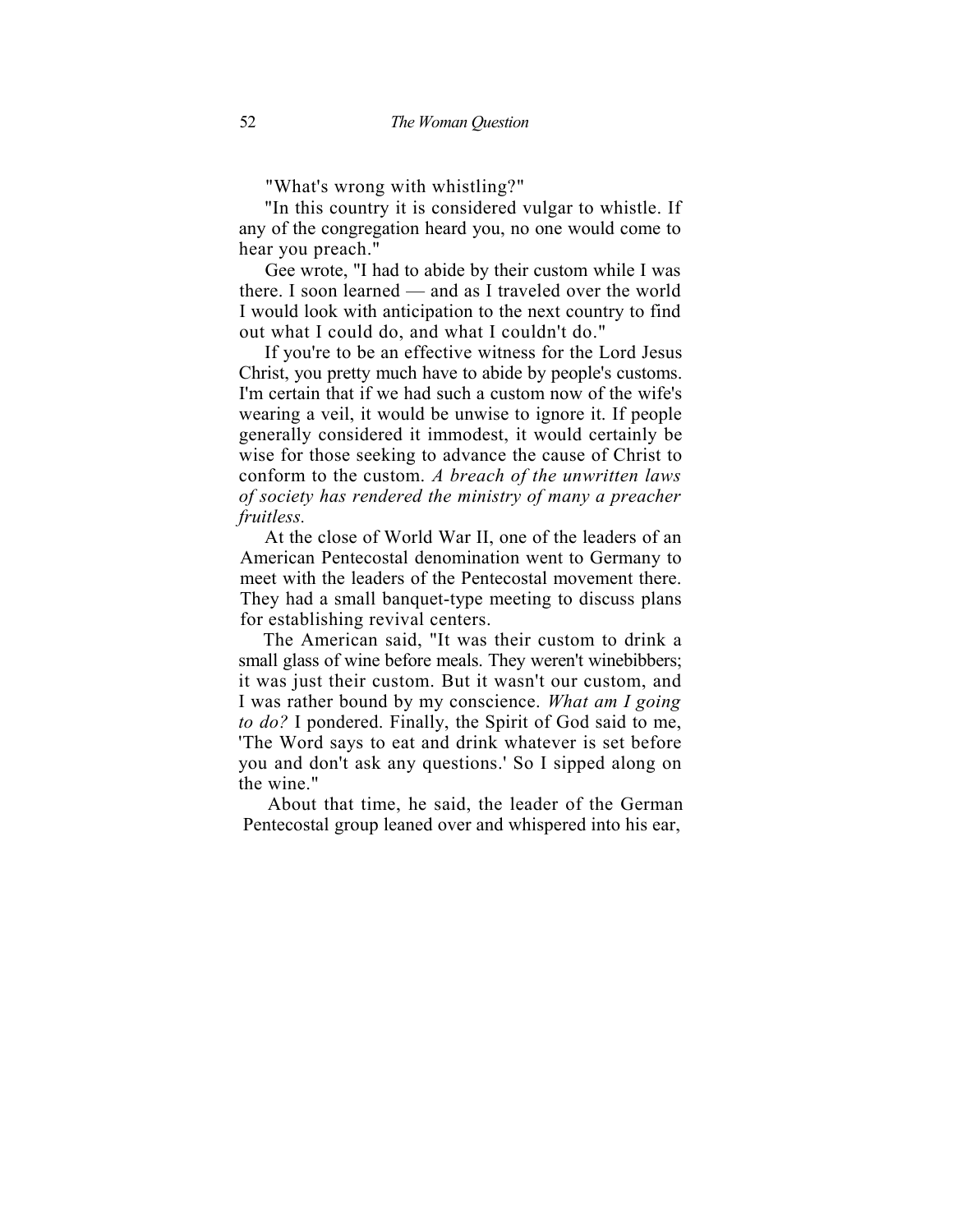"They tell me that some of the saints in America drink *coffee."*

He said, "Of course I drink coffee myself, but I found myself turning to her and saying, 'Sister, I'm sorry to say, but they do.' "

While he was there he couldn't drink any coffee; it would violate their custom.

I like the way Weymouth's translation says it: "But if any one is inclined to be contentious on the point, we have no such custom, nor have the Churches of God" (v. 16).

In other words, Paul is saying that the Church is abiding by the custom of the land.

## *PauVs Appeal to Naturalness*

Paul makes one more appeal — to our sense of naturalness. *"Doth not even nature itself teach you, that, if a man have long hair, it is a shame unto him? But if a woman have long hair, it is a glory to her*...." (1 Cor. 11:14,15).

Again Marcus Dodd's comments are enlightening:

By nature woman is endowed with a symbol of modesty and retirement. The veil which signifies her devotement to home duties is merely the artificial continuation of her natural gift of hair. The long hair of the Greek fop . . . was accepted by the people as an indication of effeminate and luxurious living suitable for women . . . unsuitable for men.

Notice again that Paul didn't say God said it. He said, "Does not even nature . . . ." He goes to nature to prove a point. Small wars have been fought and churches disrupted over the question: Does the Bible teach that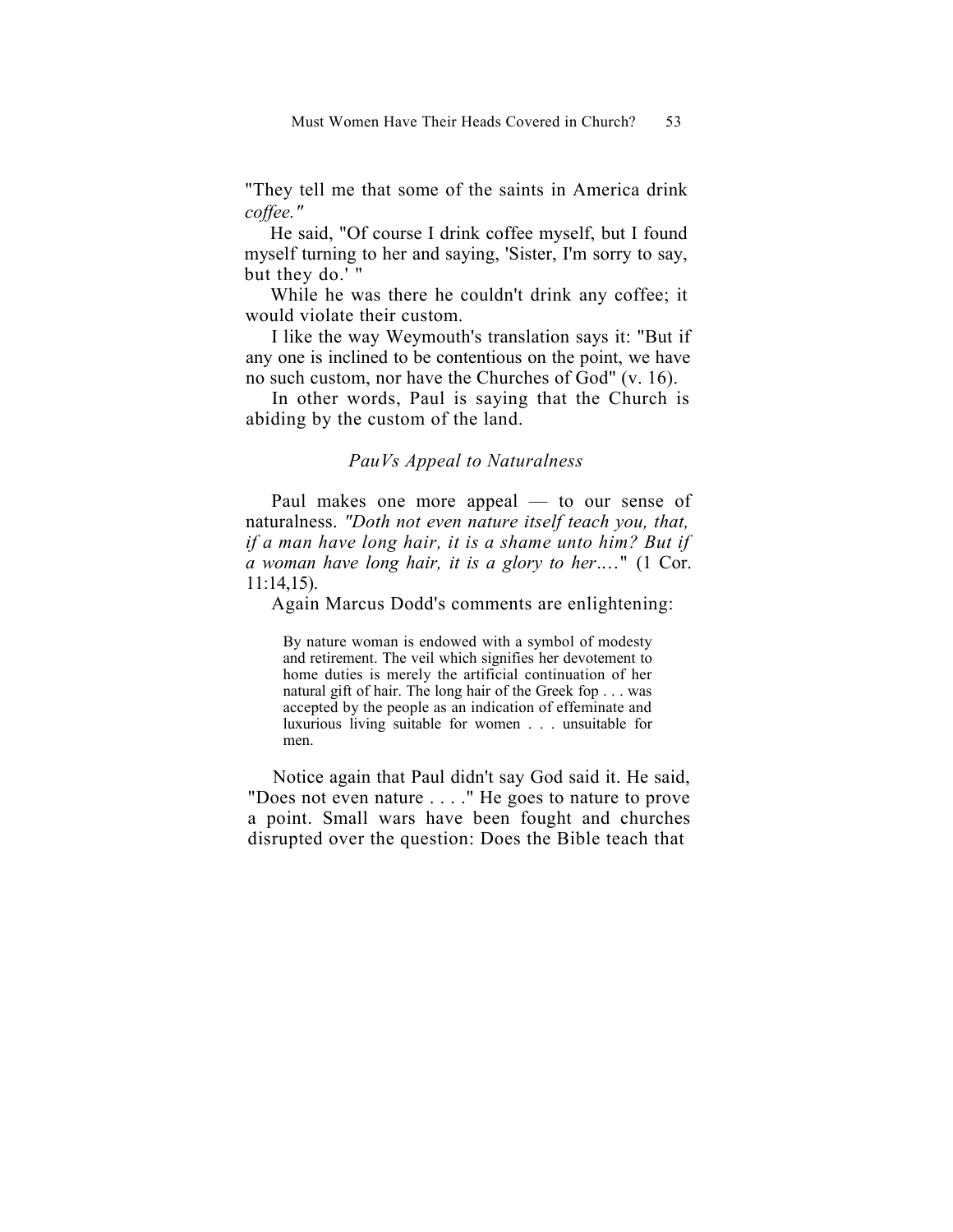women should have long hair?

How long is long? And how short is short? I pastored 12 years. And somehow I got by in certain places, even though my wife didn't have long hair like the other women did. They would take their long hair and twist it up tightly on their heads in a knot. But my wife's head was more covered than theirs. No matter how long their hair was, it didn't *cover* their heads. My wife's head was covered.

Paul appealed to naturalness. When a woman's hair is longer than men ordinarily wear their hair, then you can tell she is a woman. We can tell from pictures of certain periods in history that men wore their hair longer than we ordinarily do today. But, at the same time, women wore theirs a little longer than that. The men's hair was still short by the standards of the day.

I would say this: I don't think it is good for any Christian man or boy to be the least effeminate. The Word of God speaks against it.

The wise man in Ecclesiastes said, *''Let us hear the conclusion of the whole matter: Fear God, and keep his commandments: for this is the whole duty of man"* (Eccl. 12:13).

So let's sum up Paul's points:

1.He does not say it is irreverent for women to appear with heads uncovered. He doesn't even insinuate it. 2.He does not say it displeases God.

3.He does say it is the *custom.* And it is wise to abide by the custom.

4.He appeals to naturalness.

Paul dealt with principles of universal application. But as times and customs have altered in regard to feminine proprieties, I see nothing in this passage to prevent women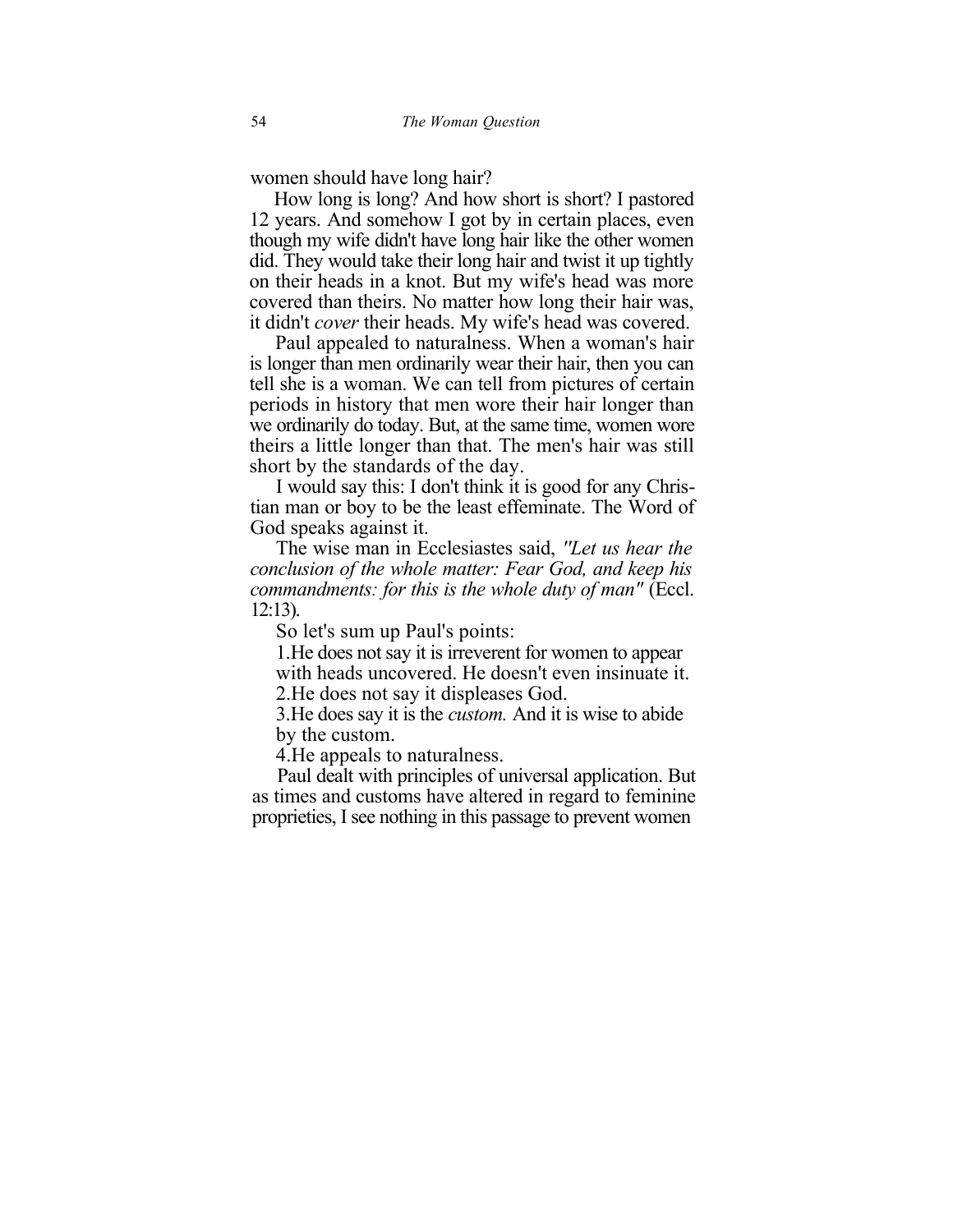appearing in public with heads uncovered here in our country. But if you were in another place, and that were the custom, I would encourage you to abide by it.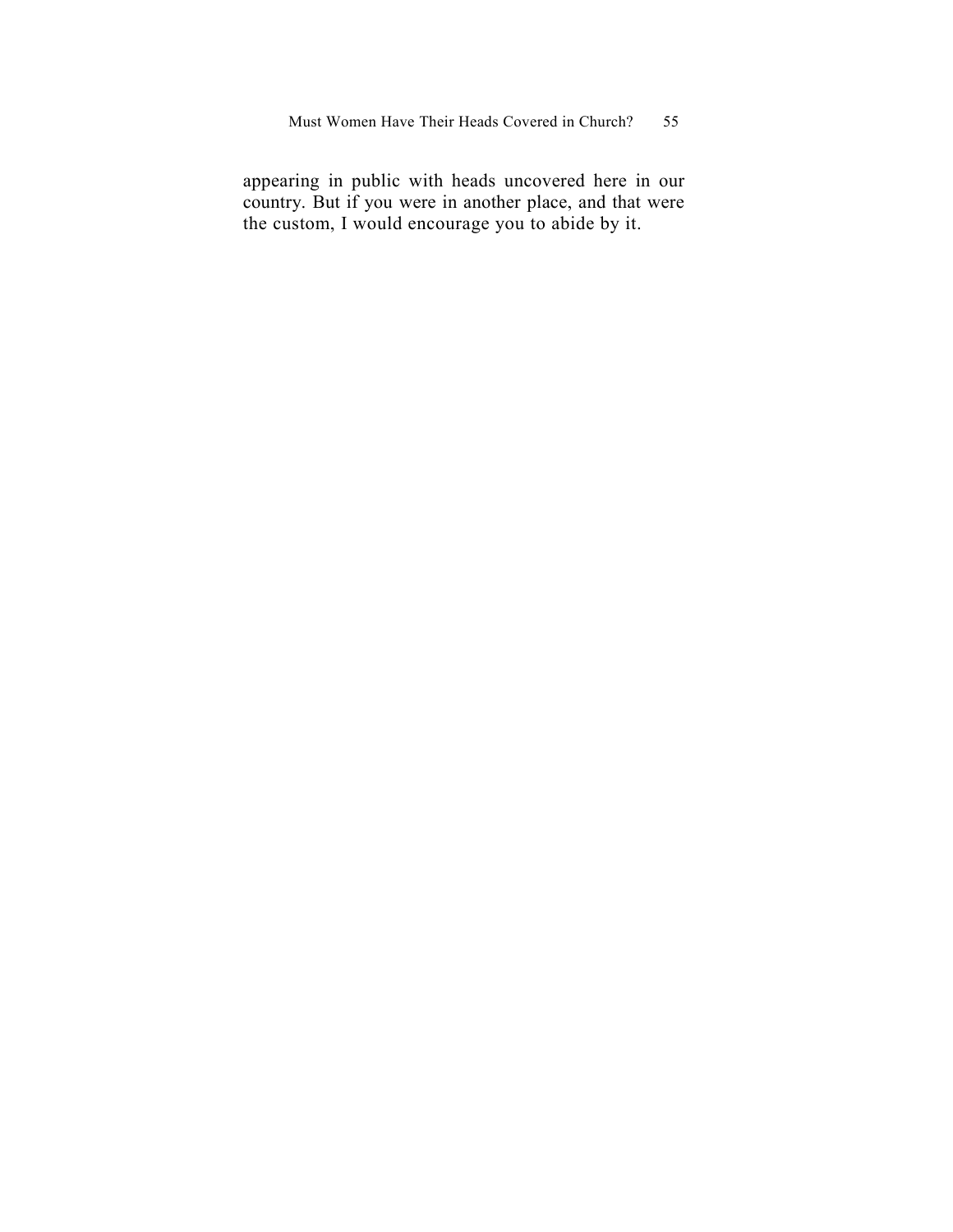# *Chapter 6 Proper Dress and Adornment for Christian Women*

*In like manner also, that women adorn themselves in modest apparel, with shamefacedness and sobriety; not with broided hair, or gold, or pearls, or costly array.*

*But (which becometh women professing godliness) with good works.*

*—* 1 Timothy 2:9,10

*Likewise, ye wives, be in subjection to your own husbands; that, if any obey not the word, they also may without the word be won by the conversation of the wives;*

*While they behold your chaste conversation coupled with fear.*

*Whose adorning let it not be that outward adorning of plaiting the hair, and of wearing of gold, or of putting on of apparel;*

*But let it be the hidden man of the heart, in that which is not corruptible, even the ornament of a meek and quiet spirit, which is in the sight of God of great price.*

*For after this manner in the old time the holy women also, who trusted in God, adorned themselves, being in subjection unto their own husbands.* — 1 Peter 3:1-5

Our Lord Jesus Christ has authority over us. And because He is our Lord, He has authority to regulate our

**56**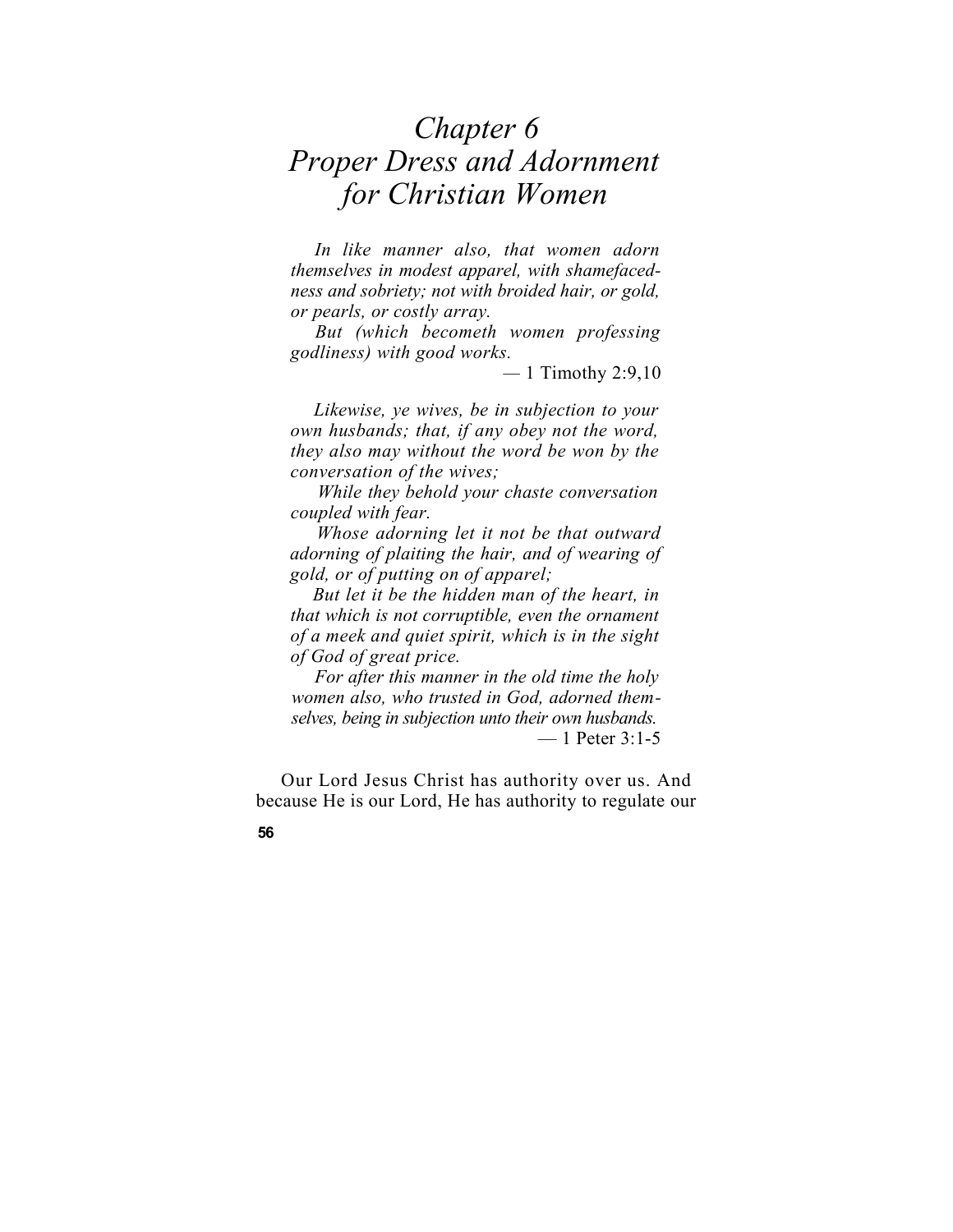apparel as well as everything else pertaining to us.

These Scriptures deal with a temptation which — while men are not immune to it — makes its strongest appeal to women. For this reason women are singled out by Paul and Peter for these particular counsels.

In our day we have seen that fashion has a greater power over many women than does a sense of modesty. Even worldly men have been shocked by the scantiness of the clothing worn by many women professing to be Christians. It is to be deplored that many women adopt fashions designed for and by people of questionable character rather than by those who seek to live for the glory of God.

I do not see that either Paul or Peter is laying down strict, ironclad rules — but there is a principle involved.

"But Peter told women not to plait their hair or wear gold," some will argue. (According to my research it was the custom to spend much time plaiting the hair and working gold and trinkets into it.) "He told them not to fix their hair," they conclude.

I agree with Rev. O. B. Braune, now gone to be with the Lord, who was for more than 40 years pastor of the Rosen Heights Assembly of God Church in Fort Worth. He said, "I teach the women to dress up and look nice for themselves and for their husbands. I say to them, 'You had to look nice to get him, and you'd better look nice if you want to keep him.' "

Peter wasn't saying DON'T. Because if he said, "DON'T plait your hair," and if he said, "DON'T wear gold," then he also said, "DON'T put on clothes."

For he said, *"Whose adorning let it not be that outward adorning of plaiting the hair, and of wearing of gold,*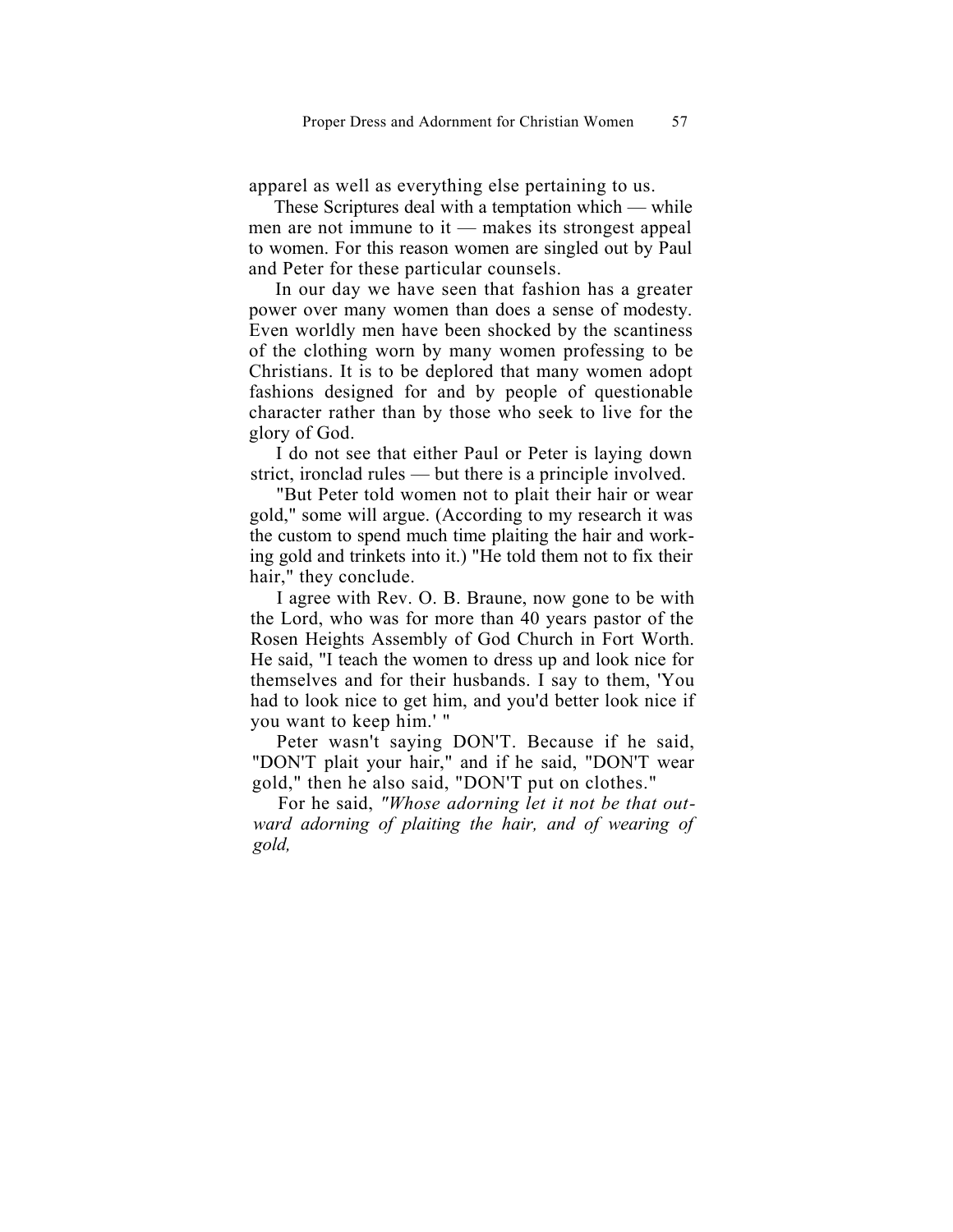*or of putting on of apparel.. .*. " (v. 3). And of course we know he didn't tell them not to wear apparel, or clothes.

Because of the temptation to women in this area, he is saying, "Don't spend all your time on your hair. Don't spend all your time on fixing up. Don't spend all your time on dresses and clothes." (If some Christian women spent half as much time praying, fasting, and seeking God as they do on their hair and clothes, they'd be spiritual giants!) Peter is trying to strike a balance here.

We need balance. The Church has a tendency to get into a ditch on one side of the road or the other. We don't need to go to the extreme either way — we need to go down the middle of the road.

Peter's point is: Don't spend all your time on the *outward man.* But see to it, first of all, that the *inward man* is adorned with a meek and quiet spirit. If you will tend to the man on the inside first, you won't have to worry so much about the fellow on the outside.

When I received the baptism in the Holy Spirit in 1937 and came among Pentecostal people, the Full Gospel churches were more strict than they are now. Almost all the women, because they were taught to do so, had long hair.

One woman evangelist caused an uproar when she cut her hair, or "bobbed" it, as they called it then. Some may not understand this terminology, but Texans and Oklahomans will get the picture when I say the people threw conniption fits.

The woman minister said, "God told me to do it."

"But the Bible says right here," they'd confront her, "for a woman to have long hair."

"You see, though," she said, "there are other Scrip-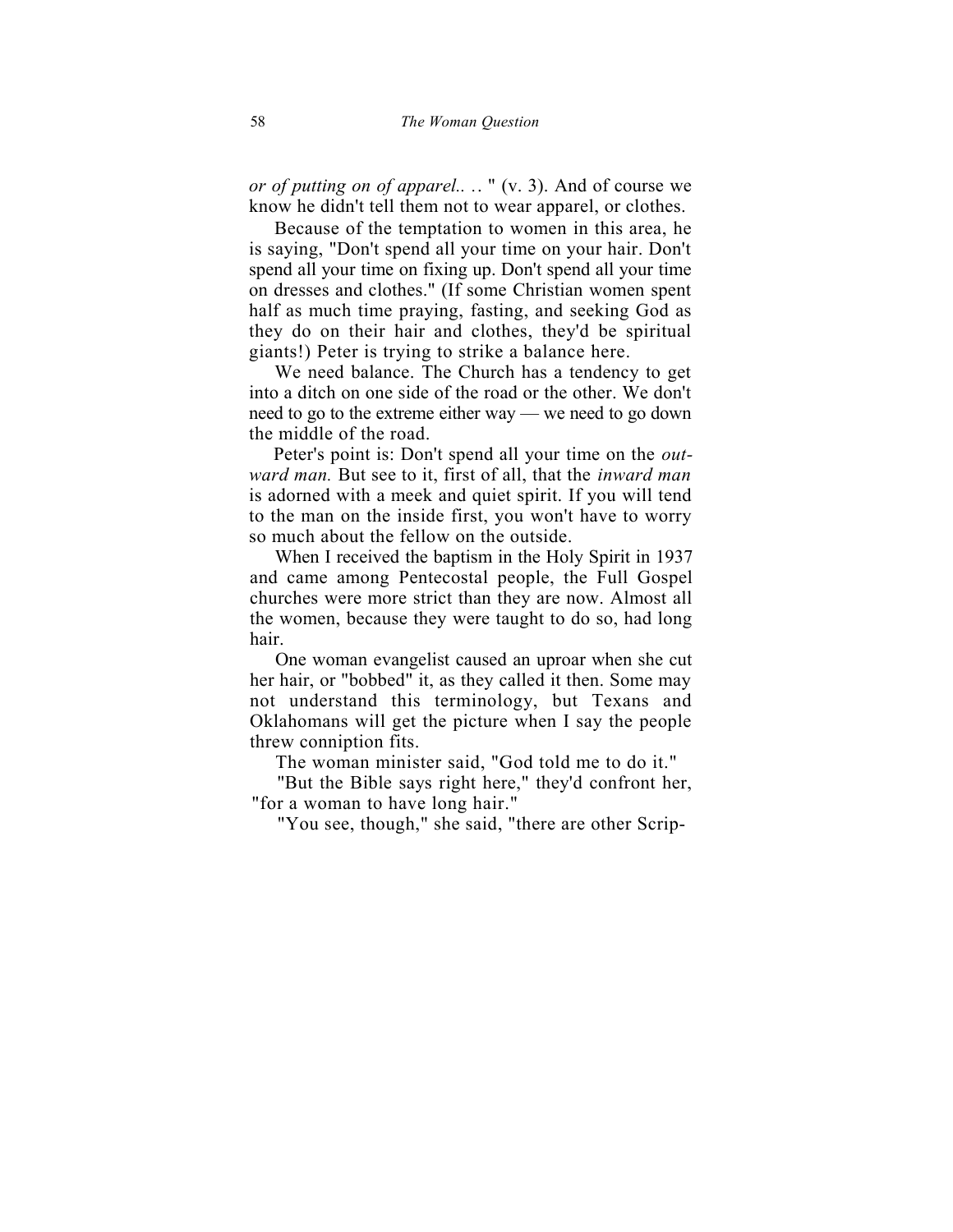tures. (Scripture must be interpreted in the light of other Scripture.) I saw that Peter said, 'Don't spend all your time on your outward man — on your hair — but see to it first of all that the inward man is adorned with a quiet and meek spirit.' It dawned on me that I was spending too much time on my long hair, trying to keep it looking nice. Since I've cut my hair, I just run a comb through it, and I'm finished. I can spend my time with my Bible and in prayer. Really, I'm more spiritual and have a closer walk with God than before. I was spending too much time with the outward man."

There is a balance to be struck here. I would say this, that those women who preach the Gospel should be especially careful to avoid even the appearance of evil or immodesty. (It might be wise for those who take some place of leadership to lean a little to the conservative side in dress and deportment.)

Paul counsels women, in lieu of going to excess about these things, to have good works. You can readily see that if a woman spent too much time in some of these areas, she wouldn't have time for good works. Peter counsels adorning of the inward man. It takes time to adorn the inward man. It comes down to the battle within all of us between the flesh and the spirit.

I don't think we need to lay down ironclad rules and a list of dos and don'ts. Nor do we have the right to force our opinions and ideas on others.

I was always very conservative. It took my wife the first ten years of our marriage to talk me into the notion of wearing a wedding band. I just didn't care for rings. But I didn't have any convictions about others wearing them — it wasn't any of my business. I'm not to regulate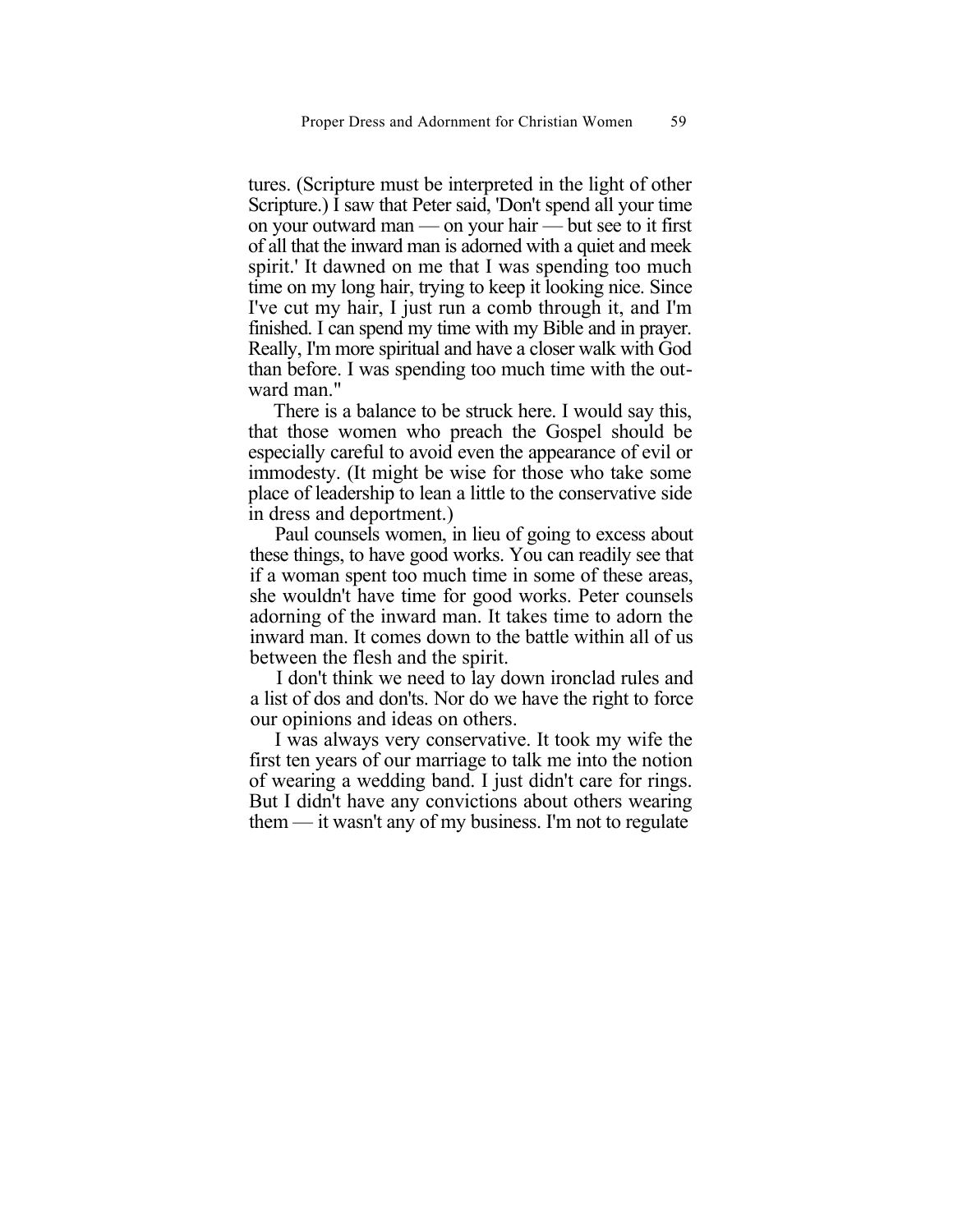your conscience; you are. That's between you and God. Let every man work out his own salvation. Oretha finally talked me into wearing a simple gold band, and at Christmas she gave me one. I started wearing it — and I grew to like it. It wasn't long before I said, "I'd like to have another one." And she got me another one. (Sometimes we're a little prejudiced about something, and then we find out it wasn't nearly as bad as we thought.)

I never did care for the earrings ladies wear. I wasn't mean about it; I expressed my desire in as loving a way as I could, and my wife didn't wear earrings for the first 25 years of our married life. But I finally told her to do what she wanted, and wear them if she wanted. You see, that just amounted to *my* likes and dislikes. I didn't see that God particularly cared. After all, I saw that God saved people in Africa and baptized them with the Holy Spirit while they were wearing rings in their *noses!*

Sister Maria Woodworth-Etter was an outstanding minister during the early days of the Pentecostal movement in this century. Born in 1844, she began her healing ministry in 1885. When she was 70 she had a tent which would seat 22,000, and she preached without a publicaddress system.

I saw a 1911 issue of the *Dallas Times Herald,* and right on the front page it said concerning her meeting, "Take your umbrellas down, boys, and come out to the tent meeting at Fair Park. God is healing the sick like He did in the days of Jesus and the Apostles."

It went on to tell how person after person was healed, and how the doctors of the city were examining them before and after. Some of the most amazing miracles you've ever heard of occurred in her meetings. That woman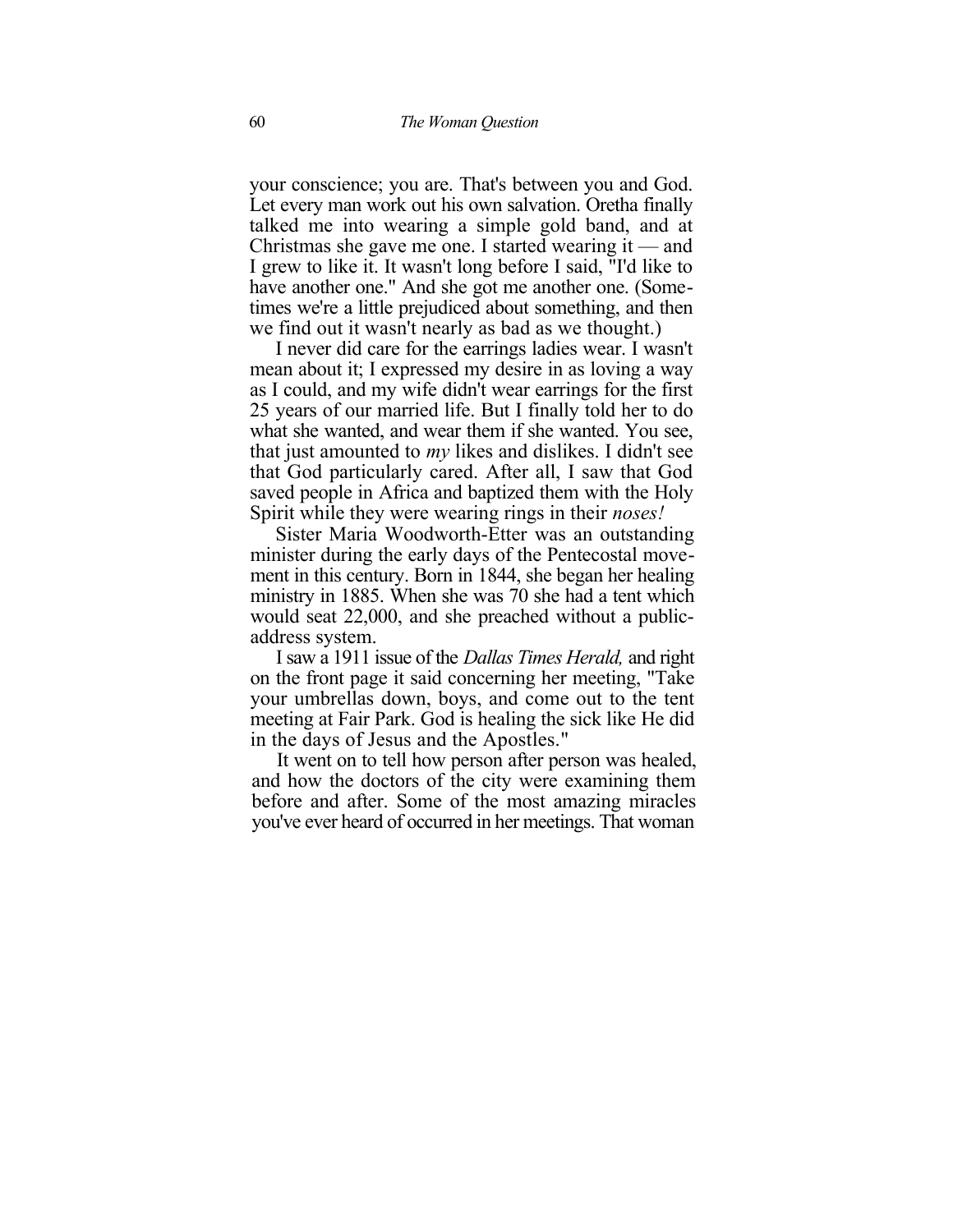was a powerhouse for God.

But she didn't even enter the ministry until she was older. God had called her to preach as a young woman, but her church said that women ought to keep silent and she wouldn't obey God and thus got out of His will. She suffered many things. Five of her six children died. Did God kill them? No. But because she was in disobedience, the devil could. Her first husband died. And finally, when she was almost 50 and near death herself, she said, "All right, God. I'll do it. I don't care what the men say, what the church says, or what anyone says. I'll go preach and pray for the sick." Then things began to go well for her.

Because she was one of the leading Pentecostal ministers of the day, though not associated with any particular group, she was invited to speak at the biannual General Council meeting of the Assemblies of God in the Stone Church in Chicago. I read her sermon, and I thought as I read it, "1916 — but how well it would fit today!" She spoke to these leading Full Gospel preachers about riding "hobbyhorses."

"So many preachers," she said, "get off onto one thing and ride it like a hobbyhorse. Some get off on women's dress. That's all they ever preach about — and dressing one way or the other will not get you to heaven, or send you to hell. You need to preach Jesus, get the people saved and filled with the Holy Ghost, and let the Lord tell them what to do.

"Don't fight other denominations. Don't fight fellow Christians," she advised. "Just preach Jesus, the Cross, the Blood, and the Resurrection. I've learned God will meet people I never thought He'd reach, because their hearts are hungry. I don't preach against anything. I preach for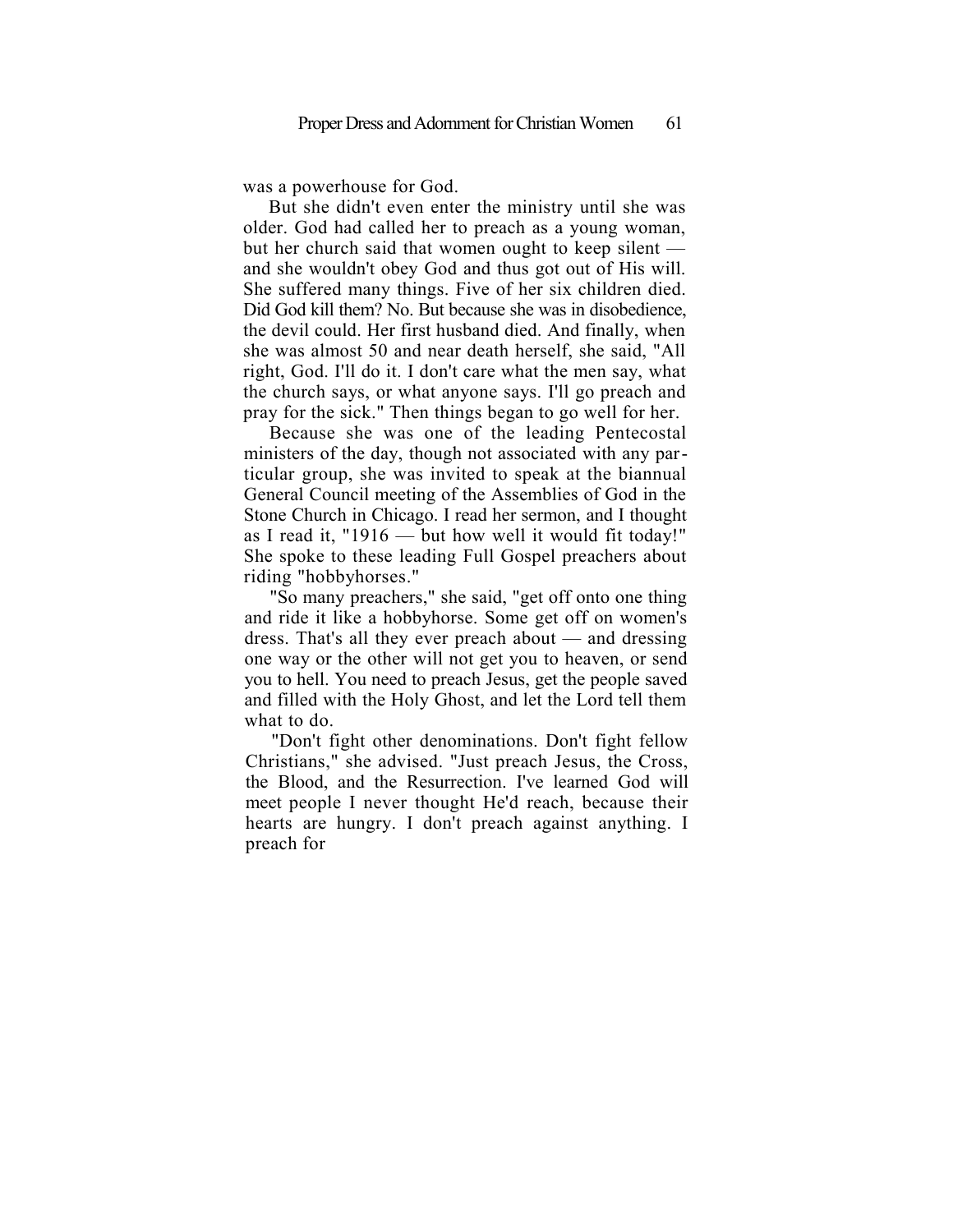something."

Bob Buess was a Southern Baptist home missionary to the Spanish-speaking people in the southwestern part of the United States when he received the Holy Spirit. He published a book in 1974 called *The Pendulum Swings.* The purpose of his book, he states, "... is to cause people to slow down and look at the other side of different issues. It is to let the pendulum swing back into the perfect will of God rather than to be hung up in dogmas and legalism."

I quote from chapter 5, entitled "The Pendulum Swings Back into Line on Attitudes Toward Women's Dress," and Bob's comments on First Peter 3:3,4:

You must understand that women are instructed to put emphasis on the hidden man of the heart rather than extremes in dress.

#### **IS IT TRUE THAT A WOMAN CANNOT WEAR PANT SUITS?**

No, this is not true from a strict interpretation of the Word. Pray about it. Let the Lord guide you in this. Here is actually what the scripture says about it.

**DEUTERONOMY 22:5 "The woman shall not wear that which pertaineth unto a man, neither shall a man put on a woman's garment: for all that do so are abomination unto the Lord thy God."**

The scripture speaks of women staying away from men's dress, and, likewise, the men are to abstain from wearing women's clothing.

Some homosexuals like to put on women's clothes. They like to impersonate women. It is my opinion that this was the problem rather than the simple act of wearing the clothes of the opposite sex.

One thing is certain, the woman should be a woman whether she has on slacks or a dress.

Tradition says that women should not wear pants.

The Bible says nothing to this effect.

If you are working with a group of people who have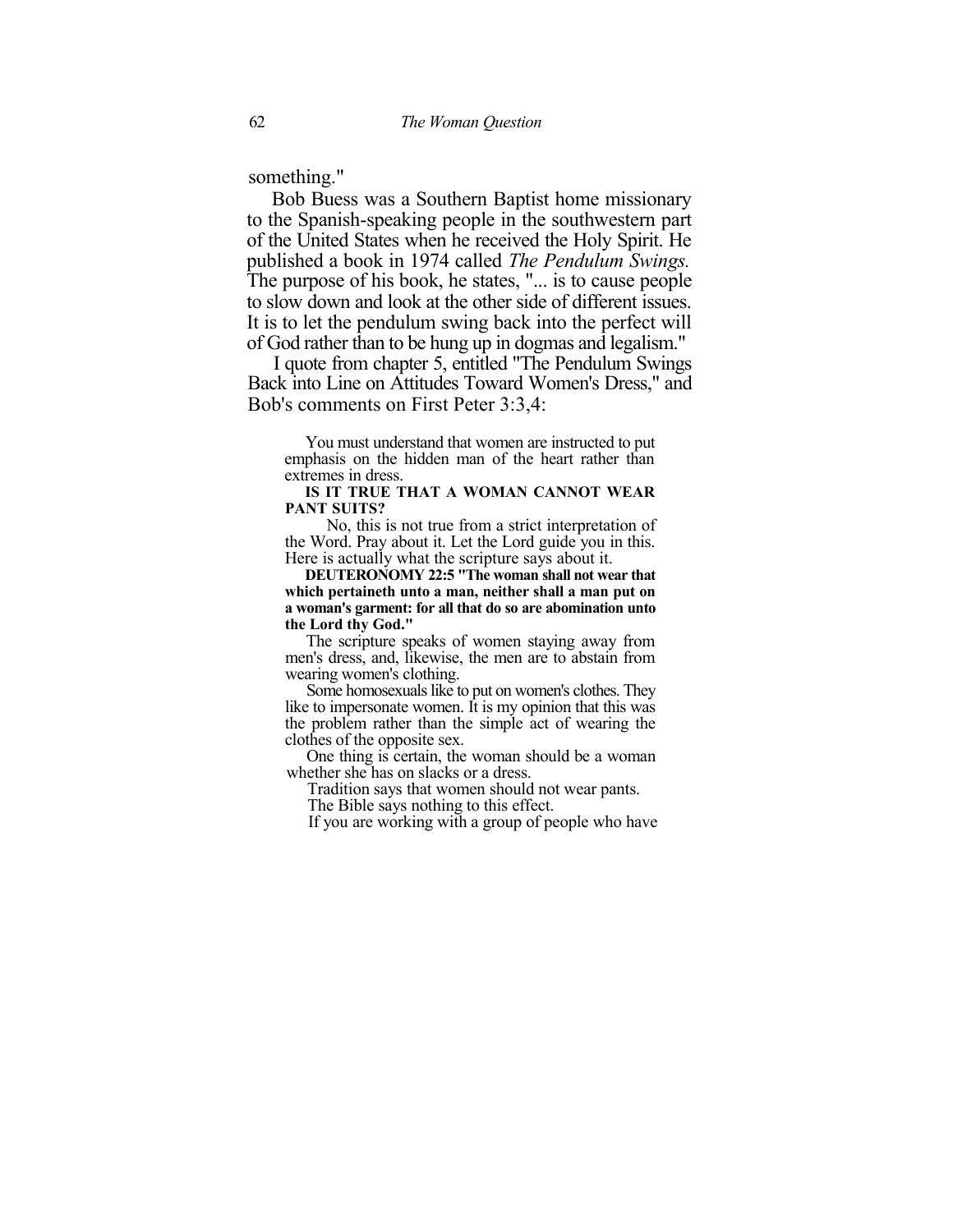another view on women and pants, then you need to conform to them lest you be a stumbling block to them.

If you feel that you cannot conform, then you should pray about moving to another group who shares your convictions.

By the way, women's pant suits are not men's clothing. Also, in Bible days, the men wore skirts, and the women wore the pants. Perhaps the women need to have the pants and the men need to take the skirts. (On second thought, I'd rather not . .. .)

It is very important that you follow your peace. Some have a strong background teaching against women wearing pants. Wear what your society permits you to wear, but do not try to force your views in a dictator spirit on someone else. You can share your convictions, but do not demand.

**1 PETER 3:3,4 "Whose adorning let it not be that outward adorning of plaiting the hair, and of wearing of gold, or of putting on of apparel; But let it be the hidden man of the heart... even the ornament of a meek and quiet spirit** »»

Here women are admonished to put the emphasis on the hidden man of the heart. They are to be tender and feminine. They are to have a gentle and quiet spirit.... let there be an emphasis on the humble spirit rather than on the dress . . . Some of the so-called 'holy' women, as far as dress is concerned, are some of the meanest women in the world. They seem to develop a holier than thou spirit.

A missionary couple lived in what is now known as the land of Israel from 1900 to 1935. When they came back they wrote on Bible land customs. Many strides have been made in that land since Israel came back, but when this man and his wife were there, more of the ancient customs prevailed.

He pointed out, "We've tried to interpret the Bible in the light of the western mind, and it is an eastern book. We have learned that some Scriptures which mean one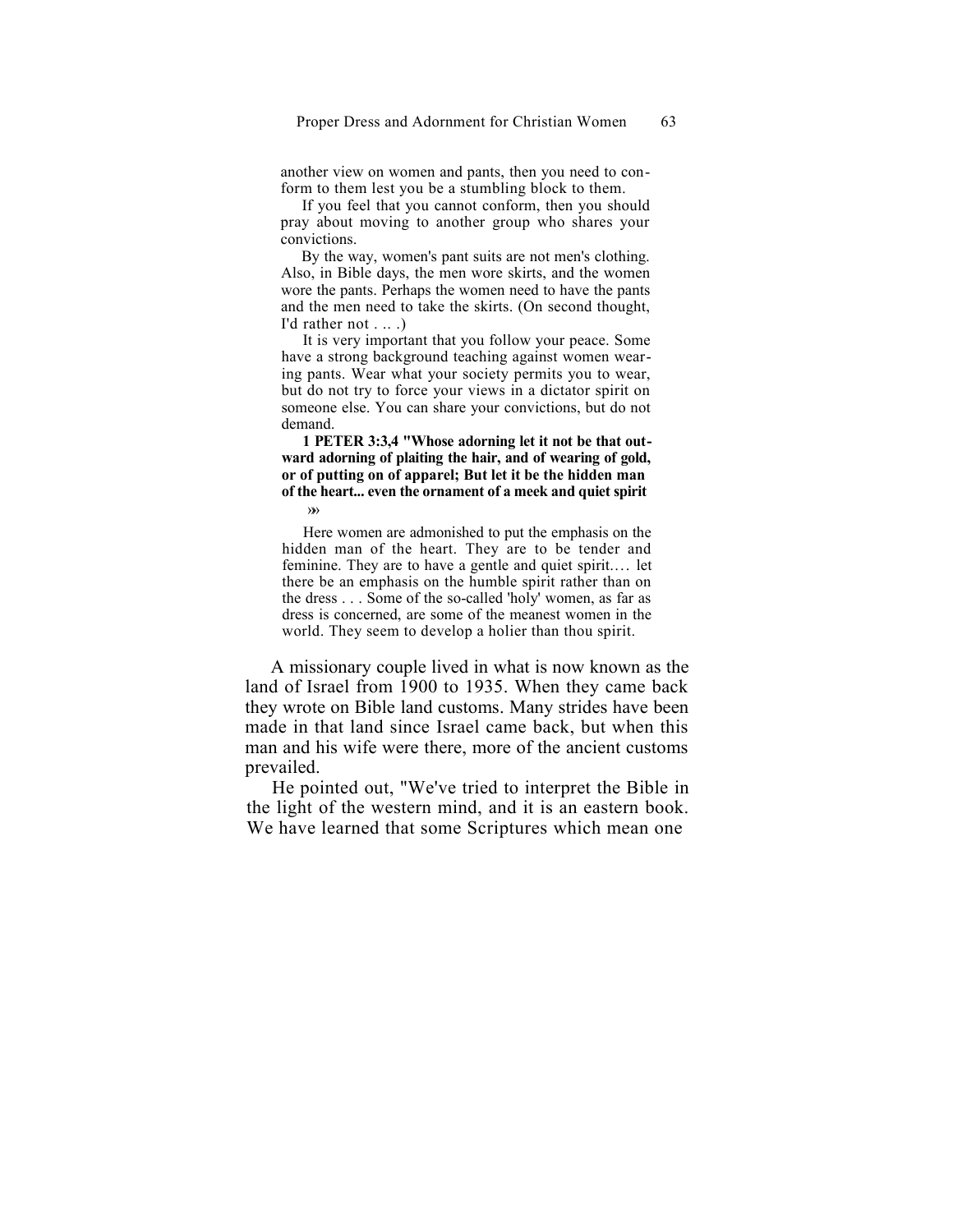thing to us, among these people are interpreted in exactly the opposite way. One thing I've found which appalls me is that in America, when we've come home on furlough, we've seen pictures of Christ, and in them He's wearing women's clothes. The artists have him in a robe, all right, but the difference is in the color. There are certain colors men never wear — they belong to women. Some of the people who protest most loudly about women wearing certain attire have a picture in their own homes of Jesus wearing women's clothes."

In commenting on First Timothy 2:9, which is one of our texts, Bob Buess says, "Actually, the scripture deals with extremes. It cautions about excesses. Ornaments, etc., are denounced rather than the type of clothes. Some women who are heavy on [wearing] ornaments treat women in pant suits as if they were snakes. To say the least, such women should be consistent with the scripture."

It is easy to become inconsistent. I've been in places where they wouldn't allow pearls or ornaments to be worn on the dresses. But they would do up their long hair with ornamental pins sticking out all over. This amounts to saying, "It's all right to wear ornaments on your head, but not from your neck down."

I've known preachers who wanted to tell all the women just how to dress; it was their main subject. Their poor wives were hardly permitted to look decent. They had to wear their hair long and couldn't use a speck of makeup. But those same preachers dressed up and looked nice. When they went out, their wives looked like their mothers!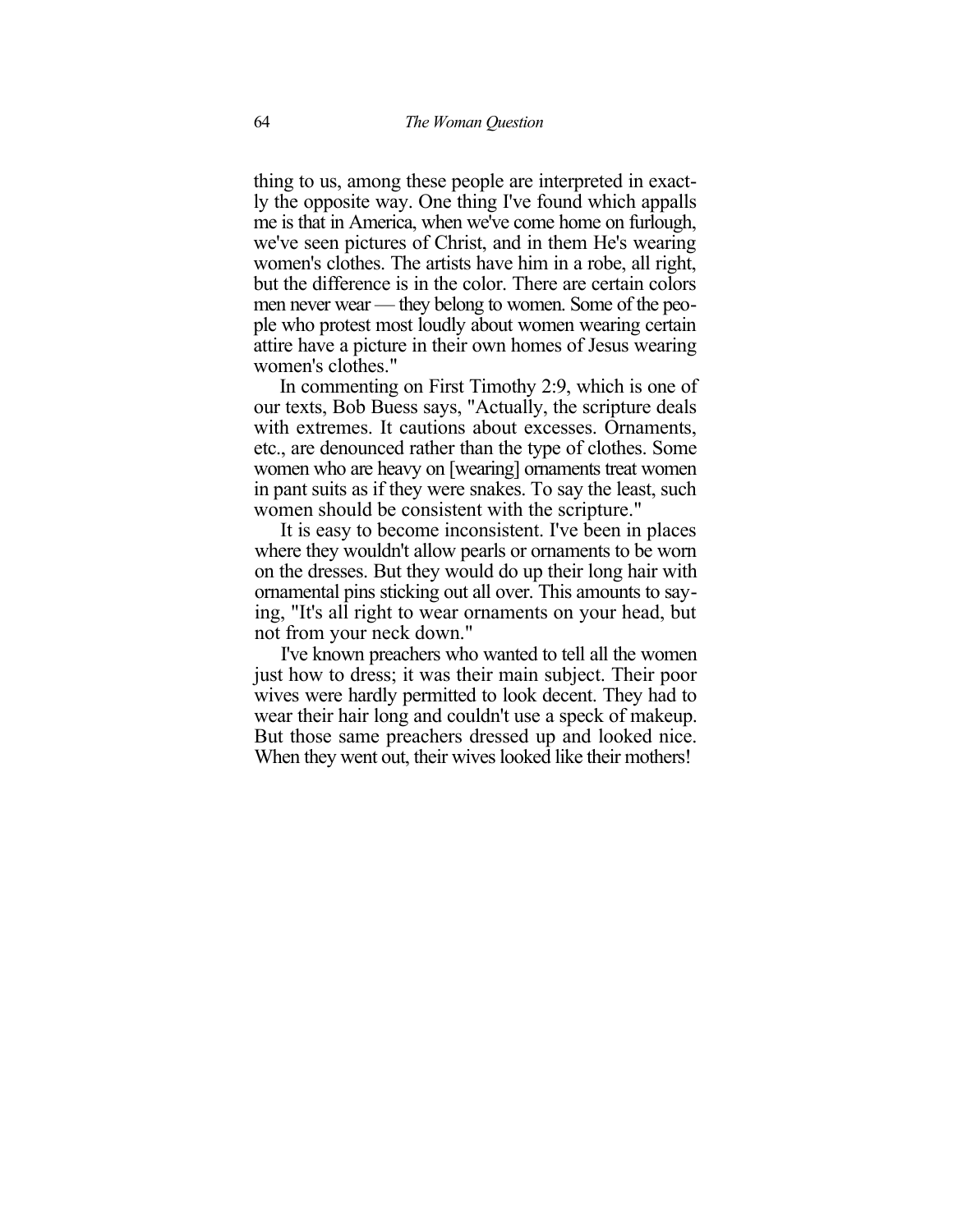## *Chapter 7 Conclusio n*

Missionaries tell us that in the eastern countries especially before World War II — the poor, illiterate women were not able to comprehend fully the meaning of the Gospel message.

They frequently would interrupt the service with foolish and irreverent questions. They would speak right out and ask such things as the cost of the missionary's dress, or the purpose of some article of attire.

It may have been that Paul directed some of his restrictions against a similar state of affairs in Corinth, where history tells us the women as a class were kept ignorant.

When I first came into Pentecostal circles, I read with great interest the writings of Charles E. Robinson. He said, "I think you could say and prove that there are absolutely no scriptural distinctions as to carrying on worship, or business either for that matter, which are based on sex. With God, there is neither male nor female, just folks .... The distinction God makes is not one founded in sex, but one founded in marital status."

When it comes to the Church — when it comes to spiritual things — when it comes to the Body of Christ — there are no distinctions between men and women. As far as God is concerned, there are none.

That's where many have missed it. They've made it a man-and-woman proposition — when it is not. It is a husband-and-wife proposition.

The man is not the head of the woman in the church. The husband is the head of the wife in the home.

**65**